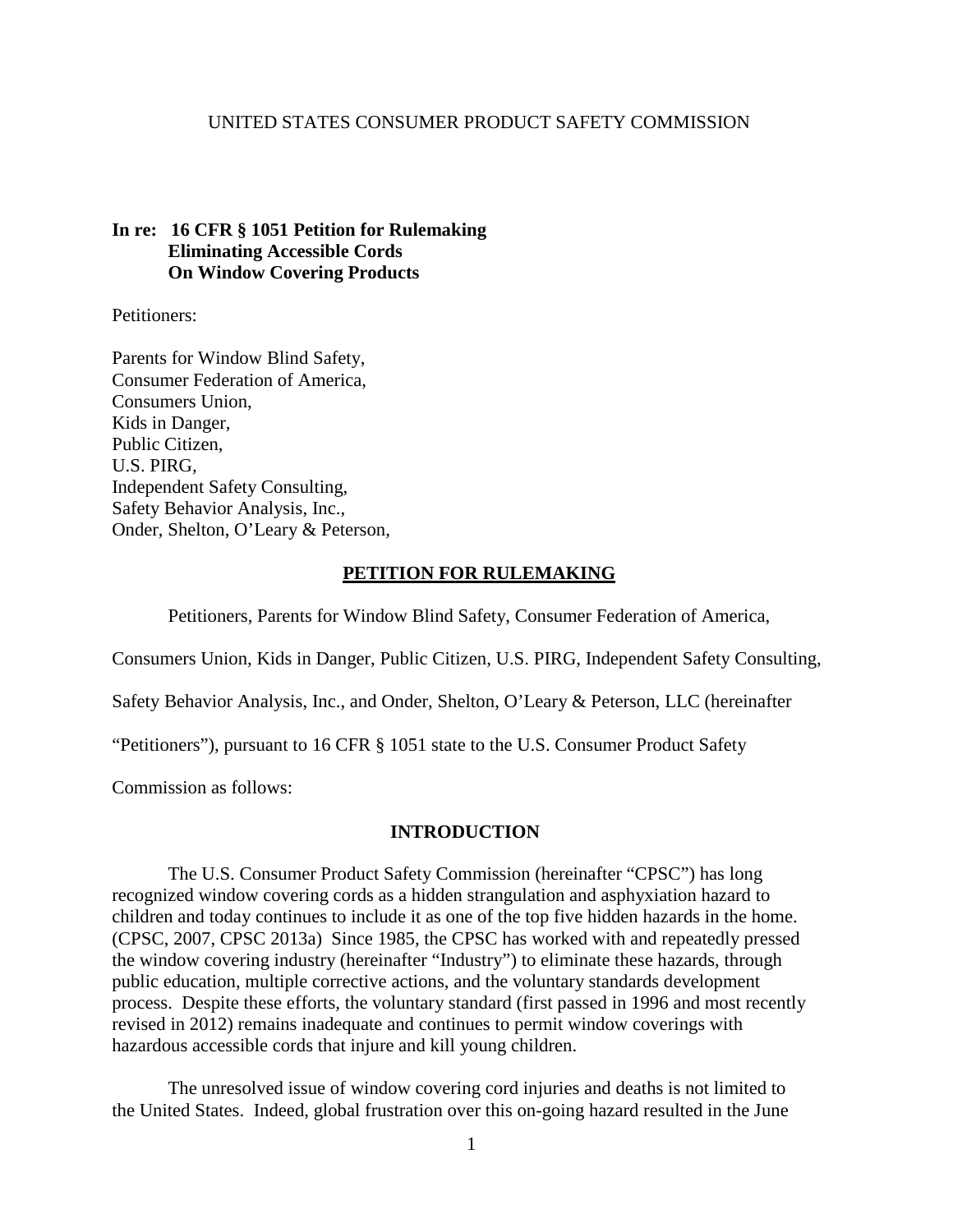15, 2010 joint action by the CPSC, Health Canada and the European Commission wherein they joined together "in agreement on the need for immediate action," and made a trilateral request to the Industry for "support [of] a swift and comprehensive process that concurrently eliminates the risk factors causing deaths and injuries from all types of corded window covering products." (CPSC, HC, DG SANCO, 2010)

Acting upon the trilateral request, the Window Covering Manufacturers Association (hereinafter "WCMA") undertook a fifth revision of the voluntary standard, ANSI/WCMA A100.1 American National Standard for Safety of Corded Window Covering Products. When it appeared that the renewed standards writing efforts were not satisfactorily addressing the major hazards responsible for injury and death, CPSC Chair Inez Tenenbaum wrote to the Industry on June 1, 2011, re-invoking the international call for a standard that eliminates window covering hazards, and stating, "I reaffirm to you my call for a comprehensive revised voluntary standard that eliminates – not just reduces – the strangulation risks from window coverings." (CPSC, 2011a) Ultimately, the inadequacy of the voluntary standards process, as well as the inadequate result toward which it was clearly heading, led consumer organizations reluctantly to take the unusual step of walking out of the process. (CFA 2011)

Indeed, the call for a standard that would finally eliminate window covering hazards was disregarded. The voluntary ANSI standards development process failed again, when the fifth revision of the ANSI/WCMA A100.1 standard was approved in late 2012 with critical inadequacies. As will be shown below, 28 years after the CPSC first began working with Industry to address these hazards, the latest version of the standard still does not eliminate the major hazards that have caused approximately 40 percent of the deaths and injuries that have occurred since 1996. In fact, the new standard allows for increasing numbers of hazardous accessible cords to be loaded onto new window coverings. If the ANSI/WCMA A100.1 voluntary standard is allowed to stand as the de facto industry safety standard, children will continue to strangle and asphyxiate on unsafe corded window covering products.

Due to Industry's failure to develop a standard that adequately mitigates the risk of strangulation on corded window coverings, the Petitioners hereby formally Petition for Rulemaking under the authority and process set forth in 16 CFR § 1051, *et seq*. and request the Commission to promulgate a mandatory standard that prohibits any window covering cords where a feasible cordless alternative exists, and for those instances where a feasible cordless alternative does not exist, requires that all cords be made inaccessible through the use of passive guarding devices.

## **HISTORY: THE FAILURE OF THE VOLUNTARY STANDARDS PROCESS**

#### **1985 Safety Alert**

Following the reporting of 41 deaths on window covering cords between 1973 and 1980 and an additional report of another 35 deaths between 1981 and 1984, the CPSC approached Industry requesting its cooperative effort in issuing a joint Safety Alert. (CPSC, 1985a) CPSC staff met with representatives of Industry on September 13, 1985 and presented a proposed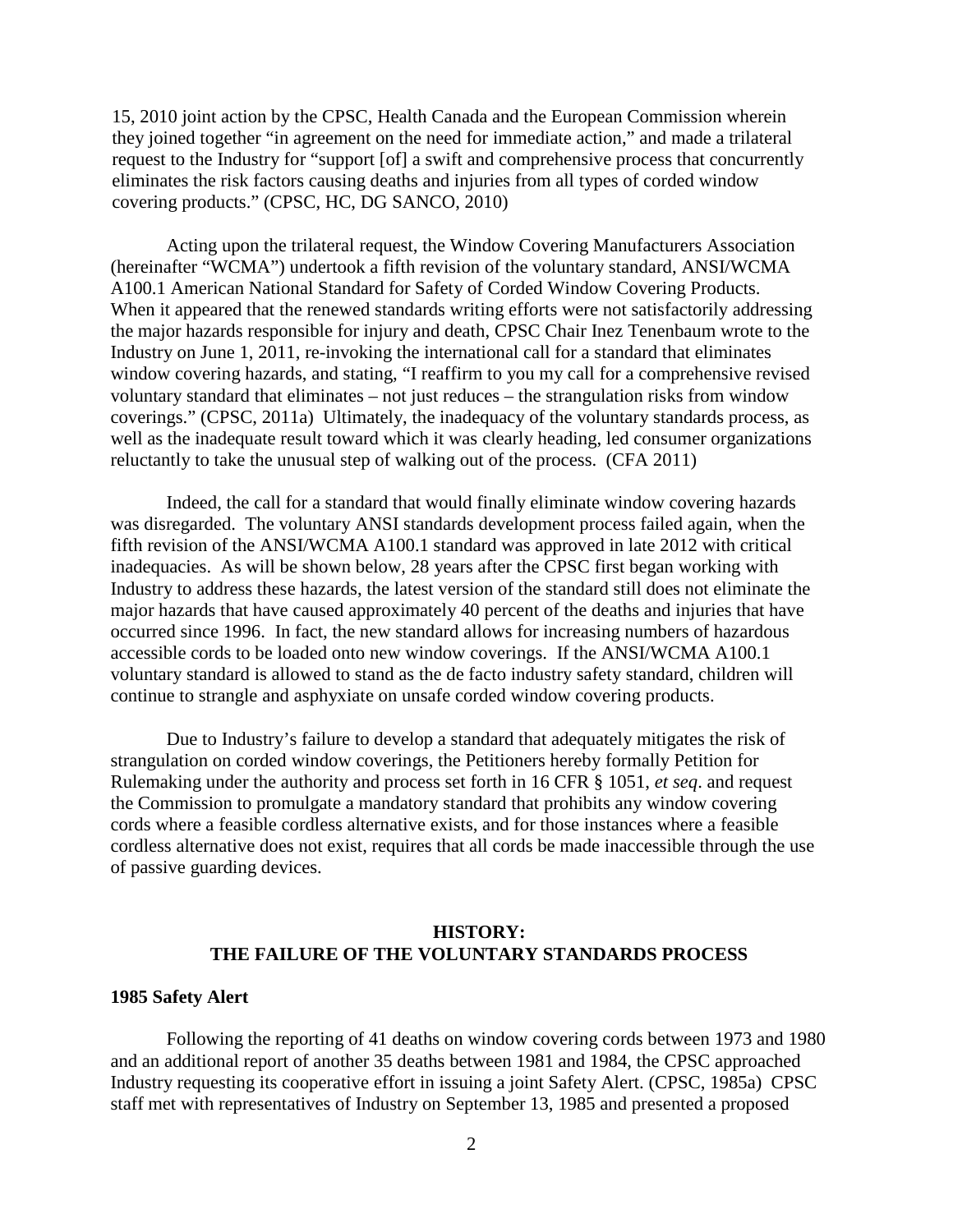Safety Alert that made several recommendations including the cutting of cord loops. (CPSC, 1985b)

A joint Safety Alert was issued on December 20, 1985, but the recommendation to cut cord loops was not included. In fact, Industry did not accept the recommendation to cut cord loops for another nine years. The recommendations that were incorporated into the 1985 Safety Alert were: 1) Keep cords out of the reach of children and utilize safety devices such as cord cleats; 2) Adjust cords to the shortest possible length for the application; and 3) Do not place cribs or other furniture near windows, for furniture gives children added height to reach cords. (CPSC, 1985c)

A year after the 1985 Safety Alert was issued, the WCMA created camera-ready warnings incorporating some of these safety recommendations and made them available for use by manufacturers as bottom rail labels, hang tags and warning sheets. (DWC, 1988) These warnings were used from 1986 until the adoption of the first voluntary standard in 1996, ANSI/WCMA A100.1- 1996.

Warnings alone failed and children continued to be injured and killed:

| 1985: 11 fatalities | 2 non-fatalities $1$          |
|---------------------|-------------------------------|
| 1986: 9 fatalities  | 0 non-fatalities $2$          |
| 1987: 8 fatalities  | 2 non-fatalities $3$          |
| 1988: 8 fatalities  | 0 non-fatalities $4$          |
| 1989: 11 fatalities | 4 non-fatalities <sup>5</sup> |
| 1990: 11 fatalities | 1 non-fatality <sup>6</sup>   |
| 1991: 18 fatalities | 1 non-fatality <sup>7</sup>   |
| 1992: 19 fatalities | 0 non-fatalities <sup>8</sup> |
| 1993: 13 fatalities | 1 non-fatality <sup>9</sup>   |
|                     |                               |

## **1994 Cord Loops Efforts and Voluntary Corrective Action Plan**

Faced with continuing deaths, the CPSC once again engaged Industry, requesting that window covering hazards be addressed through design changes, including the elimination of cord loops as CPSC first brought to Industry's attention in 1985.

In September 1994, Industry, through the newly-created Window Covering Safety Council, (hereinafter "WCSC") agreed to enter into a CPSC Voluntary Corrective Action Plan (hereinafter "VCAP") consisting of public education and outreach, retrofit product distribution, and product design modifications eliminating looped outer cords on certain horizontal window coverings. (WCSC, 1994) Simultaneously, Industry agreed to "look at future design changes to all window covering products (i.e., multiple cord products, vertical, cellular and pleated designs) to incorporate [CPSC] staff approved changes" and "to work under the auspices of ANSI to formalize future design changes that incorporate safer design." (CPSC, 1994a)

In 1993 and1994, both the CPSC and Industry safety consultants had warned that separating outer cord loops on some window coverings was not sufficient by itself to prevent further fatalities and injuries. Both CPSC Human Factors evaluations of the proposed separated tassel/safety tassel redesign, and private studies performed for manufacturers, indicated that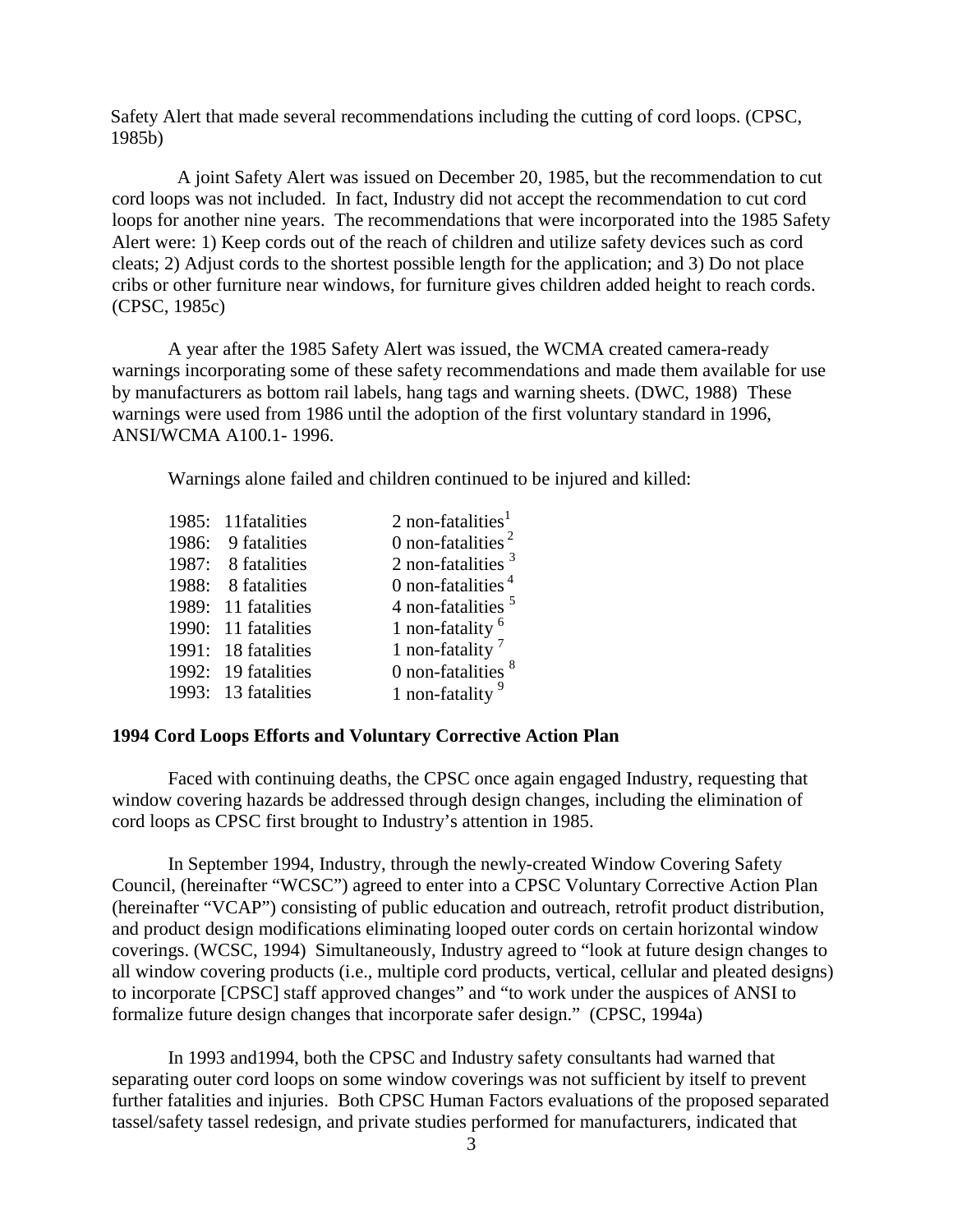these limited redesigns would not eliminate cord risks or stop fatalities. (FAA, 1993; CPSC, 1994b; CPSC, 1994c; CPSC, 1994d; CPSC, 1994e) Industry was warned that pull cords would re-tangle and knot with use, recreating the cord loop hazard. Similarly, Industry was advised that single cords can wrap around a child's neck, resulting in serious injury or death. Accordingly, the VCAP indicated that it was simply an "interim solution" until better technology could be developed.

Industry codified the efforts of the VCAP into the voluntary standard, ANSI/WCMA A100.1-1996. The 1996 ANSI standard required the elimination of some outer cord loops, which was accomplished by most manufacturers through the use of outer cords with separated tassels and/or a breakaway safety tassel on limited types of window coverings. Also, tie-down devices were required on continuous loop operating systems.

Further, leading up to the 1996 ANSI standard, by letter dated November 21, 1995, the CPSC requested the new standard include warnings for not just outer cord hazards but inner cord hazards, as well. (CPSC, 1995) Industry rejected CPSC's recommendation to include a pictogram educating consumers about the existence of hidden inner cords and failed to create a design standard to prevent inner cord hazards. The only reference to inner cord hazards in the 1996 ANSI standard was the inclusion of a vague, unexplained warning statement about "cords that run through window coverings" on temporary hang tags (that are removed upon installation). The 1996 ANSI standard also did not address a number of other known hazards, including the loops on larger window coverings with more than two outer cords, unnecessarily long cords, multiple cord joiner hazards, exposed rear cords on roman shades, and lifting loops on roll-up shades. The 1997 standard also failed to establish warnings for many hazards that were not otherwise addressed.

As forewarned by the CPSC and safety experts, children continued to strangle on window covering cords with unaddressed hazards; the death and injury toll continued to rise:

| 1994: 16 fatalities | 1 non-fatality $10$              |
|---------------------|----------------------------------|
| 1995: 14 fatalities | 4 non-fatalities $11$            |
| 1996: 17 fatalities | 5 non-fatalities $12$            |
| 1997: 16 fatalities | $3$ non-fatalities <sup>13</sup> |
| 1998: 12 fatalities | 2 non-fatality $14$              |
| 1999: 7 fatalities  | 0 non-fatalities $15$            |
| 2000: 11 fatalities | 5 non-fatalities $16$            |
|                     |                                  |

## **2000 Inner Cord/Lift Cord Efforts**

By letter dated September 3, 1999, CPSC staff wrote to Industry renewing its concern regarding inner cord strangulation hazards, and pressed for action. Faced with 14 recent inner cord deaths and one injury, the CPSC demanded that Industry also address the hazards associated with inner cord loop formation through design. (CPSC, 1999)

In cooperation with the CPSC, Industry entered into a second Voluntary Corrective Action Plan in September of 2000, again involving public education and outreach, retrofit product distribution, and new product modification. (WCSC, 2000a) Under this VCAP, inner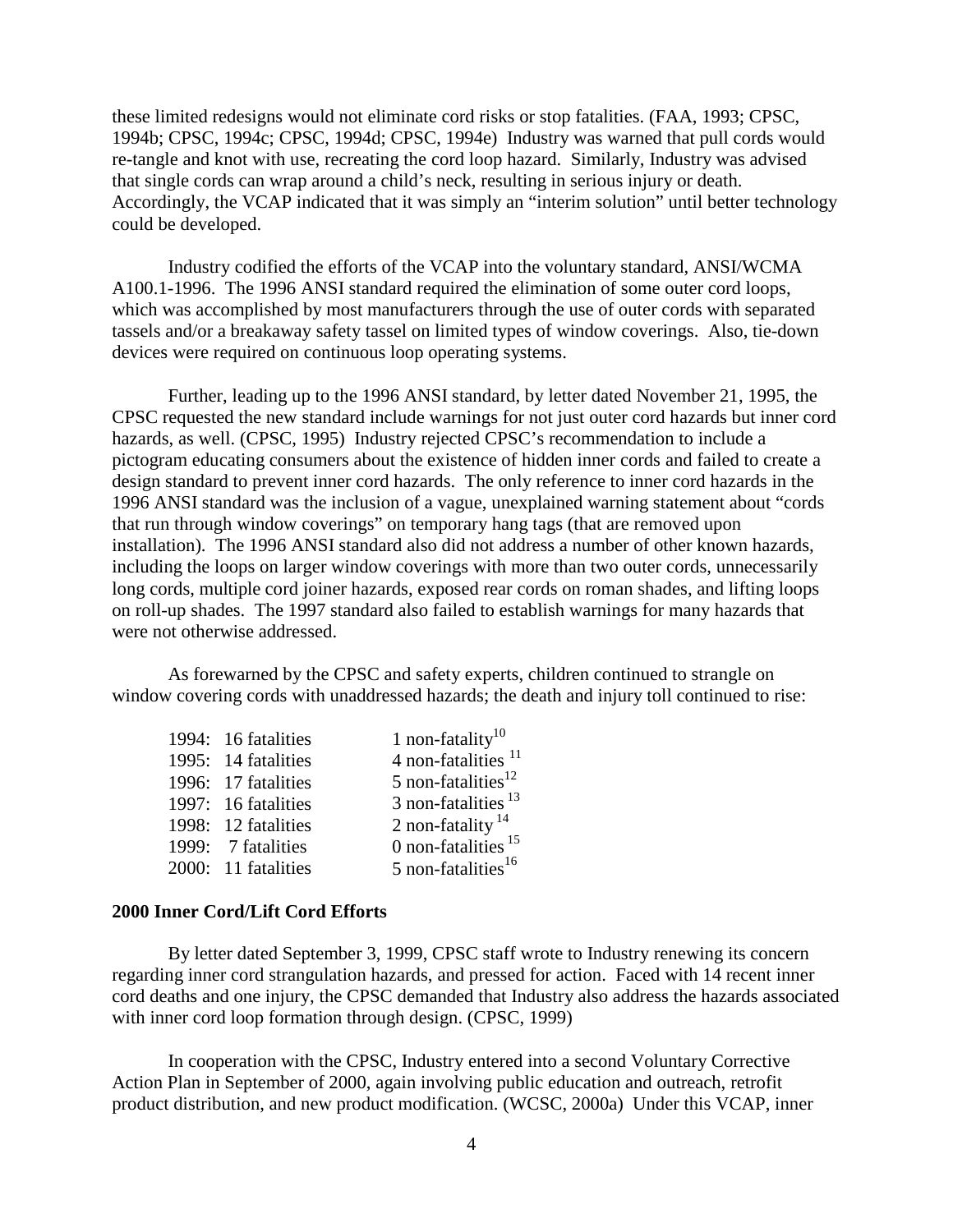cord stops were placed on outer cords near the head rail to prevent the formation of an inner cord loop. The retrofit and public education efforts renewed with the continued distribution of safety tassels and continuous loop tie-down devices.

Industry's public education and outreach efforts have consistently included the WCSC's website providing Industry safety recommendations adopted in 2000, including the recommendation that consumers "install only cordless" window coverings in homes with young children. (WCSC, 2011; WCSC, 2000b)

Industry's 2000 VCAP efforts were then codified into a 2002 revision of the voluntary standard, ANSI/WCMA A100.1-2002. This revision of the standard continued to leave many accessible window cords unaddressed.

The ANSI/WCMA A100.1 Standard was again revised in 2007, and then again in 2009 and 2010 following extensive CPSC recalls for un-addressed hazards of rear inner cords on roman shades and lifting loops on roll-up shades.

Piecemeal redesign, retrofit, warnings and public education efforts had limited success, and the toll of injuries and deaths continued to rise:

| 2001: 11 fatalities | 7 non-fatalities $17$    |
|---------------------|--------------------------|
| 2002: 11 fatalities | 9 non-fatalities $18$    |
| 2003: 17 fatalities | 2 non-fatalities $19$    |
| 2004: 6 fatalities  | 4 non-fatalities $20$    |
| 2005: 9 fatalities  | 6 non-fatalities $21$    |
| 2006: 7 fatalities  | 4non-fatalities $^{22}$  |
| 2007: 9 fatalities  | 3 non-fatalities $^{23}$ |
| 2008: 17 fatalities | 9 non-fatalities $24$    |
| 2009: 14 fatalities | 30 non-fatalities $25$   |
| 2010: 11 fatalities | -26<br>14 non-fatalities |
|                     |                          |

#### **While governmental pressures mount, the voluntary standard remains inadequate**

Due to the continued inadequacies of the voluntary standard, the U.S. and foreign governments started to increase pressure on Industry. In the 2010 trilateral letter referenced at the start of this petition, the CPSC, Health Canada and the European Commission made clear their directive to Industry that current voluntary standard provisions were not enough and requested they "eliminate the risk factors causing deaths and injuries from all types of corded window covering products."

In 2010, safety experts and consumer organizations, including representatives from Parents for Window Blind Safety, Independent Safety Consulting, Consumer Federation of America, and Consumers Union, were for the first time allowed a limited role in the voluntary standards writing process. All held out great hope for the voluntary process. However, one year later, these safety experts and consumer representatives reluctantly walked out of a voluntary standards meeting and removed themselves from this process, because Industry was ignoring their recommendations and refusing to give them meaningful participation in the standards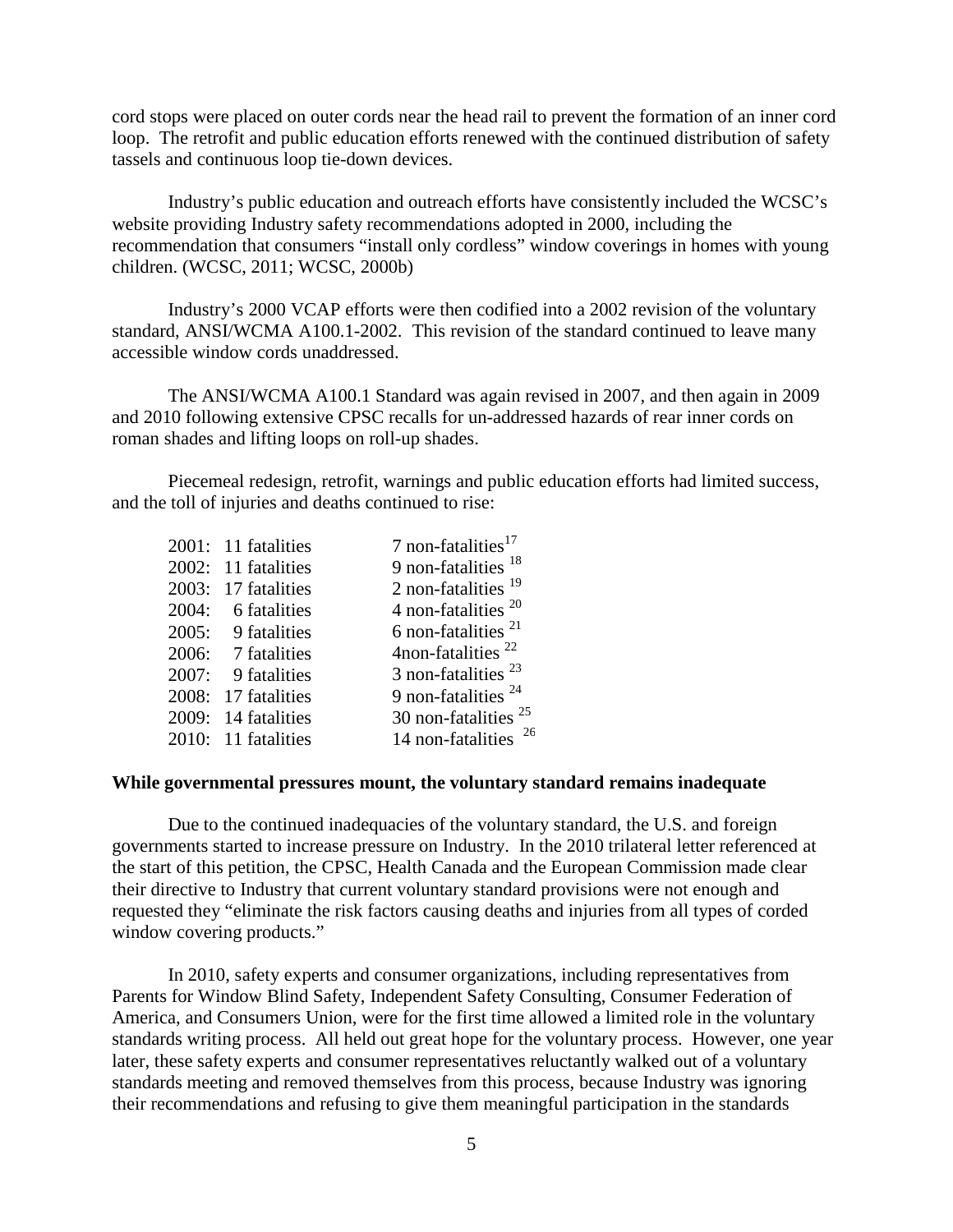writing process. (NYT, 2011)

During the standards writing process, it became clear that loopholes in the voluntary standard were responsible for many injuries and deaths, but were not going to be addressed by Industry. Accordingly, in an August 4, 2011 speech directed to Industry, CPSC Chair Tenenbaum again called Industry to task, declaring, "It is time to 'eliminate' the strangulation risk on window blind cords. Notice how I did not say, 'reduce the hazard,' I said eliminate the hazard." (CPSC 2011b)

The Retailer Industry Leaders Association (hereinafter "RILA") was likewise alarmed, and by letter dated September 12, 2011, urged Industry to adopt standards that eliminate operational cords capable of forming hazardous loops and to address continuous loop tie-down devices. RILA urged Industry to finally agree to address these hazards, requesting that the WCMA "address concerns of RILA, CPSC technical staff, and consumer advocacy groups as you work to develop the improved standard." (RILA 2011)

CPSC Staff comments on the January 23, 2012 proposed version of the voluntary standard primarily addressed the serious remaining risks associated with operating cords and recommended the clear-cut solution of limiting the combined length of all accessible cords to no longer than the neck circumference of the youngest child at risk regardless of the position of the window covering (i.e., raised or lowered, opened or closed). However, as later noted by CPSC, these comments were largely ignored in the final version of the standard: "the major hazards associated with operating cords and looped cords remained the same as the originally proposed version." (CPSC, 2012; CPSC, 2013)

When the ANSI/WCMA A100.1-2012 was approved on November 28, 2012, yet again this standard failed to adequately address the strangulation hazard posed by accessible cords on window coverings. As further detailed below, the standard continues to permit window coverings with hazardous accessible cords that injure and kill young children. After this standard was promulgated, an analysis of window covering incidents between 1996 (the date of the first voluntary standard) and 2012 was conducted. The purpose of this analysis was to identify both the cord characteristic of each window covering and the accident mechanism to determine what cord characteristic was involved, in order to determine whether the 2012 ANSI/WCMA voluntary standard would have prevented the incident from occurring. Based on this analysis, approximately 40% of incidents would not have been prevented. Further**,** the 2012 standard actually permits an increase in the number and types of hazardous accessible cords on some newer window coverings.

And so, 28 years after Industry agreed to work with CPSC to address this hazard, and having been given clear direction and multiple opportunities to develop a meaningful standard, and having been duly warned of the inadequacies of the proposed standard, even this latest version (the sixth attempt) of the ANSI/WCMA A100.1-2012 standard fails to eliminate or adequately reduce the risk of injury and death from accessible window covering cords.

In April of 1994, manufacturer Comfortex Window Fashions foreshadowed what has ultimately been borne out, namely that warning and redesign efforts will fail so long as they involve accessible cords. Comfortex warned, "Until all window coverings are free of cords for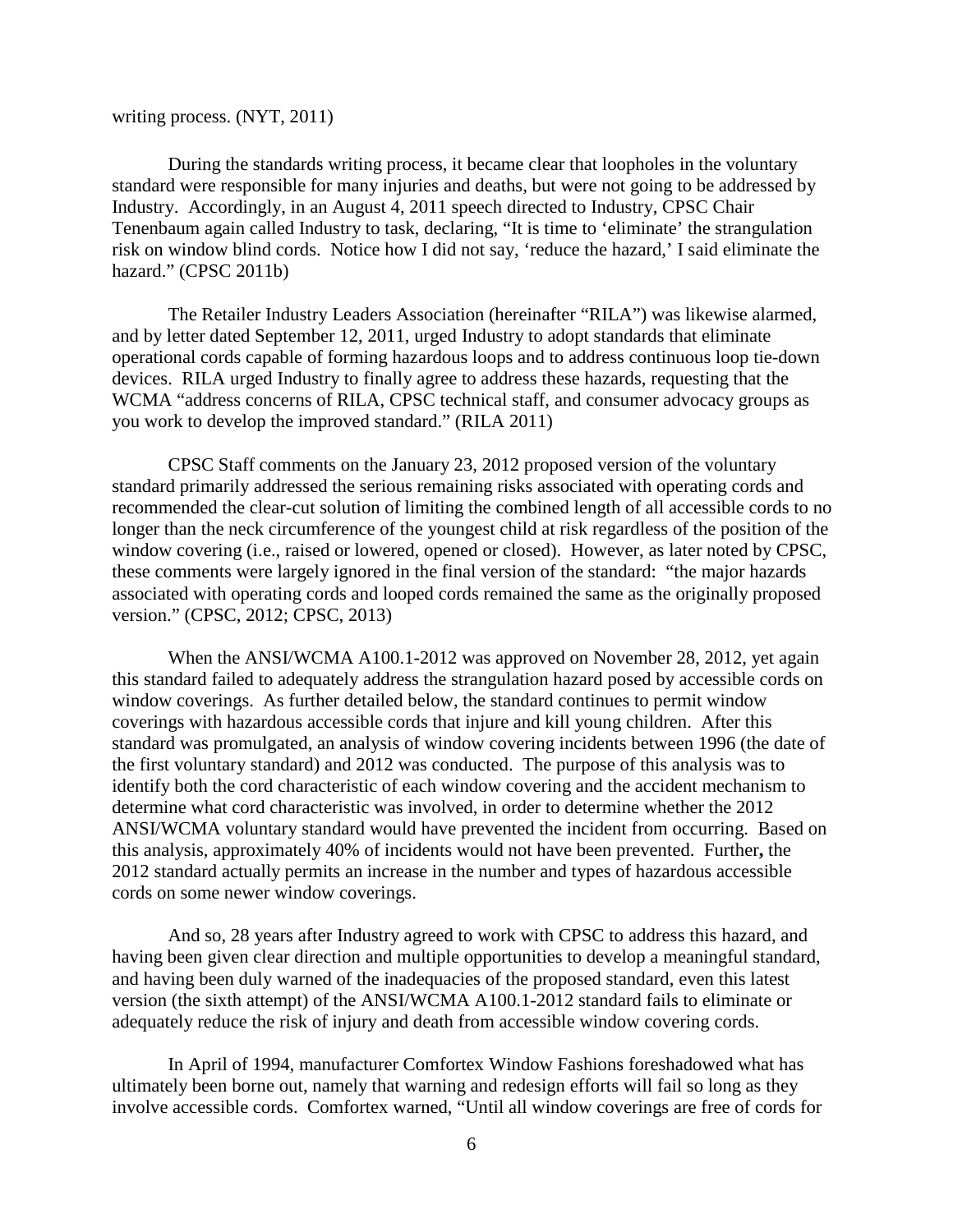their operation, there will be no true safety if cords are available to small children." (Comfortex, 1994) Comfortex was right in 1994; those prophetic words have stood the test of time.

Recent injury data continues to reflect deaths and injuries from window coverings:

| 2011: 6 fatalities   | 2 non-fatalities (data set incomplete) $27$    |
|----------------------|------------------------------------------------|
| $2012: 5$ fatalities | 1 non-fatalities (data set incomplete) $^{28}$ |

## **MANDATORY RULEMAKING IS APPROPRIATE TO ELIMINATE ACCESSIBLE CORDS ON WINDOW COVERINGS**

By statute, efforts to address product hazards through voluntary consensus standards are necessary before a mandatory standard can be promulgated. According to CPSA Section  $9(f)(3)(D)$ , the promulgation of a mandatory standard is appropriate when:

"(i) Compliance with such voluntary consumer product safety standard is not likely to result in the elimination or adequate reduction of such risk of injury; or

(ii) It is unlikely that there will be substantial compliance with such voluntary consumer product safety standard." (15 U.S.C. Section 2058)

Petitioners have carefully examined the injury and death data associated with window coverings and the record of compliance with the voluntary standard, and find that both of these criteria are met in the context of corded window coverings.

## **Failure of ANSI/WCMA A100.1-2012 to Eliminate or Adequately Reduce Risk**

First, examination of available injury and death data reveals that a high number of incidents since passage of the first standard in 1996 would not have been prevented by even the most recent (2012) version of the ANSI/WCMA standard. (Exhibit 1) Of the total 293 incidents between 1996 and 2012, 250 had sufficient information available to make such a determination. Of these 250 incidents, 102 of the injuries and deaths (approximately 40%) would not have been prevented by the current voluntary standard, indicating that an unreasonable risk of injury on corded window coverings continues to exist:

- 55 Incidents on manufacturer separated outer cords (both pull cords and tilt cords) that caused injury or death via knotted/tangled loops, defective break-away devices, and cord wrap-around.
- 29 Incidents on window coverings with looped outer cords but where the manufacturercreated loop did not cause the incident. These incidents involved either wrap-around incidents or children caught in tangled/knotted loops.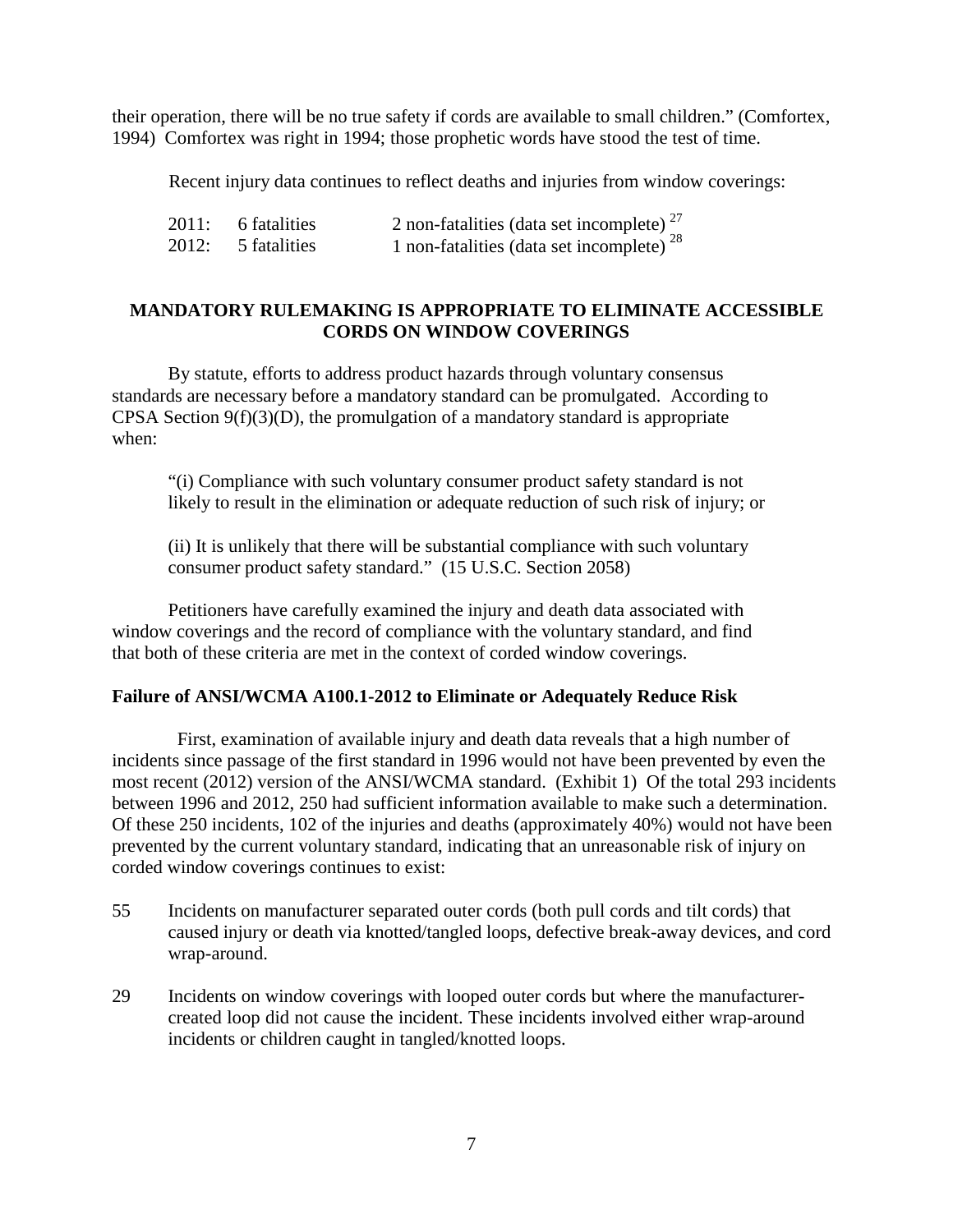- 5 Continuous loop cord incidents where a tension/tie-down device was present at the scene but was either not installed, had pulled out of the wall, or had broken. (CPSC staff has criticized the effectiveness of the active tension device provision, since it is foreseeable that "tension devices may not be installed at all, uninstalled for some reason, or installed incorrectly…" and therefore, "the proper installation of tension devices, a critical component for the safe use of the product, should not have to be done by consumers.") (CPSC, 2012)
- 6 Other instances caused by a hazardous cord allowed by the standard such as reverse inner cord incidents and incidents where the victim was caught in a cord joiner loop on a multi-corded window covering.
- 7 Incidents caused by the manufacturer's failure to make the product according to the voluntary standard in effect at time of manufacture.

Second, even though Industry had already developed cordless window coverings in 1996, and by 2000 was recommending cordless window coverings for families with young children, the voluntary standard still allows corded window coverings.

Third, some manufacturers have taken advantage of weaknesses in the standard to actually increase the number and types of long, accessible cords on newer window coverings, thereby making blinds more hazardous than ever. For example, CPSC In-Depth Investigation (IDI) 120727CCC290 involves the 7/10/12 death of a 3-year-old girl who strangled when she wrapped the tilt cord of a 2010 faux wood horizontal blind around her neck. The blind was manufactured by a large, well-known window covering manufacturer, and was sold and installed by a major home-improvement retailer. Not only does this blind have the hazards of most corded window blinds, such as long pull cords, but it also has a number of newer and functionally unnecessary hazards allowed by the 2012 WCMA/ANSI standard. This blind is more dangerous than traditional corded blinds in at least five different ways:

- It has 2 tasseled tilt cords instead of traditional tilt wand to rotate the slats of the blind. This extra set of cords puts hazardous accessible outer cords on both the left and right side of the blinds (as opposed to only one side with standard pull cords).
- It has unnecessarily long tilt cords that are  $2/3$  the window's height, even though only a few inches of cord are needed to perform the tilt function.
- It has large flat-topped tassels that are more likely to snag/catch on a single cord wrapped around a child's neck to create deadly loop, and have been implicated by the CPSC in-depth-investigation as a cause of this 7/10/12 death and at least one other death (080915HNE3763).
- It has "inner cords" strung along the outside of both front and back of the blind, instead of through holes in the center of the slats, that are more accessible and attached in a less secure manner. This style of 'inner cords strung on outside of blind' was involved the 10/4/11 death of a child on a 2009 blind (CPSC IDI 111018CCC2027).
- It has doubled the number of pull cords used on each blind, because the traditional single inner cord that run through the slats was replaced with two cords, at both front and back of the slats.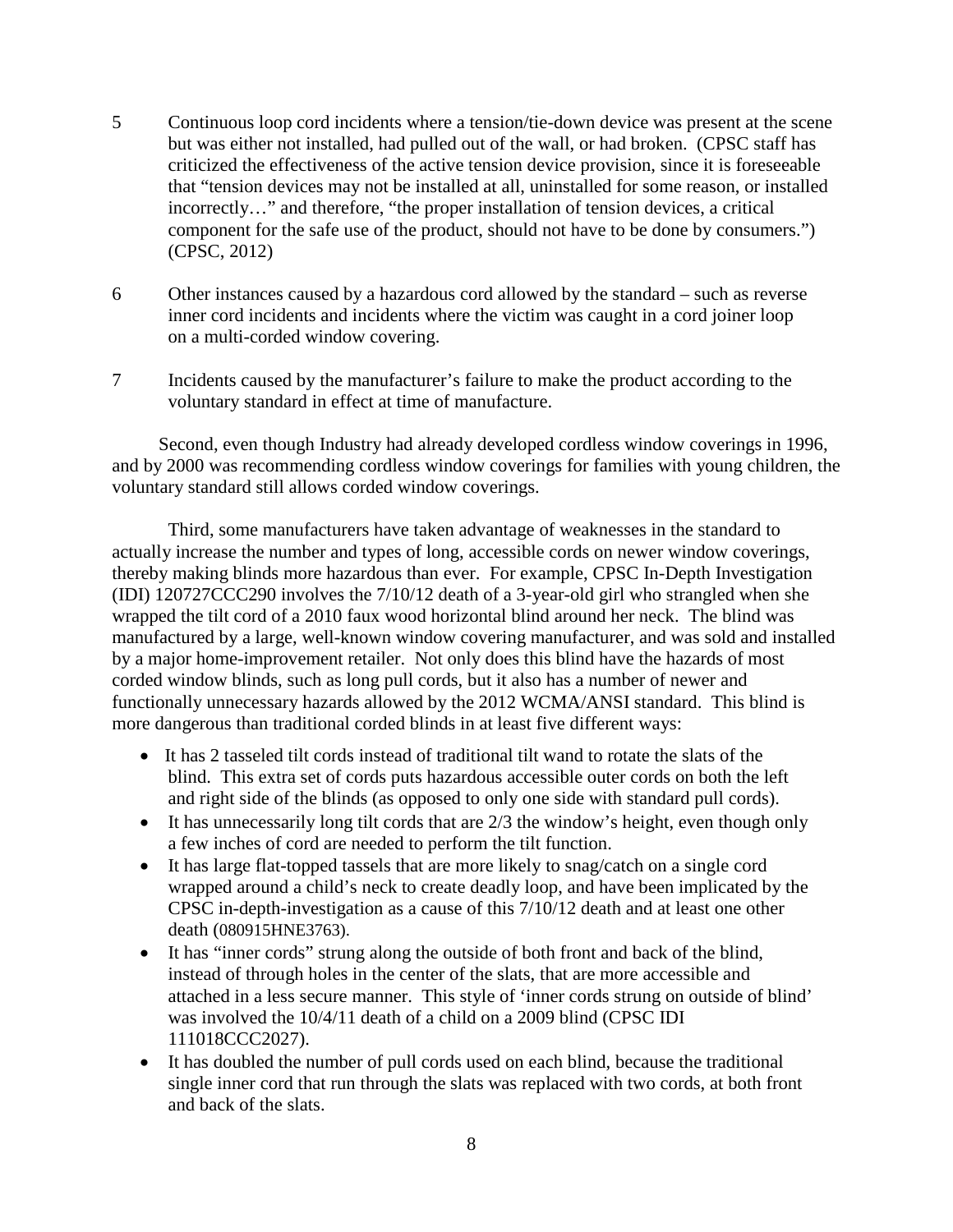Instead of this blind having two traditional outer cords and a tilt wand, it has six long outer cords, each with a large flat top tassel, that tangle easily, and has moved the inner cords from inside slats to the far more accessible, outside front and back locations. This example illustrates how the voluntary standard does not prohibit Industry from actually increasing the number of hazardous accessible window covering cords.

In all of these respects, the voluntary standard fails to eliminate or adequately reduce the unreasonable risk of injury or death associated with accessible cords on window coverings.

#### **Lack of Substantial Compliance with Voluntary Standards**

There is substantial non-compliance with the voluntary standard. A number of manufacturers have ignored basic safety provisions of the voluntary standard, and have manufactured non-compliant window coverings for years and even decades. Since 2007, there have been at least 16 CPSC recalls involving blinds that were not manufactured in compliance with the voluntary standard.

Disturbingly, most of these instances of non-compliance (13 of 16) appear to have been discovered unintentionally as a by-product of CPSC's 2008-2010 focus on roman shade and roll-up shade rear inner cord/lifting loop issues. While evaluating manufacturers' products for roman shade back cord hazards and roll-up shade lift loop issues, CPSC staff caught numerous other violations of the voluntary standard, including looped pull cords, no inner cord stops, no tension devices provided with continuous loop products, and failure to attach a tension device to a continuous loop cord. Almost all of these findings violated voluntary standard requirements that had been in effect since the first standard was published in 1996. Many of these non-complying products were on the market for years, and in one case, for two decades, before they were detected and recalled. (Exhibit 2)

The CPSC does not have the resources to maintain this level of enforcement. This example of how one short-term enforcement effort uncovered numerous standard violations implies that many more undiscovered instances of non-compliance by Industry exist, and that at least some portion of Industry cannot be relied upon to meet voluntary standards and to manufacture compliant products.

## **DESPITE FEASIBLE SAFE ALTERNATIVES, VOLUNTARY STANDARDS HAVE FAILED**

## **Feasible Safe Alternatives**

Safe alternatives exist and are feasible. For example:

Cordless technology

Cordless window covering designs that eliminate pull cords are available and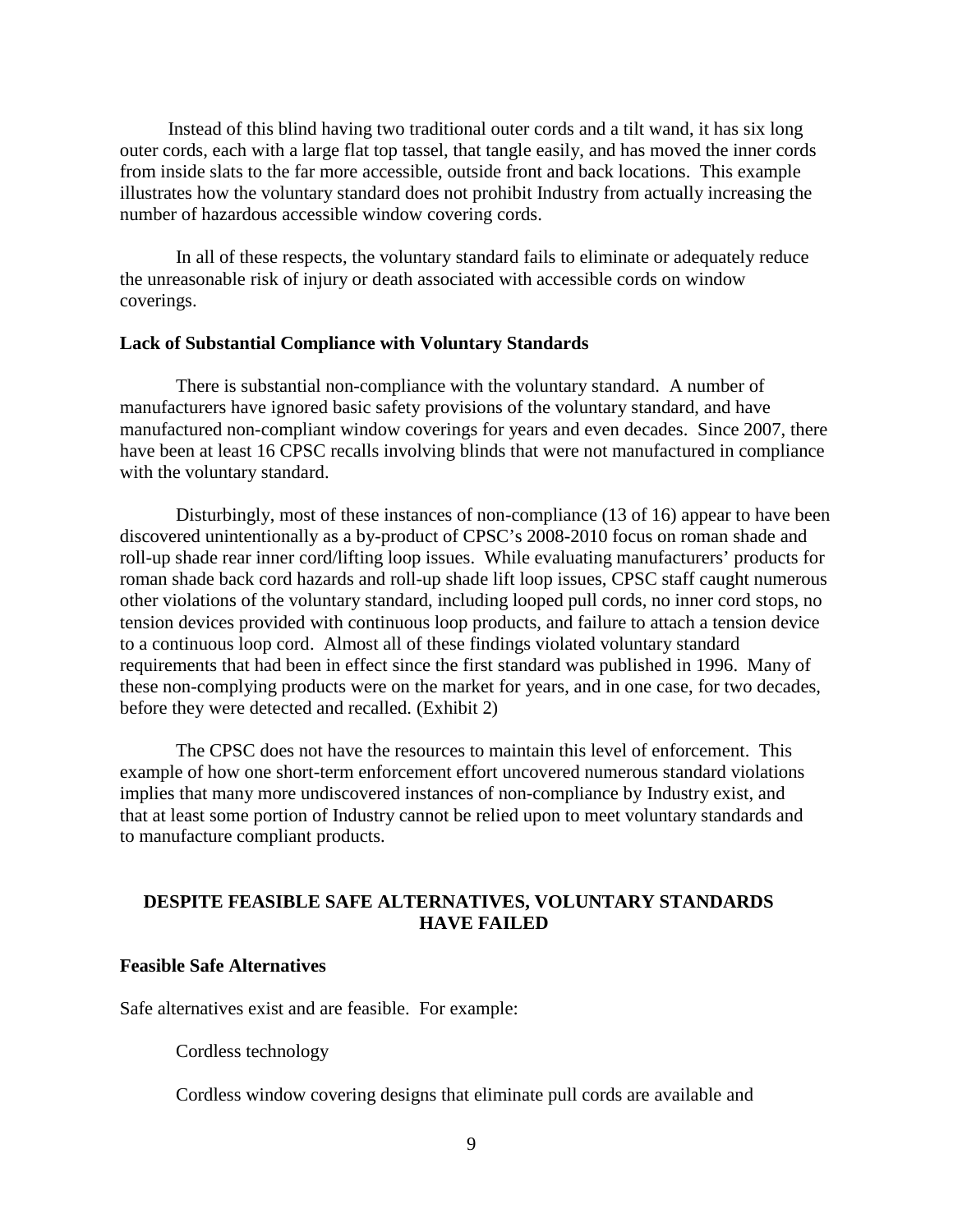economically viable. Cordless window coverings, such as pleated shades, horizontal blinds, cellular shades, wood blinds, and roman shades, have been made by a number of firms since approximately 2000 (CPSC, 2000; Hunter Douglas, 2000; Levolor, 2001). Cordless products of up to 78 inches wide and 84 inches long are available in all designs. Our research indicates that the manufacturer's cost of such alternative cordless technology is only \$2.00 - \$3.00 more than the cost of an unsafe corded one-inch vinyl or aluminum blind. The manufacturer's cost for such cordless operating systems on a two-inch faux wood blind is in the \$7.00 - \$9.00 range. While the current design of cordless products may include size limitations, these sizes encompass the overwhelming majority of all applications.

Furthermore, feasible and cost-effective alternative designs exist which likewise address this issue. This issue can be solved by utilizing a wand-type device similar to those used to tilt slats for light control.

### Cord cover designs

In the 1990s, major window covering manufacturers developed and patented cord cover devices to render the pull cords of window coverings inaccessible. (Springs, 1995a; Springs, 1995b; Newell, 1996) However, major manufacturers never brought products with this feature to market, and cord covers were essentially abandoned once the CPSC allowed separated cord tassels to serve as a compliant design alternative.

More recently, one manufacturer has created and brought to market a cord cover design aimed at eliminating accessible pull cords, at a price point that is affordable and cost effective for both new-product and retrofit applications. (Safe-T-Shade, 2010; Safe-T-Shade website) This cord cover design renders pull cords inaccessible, while at the same time eliminating concerns regarding the ability of cordless technology to meet very large applications, and applications where furniture is placed in front of window coverings. Such cord cover designs can accommodate any window size currently being served by cord-accessible products, and its positioning in the same location as traditional pull cords accomplishes the same functionality and accessibility as traditional corded products.

#### **Voluntary standard efforts have failed**

The economic reality is that the window covering industry is very competitive, particularly in the area of stock products. If one manufacturer wants to adequately address safety issues and render cords inaccessible at a slightly higher cost, it risks being undercut by another manufacturer willing to sell less safe but cheaper products. Big box retailer contracts can be lost over a matter of pennies, nickels, or dimes as major retailers seek the lowest possible entry level price point in the window covering market. Absent a mandatory standard, manufacturers seeking to introduce safer cordless and cord inaccessible products will suffer from a competitive disadvantage against manufacturers willing to sell unsafe corded products.

Further, the large window covering manufacturers who dominate the WCMA and ANSI standards writing process have a vested interest in maintaining low industry standards. Those manufacturers have advanced custom product designs featuring cordless and cord inaccessible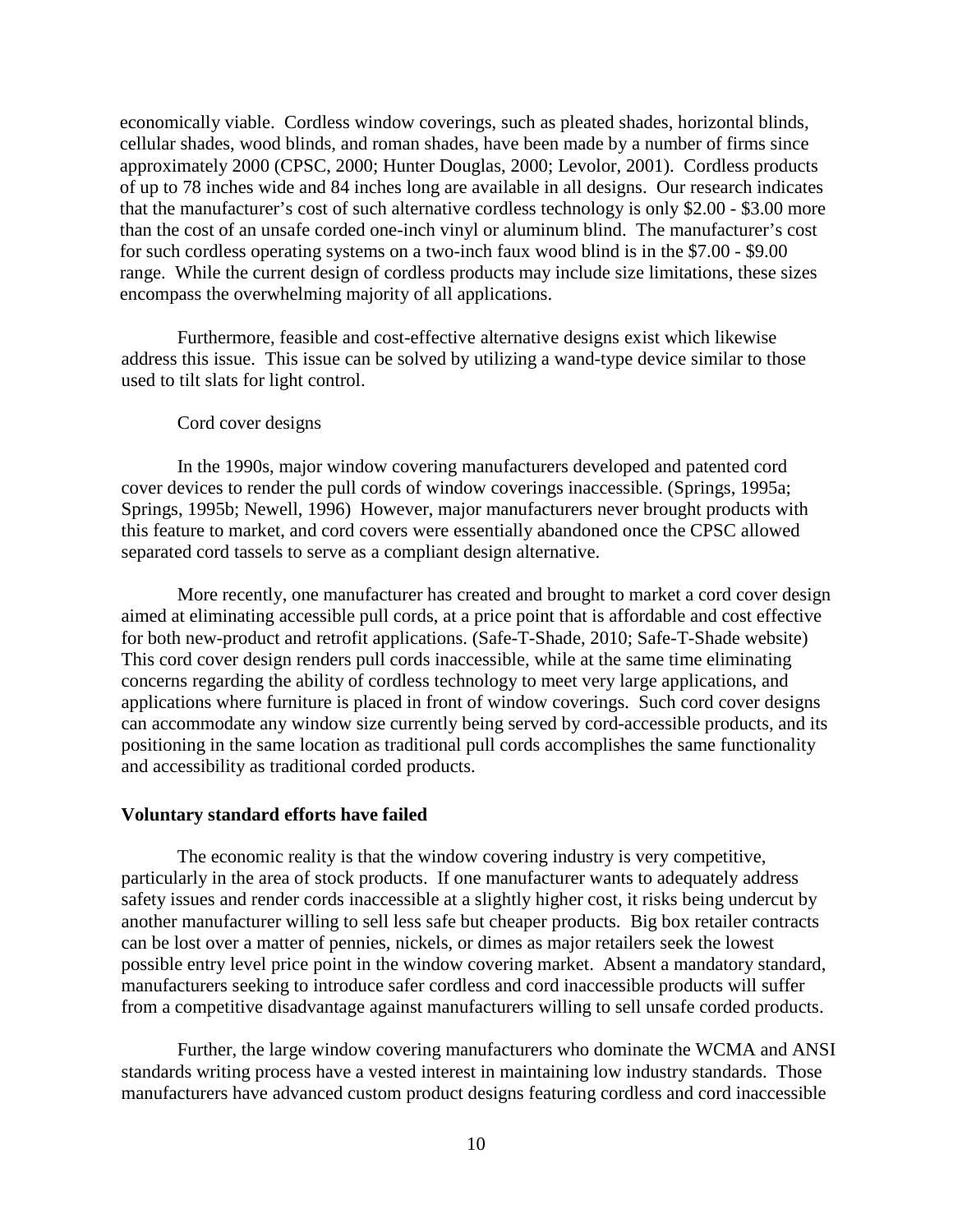coverings, on which they are able to maintain premium pricing – but only so long as there is an absence of competition. Should standards mandate cordless or cord inaccessible product designs, this feature will no longer be able to command a premium price.

 Absent mandatory rulemaking that eliminates accessible window covering cords, Industry has not and will not act alone. ANSI/WCMA A100.1-2012 was Industry's sixth attempt to address exposed operational cords, and it has again chosen not to do so meaningfully, despite extreme U.S. pressure and an international mandate.

For all these reasons, it is evident that the only way to achieve safety is to invoke CPSC rulemaking.

#### **PETITION REQUEST**

Despite the availability of feasible and cost effective design alternatives, Industry has failed to adopt a voluntary standard which engages the first tiers of the safety design hierarchy, i.e. to eliminate or guard against the hazard. It is only through design strategies that the cord hazard will be adequately addressed and true safety achieved. The repeated failure of Industry to adopt an effective voluntary standard over the last 28 years demonstrates that CPSC rulemaking is required to eliminate the hazard posed by accessible cords in window coverings.

As previously discussed, the latest voluntary standard is inadequate due to its allowance of products with accessible cords, even when cordless and/or inaccessible cord options are feasible. We believe a mandatory standard should eliminate all accessible cords:

The standard should prohibit the use of cords on window coverings when non-cord design options are feasible. For example, cords are not necessary for the tilting operation of horizontal blinds since wands can perform this function. Also, exterior pull cords on window coverings are unnecessary for products that have cordless options – currently all products measuring less than 78 inches wide and 84 inches long.

If there are products for which accessible cords cannot be currently eliminated, due to the large size of the product or other reasons, the standard should require that such cords be made inaccessible through passive guarding devices, such as a cord cover.

We defer to the CPSC as to what is the best approach for this standard. For example, one approach would be to ban all accessible cords, and to develop a mandatory standard to define what constitutes an accessible cord. Since the CPSC staff has been working on this issue in earnest since at least 1994, there is vast in-house expertise in this subject matter.

In closing, due to Industry's repeated failure to develop a standard that adequately mitigates the risk of strangulation on corded window coverings, the Petitioners hereby formally Petition for Rulemaking under the authority and process set forth in 16 CFR § 1051, *et seq*. and request the Commission to promulgate a mandatory standard that prohibits any window covering cords where a feasible cordless alternative exists, and for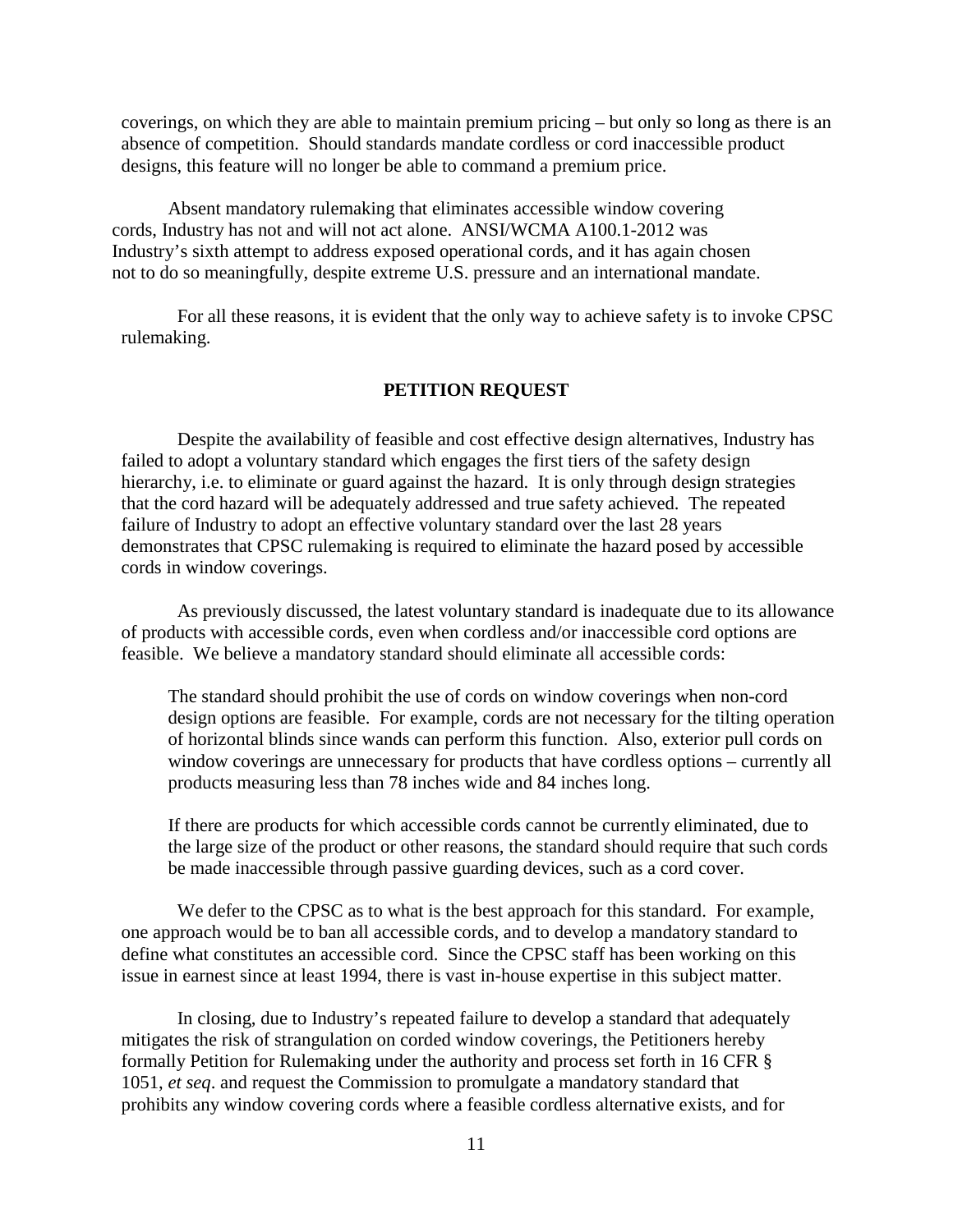those instances where a feasible cordless alternative does not exist, requires that all cords be made inaccessible through the use of passive guarding devices.

The Petitioners appreciate the Commission's consideration of this request. We are available to discuss this petition at your convenience.

Respectfully submitted,

Petitioners:

## **Parents for Window Blind Safety**

By: Linda Kaiser President PO Box 205 Barnhart, MO 63012 314-494-7890 linda@pfwbs.org

## **Consumer Federation of America**

By: Rachel Weintraub Legislative Director and Senior Counsel 1620 Eye Street, NW, Suite 200 Washington, DC 20006 202-939-1012 rweintraub@consumerfed.org

## **Consumers Union**

By: George P. Slover Senior Policy Counsel 1101 17th Street NW, Suite 500 Washington, DC 20036 202-462-6262 gslover@consumer.org

#### **Kids In Danger**

By: Nancy Cowles Executive Director 116 West Illinois St, Suite 4E Chicago, IL 70754 312-595-0649 Nancy@KidsInDanger.org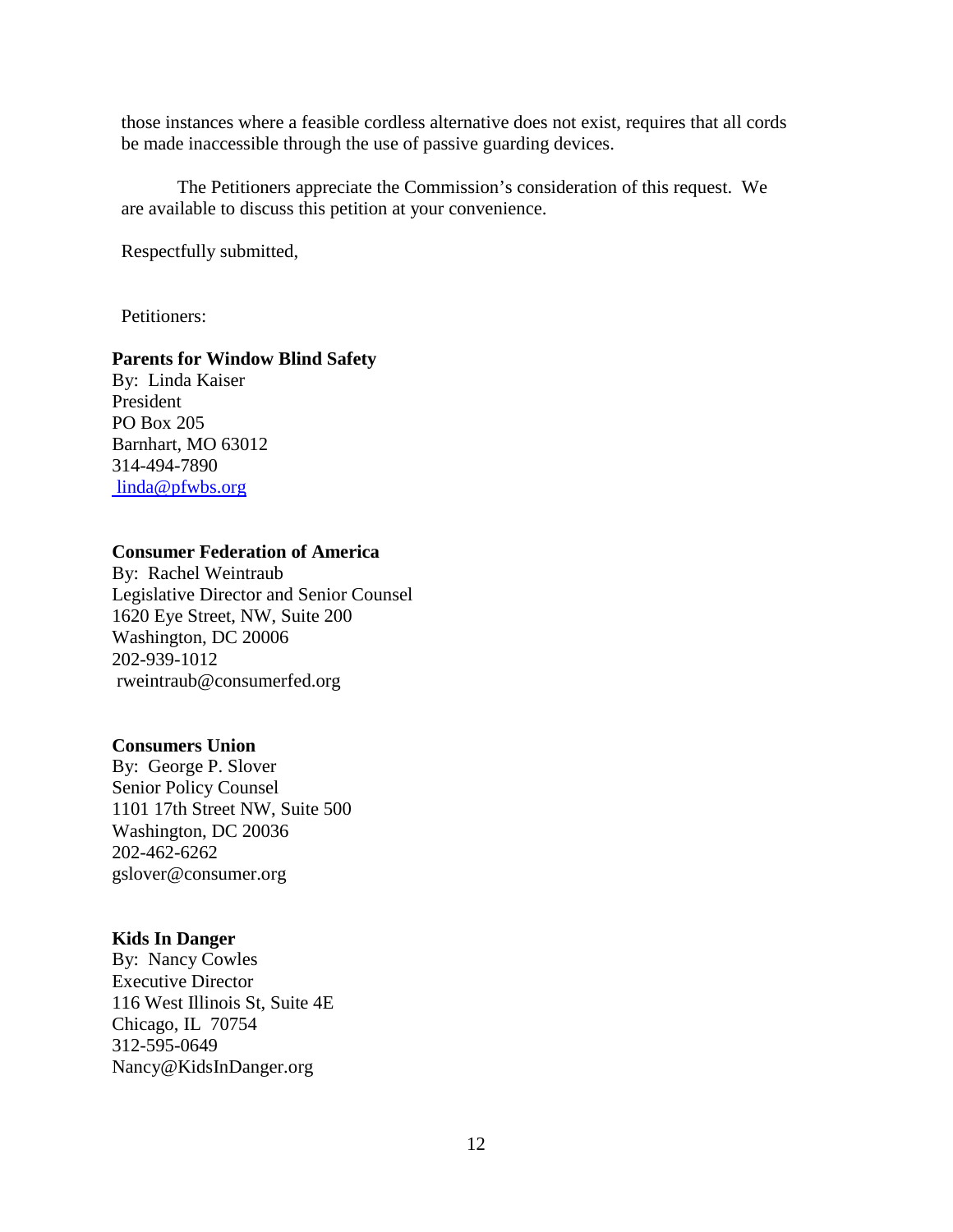#### **Public Citizen**

**Congress Watch**  By: Christine Hines Consumer and Civil Justice Counsel 215 Pennsylvania Ave, SE Washington, DC 20003 202-454-5135 chines@citizen.org

### **U.S. PIRG**

By: Nasima Hossain Public Health Advocate 218 D Street SE, 1st Fl. Washington, DC 20003 (202) 546-9707 nhossain@pirg.org

## **Independent Safety Consulting**

By: Carol Pollack-Nelson, Ph.D. 13713 Valley Drive Rockville, MD 20850 301-340-2912 pollacknel@comcast.net

#### **Safety Behavior Analysis, Inc**.

By: Shelley Waters Deppa 18417 Shady View Lane Brookeville, MD 20833 301-774-9682 sdeppa@safetybehavior.com

## **Onder, Shelton, O'Leary & Peterson, LLC**

By: James G. Onder 110 E. Lockwood, 2nd Floor St. Louis, MO 63119 314-963-9000 onder@onderlaw.com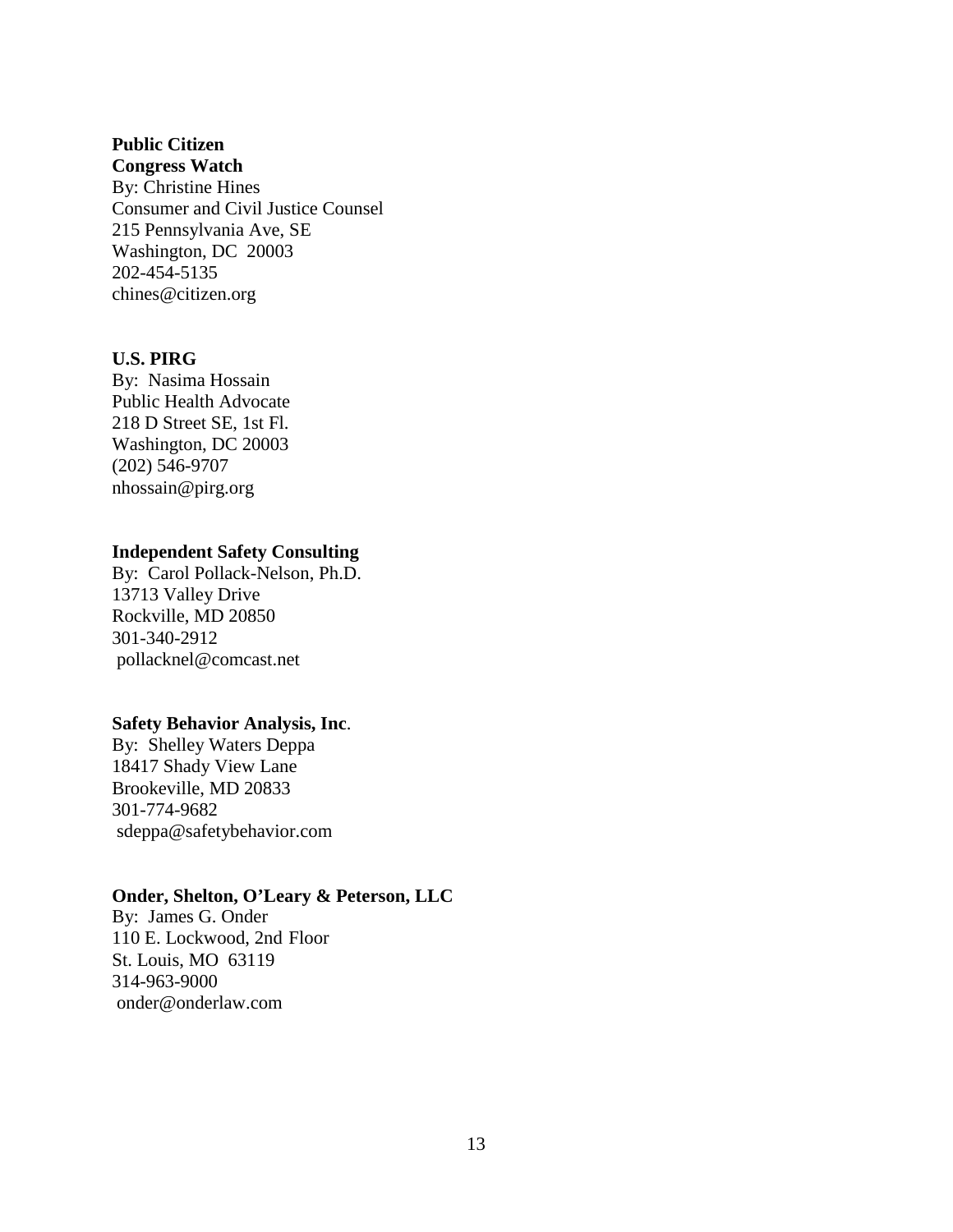## **Interest of Petitioners**

This petition is brought by nine organizations on behalf of all children and their families affected by window covering cords:

**Parents for Window Blind Safety (PFWBS)** is a nonprofit organization that supports parents whose children have been seriously injured or killed by dangerous cords, educates consumers about the dangers of accessible window covering cords in homes, daycare facilities, and military housing, helps create safer standards in the industry, encourages innovation of safer products in the industry, and tests window covering products for safety.

**Consumer Federation of America (CFA)** is the nation's largest consumer advocacy organization representing more than 260 state, local, and national consumer organizations that was established in 1968 to advance the consumer interest through research, advocacy, and education.

**Consumers Union (CU)** is the policy and advocacy division of Consumer Reports, an expert, independent, nonprofit organization, whose mission is to work for a fair, safe, and just marketplace for all consumers.

**Kids In Danger (KID)** is a nonprofit organization dedicated to protecting children by improving children's product safety. KID was founded in 1998 by the parents of sixteen-month-old Danny Keysar who died in his Chicago childcare home when a portable crib collapsed around his neck.

**Public Citizen** is a nonprofit consumer advocacy organization based in Washington, D.C. founded more than 40 years ago and with more than 300,000 members and supporters nationwide.

**U.S. PIRG**, the Public Interest Research Group, is a non-profit, non-partisan public interest advocacy organization that takes on powerful interests on behalf of its members, working to win concrete results for our health and well-being.

**Independent Safety Consulting (ISC),** through its principal, Carol Pollack-Nelson, provides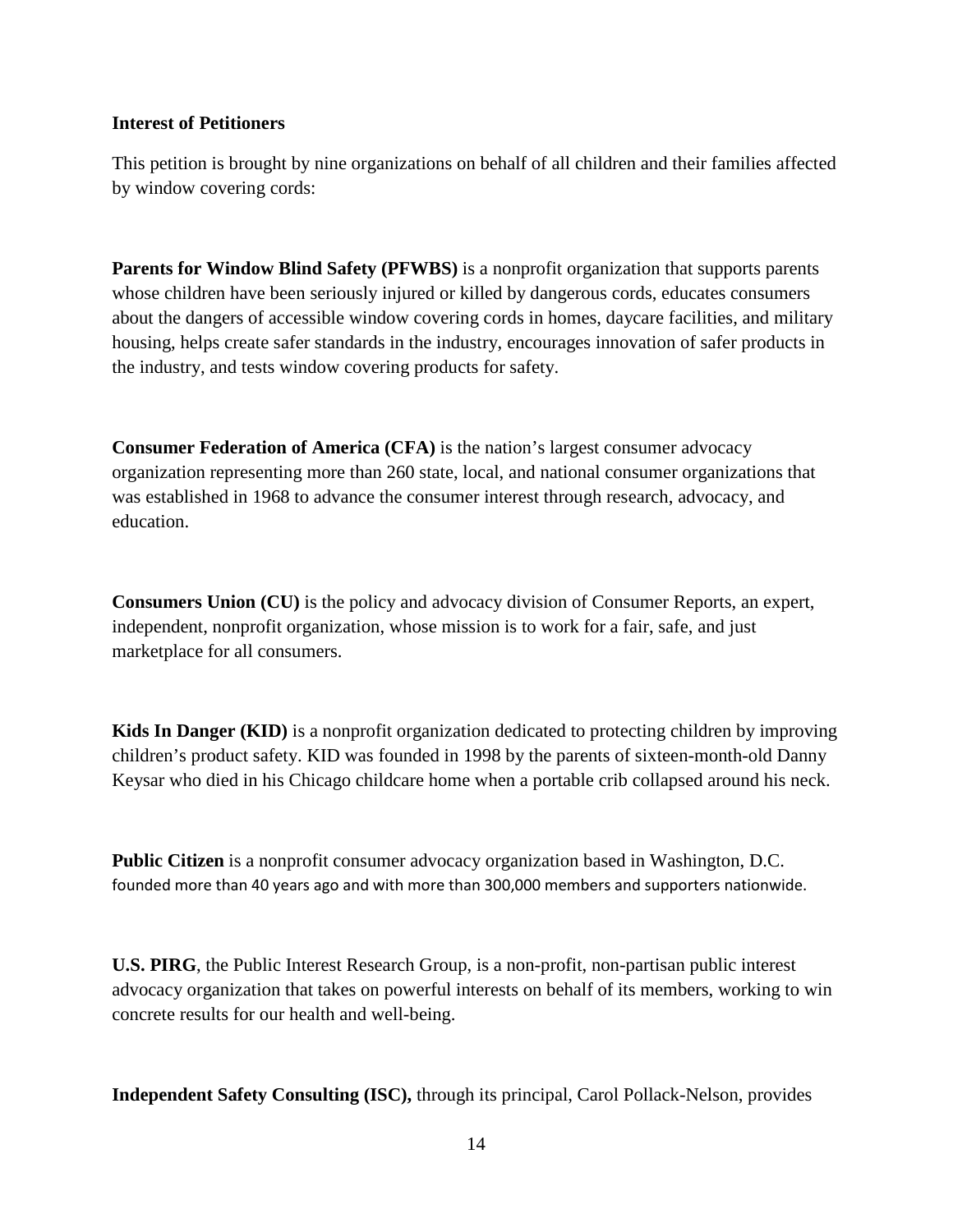human factors consulting specializing in consumer product safety, by evaluating product designs, warnings and instructions in order to identify hazards and reduce risks to consumers. Ms. Pollack-Nelson was a Human Factors Psychologist at the CPSC from 1988 through 1993.

**Safety Behavior Analysis, Inc. (SBAI)**, through its principal, Shelley Waters Deppa, provides human factors consulting on the safety of consumer products, with a specialty in children's hazards, such as choking, suffocation, and strangulation. SBAI analyzes injury data, evaluates product designs, and develops and tests safety labels for effectiveness. Ms. Deppa worked in the CPSC's Human Factors Division from 1979 through 1992.

**Onder, Shelton, O'Leary & Peterson, LLC** pursues this petition on behalf of the over 50 families with whom they have worked whose children have strangled on window covering cords, that window covering cord hazards might be eliminated.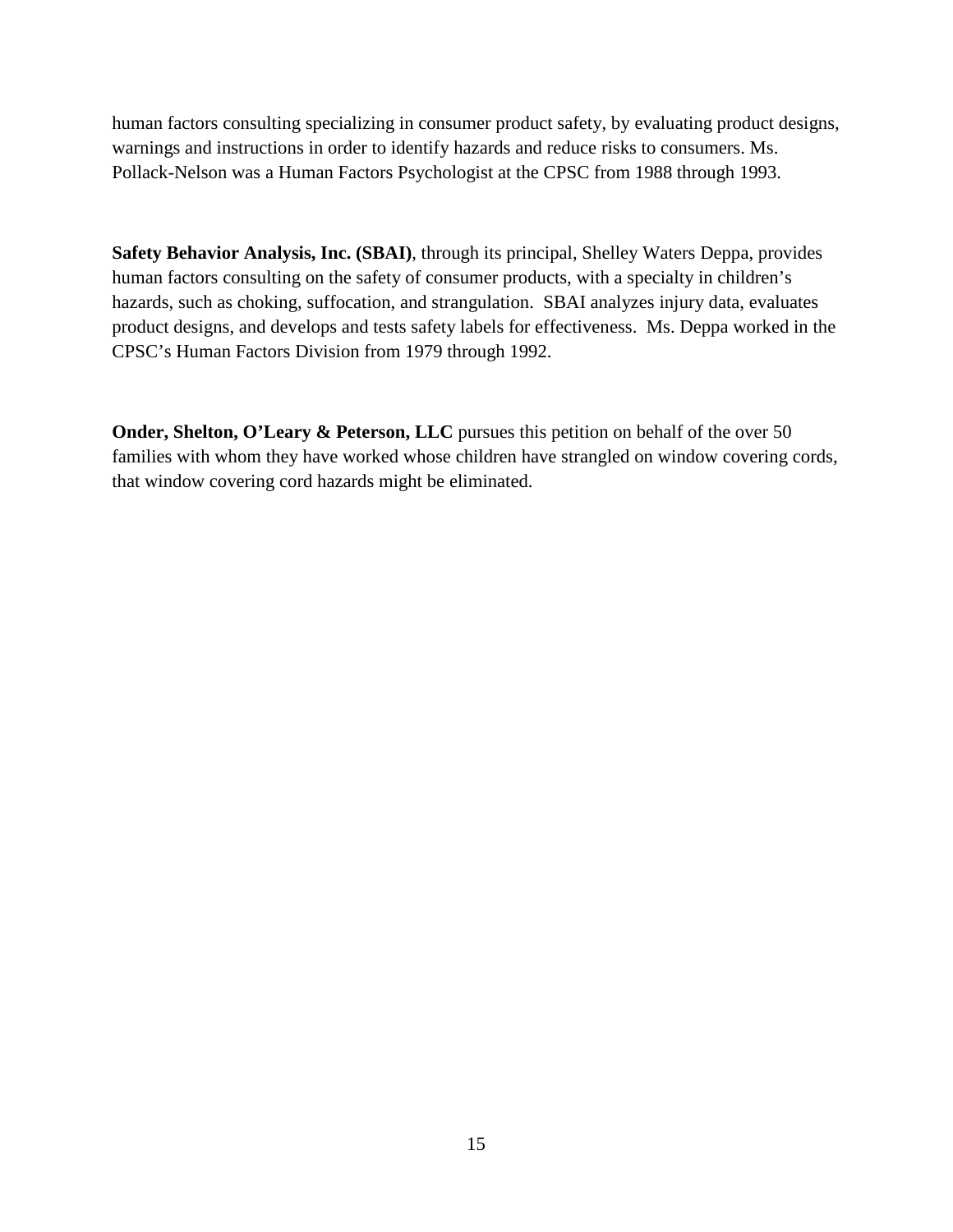## **Exhibits**

Exhibit 1 - 2013-04-26, SBAI, Incidents That Would Not Have Been Prevented By ANSI/WCMA A100.1.

Exhibit 2 - 2013-4-26, SBAI, Standard Is Not Adequate Because Manufacturers Are Ignoring The Voluntary Standard.

> **References** Listed in order of appearance in petition Available upon request

CPSC (2007). 2007-08-01, CPSC Release #07-256 "Top Five Hidden Home

Hazards." CPSC (2013a). CPSC Website, CPSC Safety Alert, "Are Your Window

Coverings Safe?"

CPSC, HC, DG SANCO (2010). 2010-06-15, Letter from CPSC, Health Canada and DG SANCO to WCMA, ANSI, CEN-CENELEC and CSA Standards regarding joining together and requesting industry support for "a swift and comprehensive process that concurrently eliminates the risk factors causing deaths and injuries from all types of corded window covering products".

CPSC (2011a). 2011-06-01, Letter from CPSC Chair, Inez Tenenbaum to Ralph Vasami, Executive Director of WCMA reaffirming her call "for a more comprehensive revised voluntary standard that eliminates—not just reduces—the strangulation risks from window coverings."

CFA (2011). 2011-09-01, Press Release of Consumer Federation of America, Consumers Union, Independent Safety Consulting, and Parents for Window Blind Safety, available on the web at:

http://www.consumerfed.org/pdfs/WindowCoveringsStandardPressRelease.pdf

CPSC (1985a). 1985-07-03, Memorandum of Telephone Conversation between Stan Marrow and Peter Rush - determining Association's interest in issuing a joint consumer safety alert.

CPSC (1985b). 1985-09-13, Agenda of Meeting between AWCMA and CPSC Staff – Proposed Safety Alert recommending parents to "Cut off any excess cord, or cut it to lengths that will not be able to be reached by children".

CPSC (1985c). 1985-12-00, CPSC Consumer Product Safety Alert "Parents Warned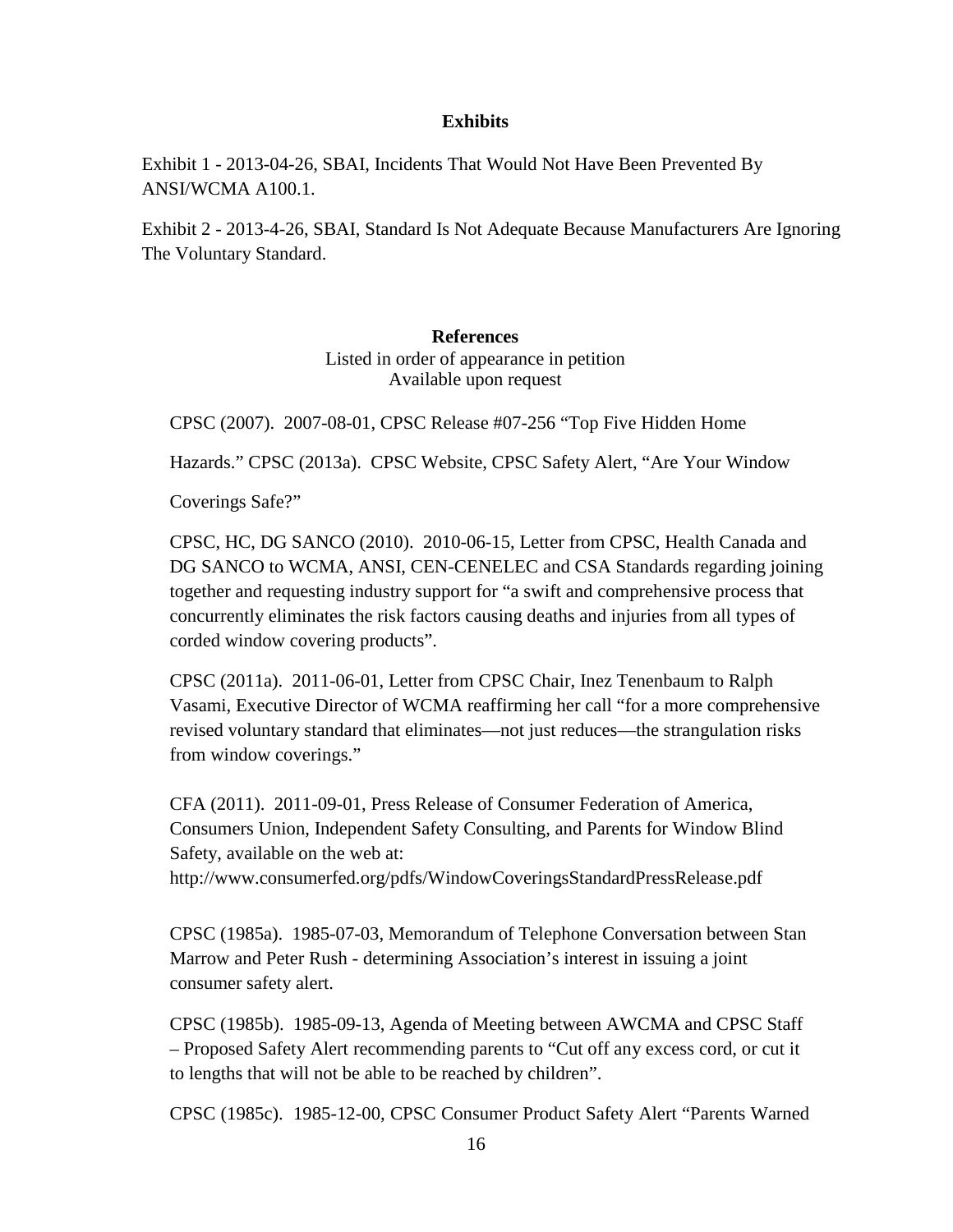about the Danger of Strangulation if Children Become Entangled in Window Blind or Drapery Cords."

DWC (1988). 1988-01-00, Draperies and Window Coverings: Warning Tags from AWCMA – Bottom rail labels and hang tags.

WCSC (1994). 1994-09-00, WCSC Voluntary Corrective Action Plan submitted to CPSC.

CPSC (1994a). 1994-10-03, Letter from David Schmeltzer, CPSC Office of Compliance to Peter Rush, WCSC re: Window Covering Corrective Action Plan.

FAA (1993). 1993-12-00 Evaluation and Testing of Three Cord Management Devices, prepared for Levolor by Failure Analysis Associates, Inc.

CPSC (1994b). 1994-03-31 Memorandum from Renae Rauchschwalbe to The Commission Re: Minutes of Meeting between CPSC Staff and WCMA.

CPSC (1994c). 1994-04-05 Memorandum from Scott Heh, ESME to Renae Rauchschwalbe Re: ESME Response to PSA No. 9124, Hunter Douglas, Inc.

CPSC (1994d). 1994-05-24 Memorandum from Celestine Trainor to Renae Rauchswalbe re: PSA 9287; Springs Window Fashions – Two Cord blind Fix.

CPSC (1994e). 1994-06-02 Memorandum from Scott Heh, ESME to Renae Rauschwalbe, CECA Re: PSA No. 9293, Spring Window Fashions, Blind Cords.

CPSC (1995). 1995-11-21, Letter from Marc Schoem, CPSC Division of Corrective Actions to Peter Rush, WCMA re: Follow-up to WCMA meeting of November 14, 1985.

CPSC (1999). 1999-09-03, Letter from Renae Rauchschwalbe, CPSC Office of Compliance to Peter Rush, WCSC re: WCSC Strangulations Due to Cords that Run Through Window Coverings.

WCSC (2000a). 2000-09-12, WCSC Voluntary Corrective Action Plan submitted to CPSC.

WCSC (2011). 2011, Window Covering Safety Council Website – Basic Cord Safety - Urges parents to "Install only cordless window coverings in young children's bedrooms and sleeping areas."

WCSC (2000b). 2000-11-01 WCSC Release: WCSC Alerts Consumers To New Window-Blind Hazard; Free Repair Kit is Available.

NYT (2011). 2011-09-01, NYTimes.com, "Consumer Advocates Withdraw from Talks on Improving the Safety of Window Blinds."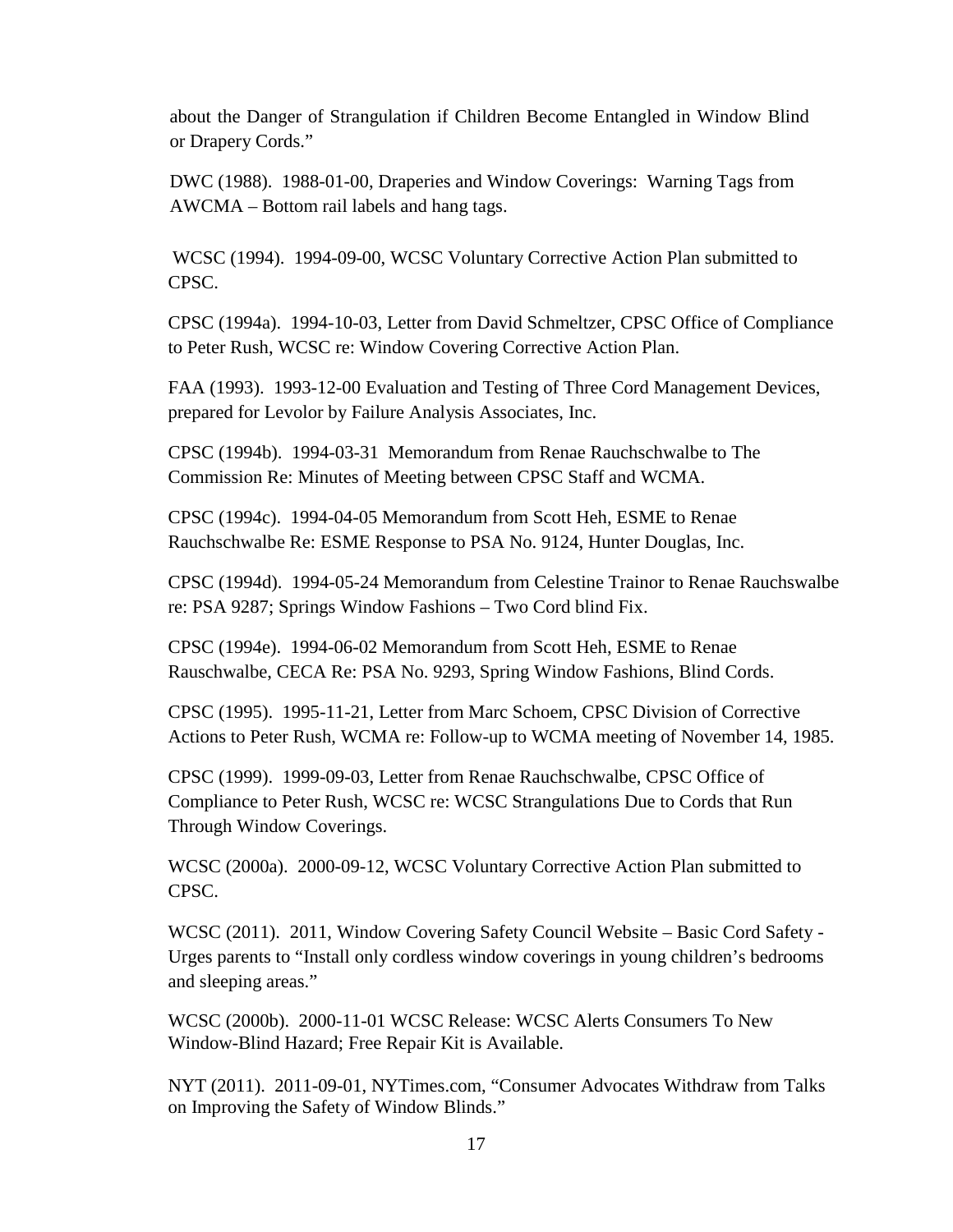CPSC (2011b). 2011-08-04, International Consumer Product Health and Safety Organization Conference –CPSC Chair Inez Tenebaum in reference to the industry states "It's time to 'eliminate' the strangulation risk on window blind cords."

RILA (2011). 2011-09-12, Letter from Jim Neill, RILA to Ralph Vasami, WCMA urging industry to adopt standard that includes: eliminating any cord, including operational cord that can form a hazardous loop and address continuous loop tie down devices.

CPSC (2012). 2012-02-06, Letter from Rana Balci-Sinha, CPSC Division of Human Factors to Ralph Vasami, WCMA comments on the ANSI/WCMA A1100.1-2010 American National Standard for Safety of Window Covering Products.

CPSC, 2013b). 2013-03-18 CPSC Memorandum from Colin Church, Voluntary Standards Coordinator to The Commission re: Voluntary Standards Activities FY2012 Annual Report – Blind Cords – Revise ANSI/WCMA A100.1 to reduce strangulation hazards associated with window covering cords.

Comfortex (1994). 1994-04-03, Letter from John Schnebly, Comfortex to Ann Brown, CPSC urging the "Commission to rethink its potential endorsement of the Hunter Douglas Breakthrough Safety Tassel."

CPSC (2000), 11/1/00, CPSC Release #01-023, "CPSC, Window Covering Industry Announce Recall to Repair Window Blinds - New Investigation of Children's Deaths Leads t Redesigned Window Blinds."

Levolor (2001), 3/26, Cordless Technology Provides Safest Alternative in Window Blinds and Shades, www.prnewsire.com/news-releases, 71825207.html.

Hunter Douglas (2000) http://www.hunterdouglasgroup.com/company/history.jsp

Springs (1995a). 1995-11-04 United States Patent: 5,465,775 Venetian Blind with Wand Operator - Assigned to Springs Window Fashions Division, Inc.

Springs (1995b). 1995-12-05 United States Patent: 5,472,035 Window Blind with Wand Operator - Assigned to Springs Window Fashions Division, Inc.

Newell (1996). 1996-05-07 United States Patent: 5,513687 Safety Device for Pull Cords of Window Coverings – Assigned to Newell Operating Company.

Safe-T-Shade (2010). 2010-03-27 Press Release: New Lift System For Window Shades Engineered to Protect Children's Lives.

Safe-T-Shade (website). www.fashionwand.com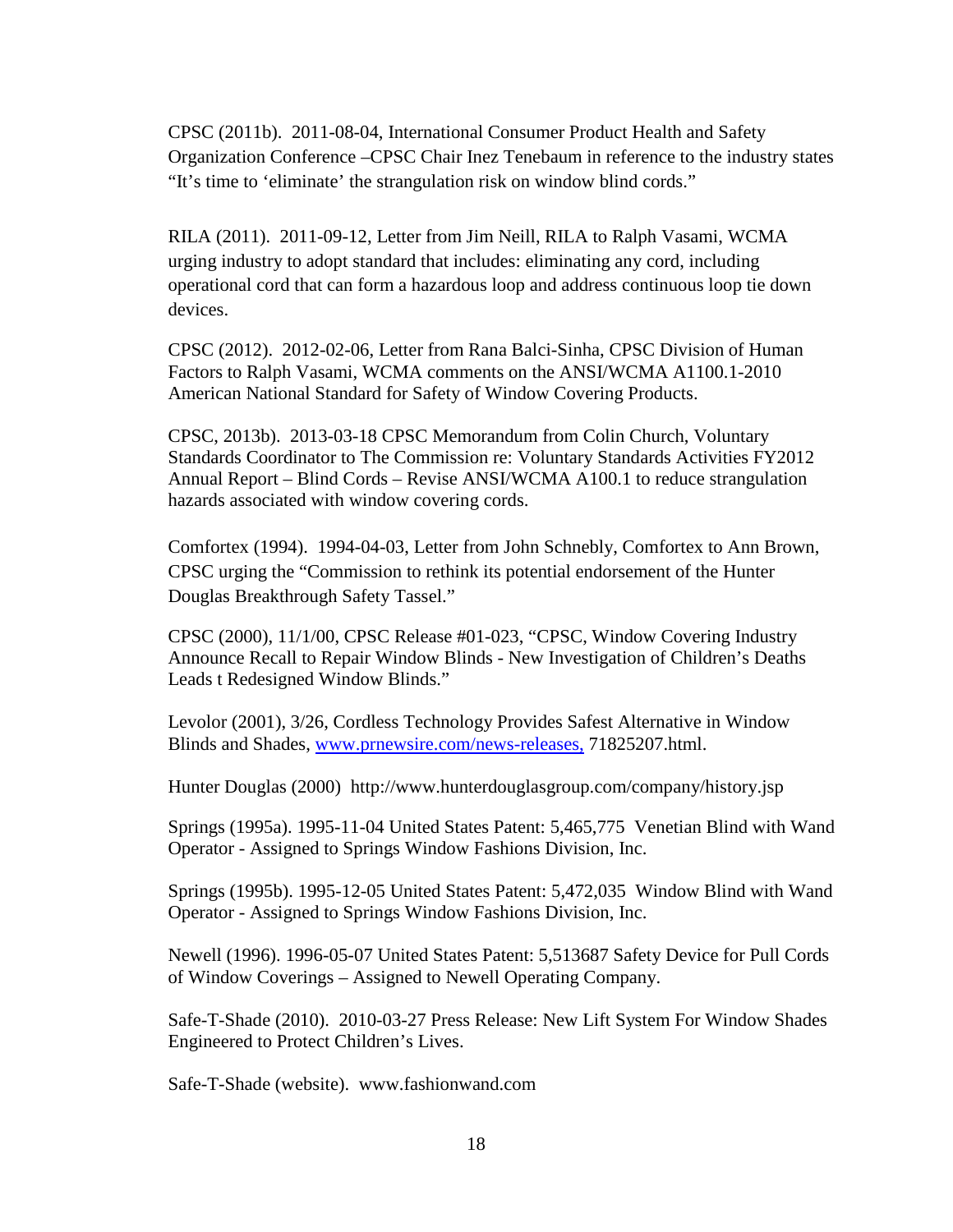**Footnotes**

<sup>1</sup>**1985:** 8539000973, 8527004494, 850510WES4198, 8537017776, 8506093927, 8549005084, 8512080995 8501024422, 8521023686, 8512090059, G85A0131A, 8548102449, C4C5034A1

<sup>2</sup> **1986:** 8606003626, 8604009348, 8636028540, X655212A1, 8612060372, 8648060413, 900816HCN2237, 8602001593, 72S2234A1

<sup>3</sup>**1987:** 8790630230-S, 8706040237, 8740008599, 8704014317, 8751029702, 739064029, 8718041406 G87B0176A, 8712123753

<sup>4</sup>**1988:** 8837000499, 890711HCC1348, 890808HCC3233, 8838002200, 890808HCC3234, X89B0329A, 890711HCC1347, 890829HCC3254

<sup>5</sup>**1989:** 890526HCC1327, 891107HCC3351, 890060HCC1836, 890829HCC3258, 900531HCC3564, 890816HCC1384, 890828BEP0009, 900130HCC3418, 890926HBB3259, 900105HWE4005, 901115HCC2043, 891103HCC1544, 901219HCC0085, 891120HWE5013, 900119HCC1616

<sup>6</sup>**1990:** 900524HCC2219, 900920HCC2015, 9020005539, 921119HCC1912, 900530HNE5188, 00724HWE5019, 900723HCC3611, 901218HCC1095, 901101HCC0033, 901218HCC2062, 901213HCC0074, 901227HEP9001

<sup>7</sup>**1991:** 910123HCC0118, 910305HCC0153, 910213HCC1140, C94B0041A, 910503HCC0210, 920529HCC0188, 910521HEP2641, 971009CCC2057, 910712HCC2229, 910718HCC1333, 910807HCN1881, 910905CWE7078, 950224CCC2392, X9196730A, 910912HCN2234, 911211HCC0052, 911031HCC1464, 920722HCC2207, 920722HCC2208

<sup>8</sup>**1992:** 92030HNE5088, 920901HCC3229, 930303HCC3140, 920721HCC1775, 920422HEP1281 930222HCC3127, 930322HCC3159, 920720HCC1774, 930127HCC3090, 9206113354,920811CWE5005, 920928HCN2681, 921028HCC3034, 930303HCC3141, 930126HCC3087,921119CWE5024, 930409HCC1096, 930201HCC1027, 930126HCC3086

<sup>9</sup>**1993:** 930614HCC3232, 930310HCC1065, 9338001173, 9301015308, 930518HCC1131, 930915HCC3310, 930715CWE5010, 940126HCC2056, 930920HCC1775, 930923HCN2539, 960327CCC5075,940421CCN1236, G93C0218A, 940103CWE5001

<sup>10</sup>**1994:** 940302CWE5007, 940420CCC1437, 940415CCN1214, 940421CCN1237, 940603HNE5149, 950328CCC1521, 951208CCC1228, 941116HCC3016, 940623CBB2564, 951214CCC3246, P9714316A, 940802CBB3670, 940802CBB3669, 941101CWE5006, 960805HCC5429, 951122CCC3190, 950330CCC3537

<sup>11</sup> 1995: 950301CCC1401, 950216CCC1367, 961205CCC5112, 950410CCC3574, 950407CEP9005, 950615CWE5009, 950710CCC3842, 960108CCC3273, 950626CCN2286, 950721CEP9014, 950906CCC1961, 950727CWE1400, 951011CBB1085, 970319CCC1036, 951128CWE7315, 960305CCC7064, 951108HCN0229, 960108CBB2261

<sup>12</sup>**1996:** 970814CCC2375, 960326CBB5070, 960304HCN0685, 960227CWE5006, 960403CCC5089, 960403CEP9003, C9650020A, 960611CCC5239, 960827CBB5576, 960520CNE5140, 960524CCC5190,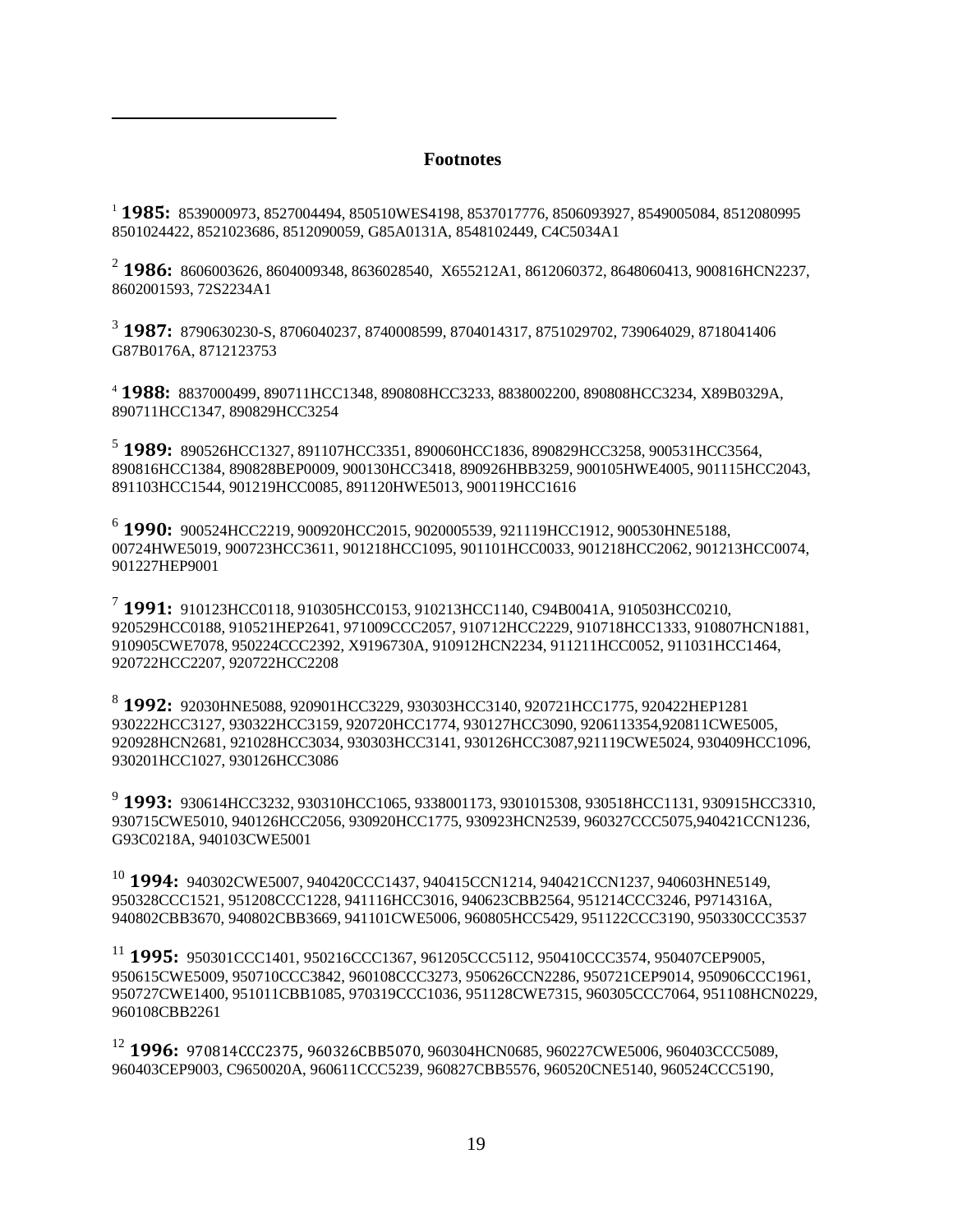960611CCC5238, 970218CCC5320, 960717CCC5351, 970619CCC3227, 961114CBB5049, 961023CCC5005, 961107CCC5040, 961107CCC5036, 961125CWE7249, 970319CCC1026, 970708CCC3254

<sup>13</sup>**1997:** 981020CCC3026, 970127CNE5071, 980115HCC3534, 970321CWE4110, 980113CCC2220, 9720005138, 970916CWE4149, 970418CEP9001, 981001CCC4014, 970522CCC3168, 970709CCC3258, 970808CCC3288, 980508HCC2533, 971015CCC1584, 971119CCC1679, 971119CWE5009, 980105CCN0116, 980109CCC2177, 980112CCN0131

<sup>14</sup>**1998:** 980209CCC3581, 980218CCC0073, 980305CBB5364, H9840074A, 980522CCC1437, 980326CCC0231, 980310CBB6684, 980528CCC6842, 980701CWE7175, 980813CBB5779, 980821CBB0662, 981222CCC2128, 001013CBB0041, 990818CCC0674

<sup>15</sup>**1999:** 990325CCC0369, 990728HCC3423, 990121CBB2205, 990520CNE5172, 990618CWE6004, 001017CBB2033, 010117CCC0232

<sup>16</sup>**2000:** 001117CBB3055, 00225CBB2293, 000331CWE6005, 000714CNE5665, 010628CCC3361, 010323CCC3221, I0040144A, 000518CNE5554, 000831CNE5737, 010614HCC2573, 001121CCC3068, 001108CCC0089, 001102CNE5849, 001213CCC3106, 010111CCC3134, 030908CCC3405

<sup>17</sup>**2001:** 010109CBB0204, 010125CNE6092, 1/30/01, H0130329A, 010205CCN0282, 010607CCC3331, 010614CBB2575, 010510CNE6334, 010615CNE6462, 010625CCN0689, 010713CCC1724, 011212CCC2118, 010723CCC2641, 2/25/09 Sauk Rapids MN, 010815CNE6651, 011211CCC1174, 020301CCC1368, 020122CEP9002, 030122CCC1285

<sup>18</sup>**2002:** 020107CCN0223, 021016CCC3022, 020719CEP9009, 020611CEP9004, 020417CEP9003, 020610CCC1605, 020716HCC3266, 020604CNE7347, 020619CCN0542, 020807CCN0684, 020812CNE7432, 020905CCN0794, 020924CWE5017, 9/20/02 Wichita KS, 021112CCN0097, 021107CNE7560, 030123CCC2290, 030123CCC2289, 021218CCC3132, 021219CCN0213

<sup>19</sup>**2003:** 030707CWE4337, 030515CEP9004, 030421CCC2409, 030402CCC1421, 030311CWE5004, 030515CEP9003, 030723CCC1740, 030418CCN0479, 030521CBB2460, 030519CWE6003, 030612CCN0613, 030708CCC3335, 031113CCC3048, 030828CNE8057, 030903CCN0864, 030902CCN0848, 040423CCC3268, 0337093050-S, 040106CCC1316

<sup>20</sup>**2004:** 040319CNE1406, 040629CEP9007, 040505CCC2500, 070914CCC1818, 040729CCC3405, 040722CCC2648, 0425981140-S, 041119CCC2143, 041117CCC2129, 050124CCC3175

<sup>21</sup>**2005:** 050119CWE3007, 050303CCC1535, 060202CCC2315, 050407CCC3309, 050414CNE2280, 050426CCC3334, 7/14/05, 050804CCC1029, 7/17/05 Chillicothe OH, 050923CCC3504, 101210CCC1179, X1050632A, 051206CCC3182, 0527035661, 060830CCC1755

<sup>22</sup>**2006:** 060124CCC1326, 060118CWE5081, 060308CBB1394, 060328CCC2466, 070213CCC3245, 060502CCC3480, 060602CCC1567, 060811CCC3785, 060920CCC3892, 061207CCC1153, 070213CCC3243

<sup>23</sup>**2007:** 070221CCC3260, 070719CCC2643, 070308CCC2346, 071219CCC3250, 070531CCC2538, 070703CCC1583, 100106CCC2286, 070828CCC2757, 0742086600, 090811CCC3851, 071127HNE2987, 2007 (month and day unknown) Houston, TX

<sup>24</sup>**2008:** 080122HNE3082, 080124CCC1351, 090811CCC3850, 080310CCC1480, 080423CCC1551, 080415CCC1535, 081112HWE7844, 080424CCC2597, 100106CCC3229, 080530CCC2699, 080625CCC3646, 6/11/08 Atlanta GA, 080702CCC1707, 080812CNE3675, I09C1052A, 090204CCC1402, 080729CCC3726, 110421CCC3667, 081002CCC2008, 081106CWE7837, 080915HNE3763, 090108CWE7977, 11/13/08 Shelton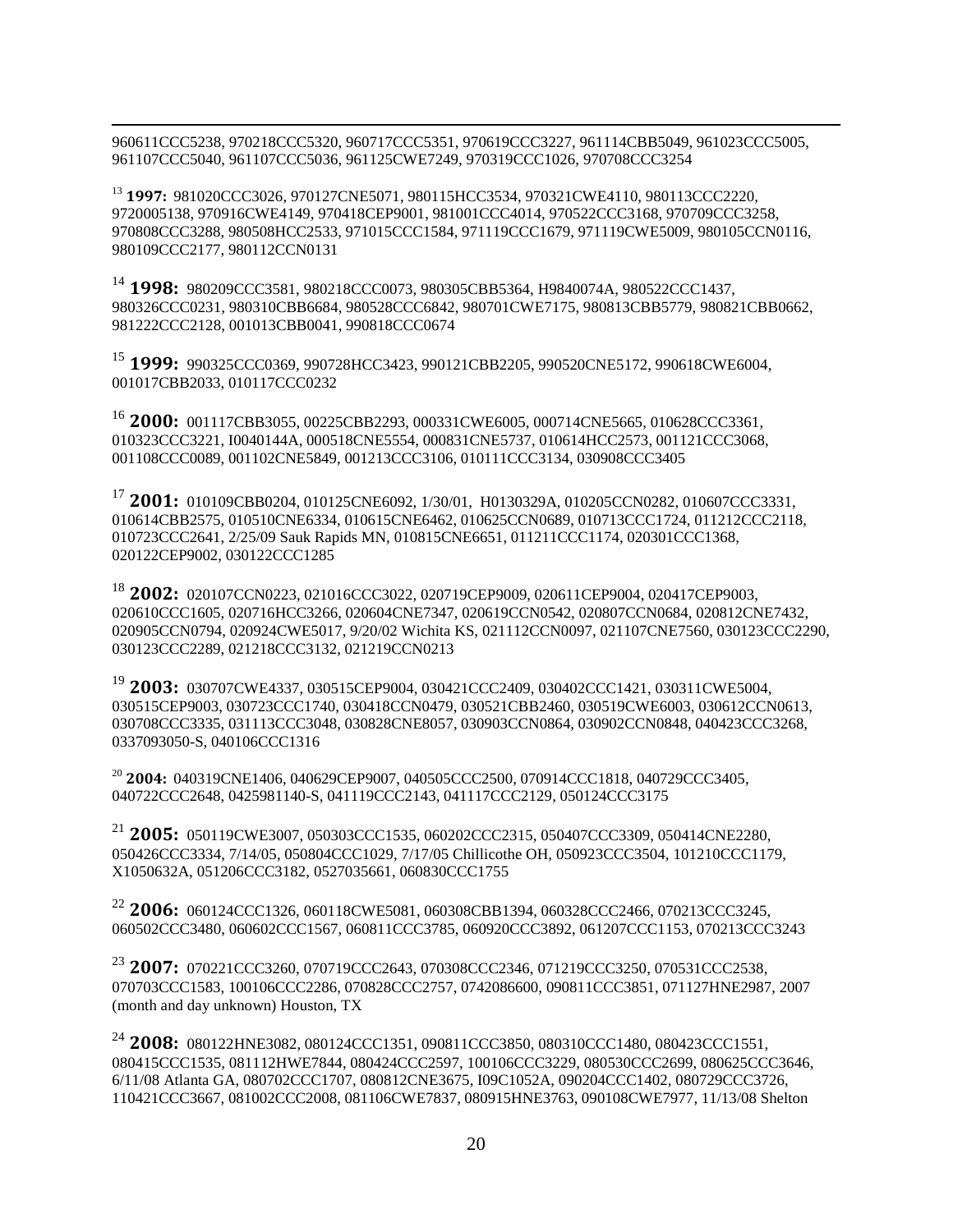#### WA, 081120CCC2142, 090115CCC1355, 090121CCC2276

<sup>25</sup>**2009:** 090921CCC1073, 2/1/09 Flagstaff AZ, 2/9/09 Supply NC, 090227CCC3369, 111116CCC3139, 090602CCC3635, 090728CCC2797, 090407CCC3500, 4/?/09 Bennettsville, SC, 090827CCC3926, 090410CCC2531, 090414HWE8180, 090416CCC2545, 090528CCC3624, 090901CCC3939, 100324CWE2013, 090910CWE8430, 090710CCC3731,100111CCC3235, 6/15/09 Creve Coeur MO, 090901CCC1033, 090629CNE4548, 091008CBB1013, I09C1086A, 091009CCC2026, 090728CCC2792, 0949020967, 100324CWE2012, 090817CNE4677, 090903CBB2900, I0981284A, 090921CCC1076, 090915CCC3962, 091223CCC1197, 091102CNE4799, 091106CCC3071, H09B0125A, 100714HWE2255, 100105CCC3221, , I09C1024A, 091210CCC3160, 091215CCC2238, 100106CCC2286, 100111CCC3232

<sup>26</sup>**2010:** 100405CCC3517, 100125CWE1054, 100217CCC3328, 100219CCC2387, 120402CCC2594, 100304CCC1300, 100308CCC2444, 100322CNE0248, 4/6/10 Springfield OH, 100413CCC3564, 100427CCC2639, 100519CWE2035, 100708CWE2246, 100803CCC1015, 101018CCC2063, 101207CCC3281, 101103HWE2393, 100915CBB3131, 100920CBB1174, 101123CCC2136, 101104CCC1094, 110103CCC3322, 101214CCC1191, 110204CCC3423, 110103CCC3319

<sup>27</sup>**2011:** 110601CNE0001, 110315CCC1402, 110404CCC2425, 110516CCC3728, 110607CCC3794, 111206CCC3198, 111018CCC2027, 111024CNE1400,

<sup>28</sup>**2012:** 120501CCC1644, 120709CCC3743, 120727CCC2904, 120816CWE5001, 120918HWE3109, 9/17/12 Sioux Falls SD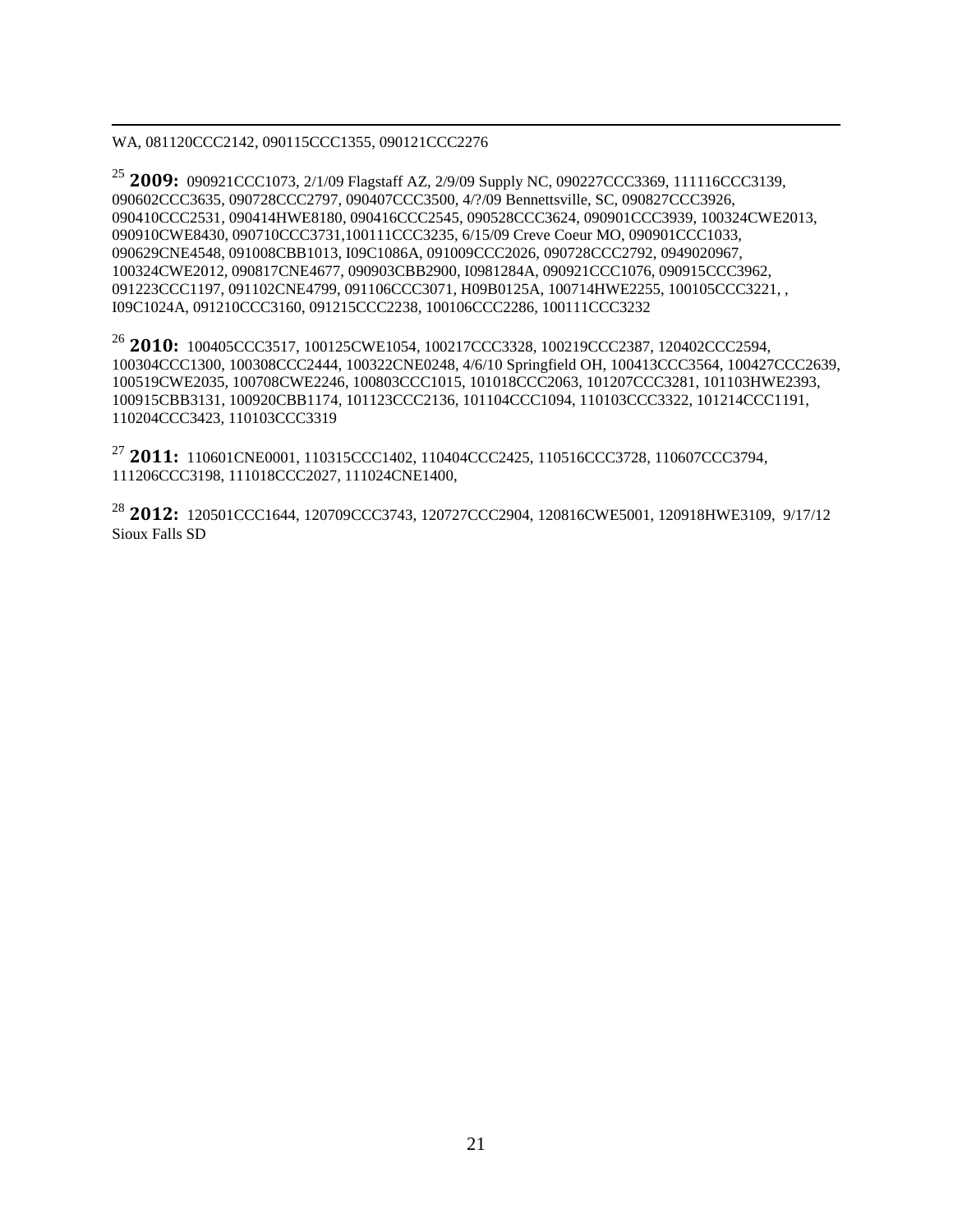## **Exhibit 1**

## **Incidents That Would Not Have Been Prevented by ANSI/WCMA A100.1-2012**

*Analysis by Safety Behavior Analysis, Inc. (4/26/13)*

## **TOTAL NUMBER OF WINDOW COVERING INCIDENTS**

- 293 Total number of window covering incidents between 1996 and 2012 (2010 2012 information incomplete):
- 43 Incidents where unknown/inadequate info to indicate whether in the outer cord loop, inner cord loop, or wrap-around and therefore can't tell whether separate cords/tassels would have made a difference.
- = **250** Incidents with enough information to determine whether outer cord loop, inner cord loop, or wrap-around was involved

## **KNOWN INCIDENTS BETWEEN 1996 - 2012 (2010 to 2012 info incomplete) THAT WOULD NOT HAVE BEEN PREVENTED BY CURRENT VOLUNTARY STANDARD**

 55 (Table A) Incidents on manufacturer separated outer cords, including those with breakaway tassels or breakaway cord joiners, which caused injury or death via knotted/tangled loop, defective break away, or wrap-around.  $A(1)$  Incidents on pull cords with separate tassels = 51  $A(2)$  Incidents on tilt cords with separate tassels = 4

 29 (Table B) Incidents on looped outer cords where the manufacturer created loop did not cause the incident, This includes following categories B(1) incidents on looped outer cords where child not caught in manufacturer created loop but was wrap-around  $= 16$ B(2) incidents in looped outer cords where child not caught in manufacturer

created loop but caught in tangle/knot above tassel  $= 13$ 

- 5 (Table C) Continuous loop incidents where a tension/tie-down device was present but either not installed, had pulled out of wall or broken (number doesn't include 1 possible but unverified incident listed on sub-table)
- 6 (Table D) Other instances where caused by a hazardous cord allowed by the standard - such as reverse inner cord incidents, caught in cord joiner loop on multi-corded window coverings
- 7 (Table E) Incidents which occurred where manufacturer's failure to make according the voluntary standard contributed to the cause of incident
- = **102** Incidents would not have prevented by the voluntary standard.

More than 40% (102 of 250) of all incidents would not have prevented by the current 2012 voluntary standard.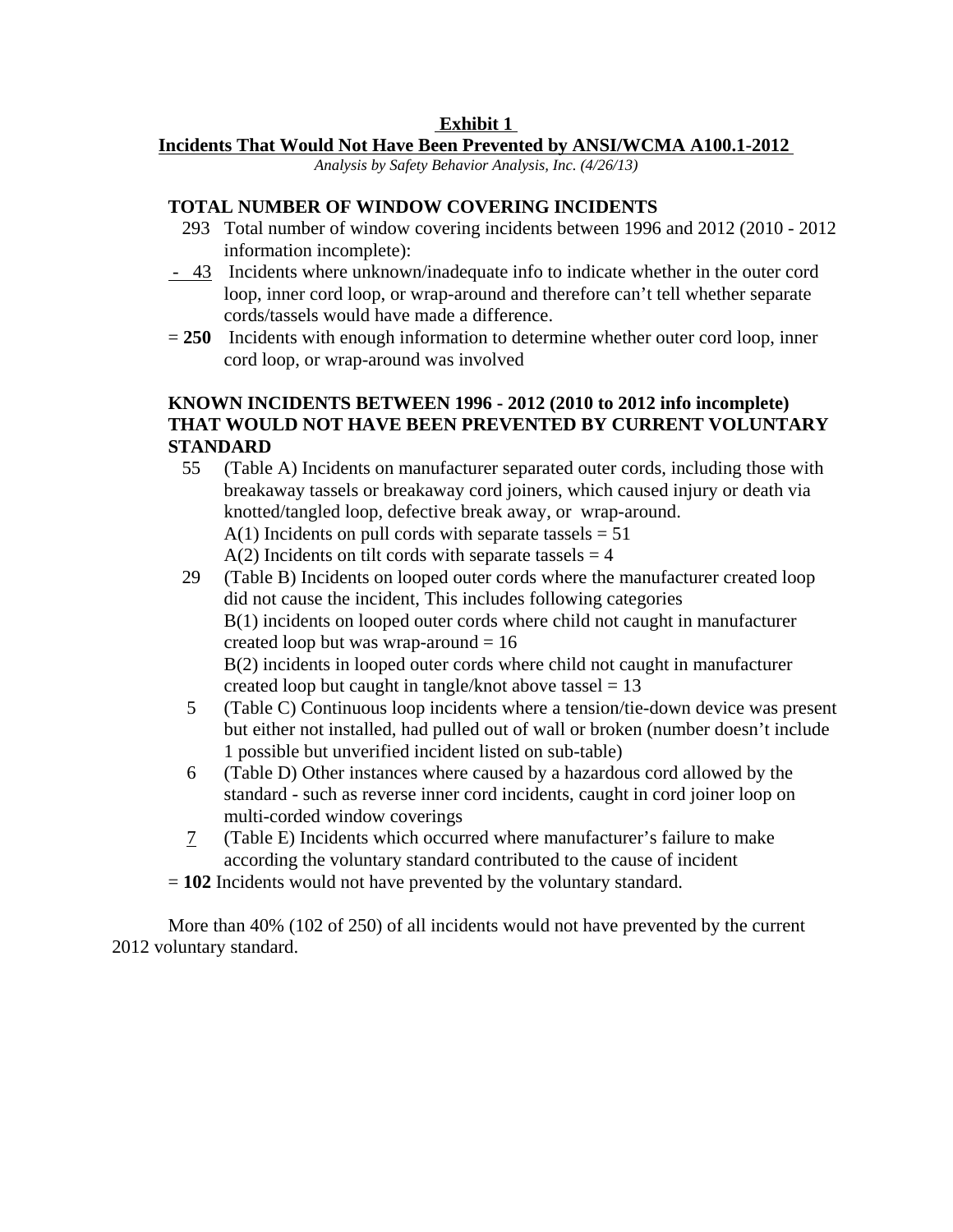## **Injury Data Table A (1996-2012 w/2010-2012 dataset incomplete)- Known Outer Cord Incidents Involving Manufacturer Separated Cords i.e. Separate Tassels, Breakaway Tassels, Breakaway Cord Joiners & Tilt Cords (in knotted/tangled loop, defective break away, or wrap-around)** 55 total incidents (32 fatal, 4 severe injuries, 19 other injuries)

## **A(1) Incidents occurring on pull cords with separate tassels, breakaway tassels or breakaway cord joiners**

| Case #                                      | Date          | Age/<br>Sex                            | Outcome |
|---------------------------------------------|---------------|----------------------------------------|---------|
| 970319CCC1026                               | 10/29/96      | $4 \text{ yrs}/\text{ F}$              | Injury  |
| Rome, NY                                    |               |                                        |         |
| 970418CEP9001                               | 4/8/97        | $21 \text{ mos} / \text{M}$            | Injury  |
| Chicago, IL                                 |               |                                        |         |
| 981001CCC4014                               | 4/17/97       | $14 \text{ mos} / \overline{\text{M}}$ | Fatal   |
| El Cajon, CA                                |               |                                        |         |
| 970808CCC3288                               | 7/28/97       | $4 \frac{\text{yrs}}{M}$               | Injury  |
| Kirkland (Bellevue), WA                     |               |                                        |         |
| 990121CBB2205                               | 1/16/99       | $15 \text{ mos} / M$                   | Fatal   |
| Roselle (Chicago) (Glendale<br>Heights), IL |               |                                        |         |
| 010628CCC3361                               | 3/20/00       | $4$ yrs/ $F$                           | Fatal   |
| 0008006909                                  | or<br>3/21/00 |                                        |         |
| Douglas, WY                                 |               |                                        |         |
| Denver, CO                                  |               |                                        |         |
| 000518CNE5554                               | 4/16/00       | $15 \text{ mos} / M$                   | Injury  |
| Columbia, TN                                |               |                                        |         |
| 000831CNE5737                               | 8/26/00       | $2$ yrs / M                            | Fatal   |
| Ambridge (Pittsburgh), PA                   |               |                                        |         |
| 001108CCC0089                               | 10/19/00      | $2.5$ yrs/ M                           | Injury  |
| Peabody, MA                                 |               |                                        |         |
| 010614CBB2575                               | 4/22/01       | $1 \text{ yr}/\text{F}$                | Fatal   |
| Sealy (Austin), TX                          |               |                                        |         |
| 010723CCC2641                               | 7/21/01       | $4$ yrs / M                            | Injury  |
| Utica, MI                                   |               |                                        |         |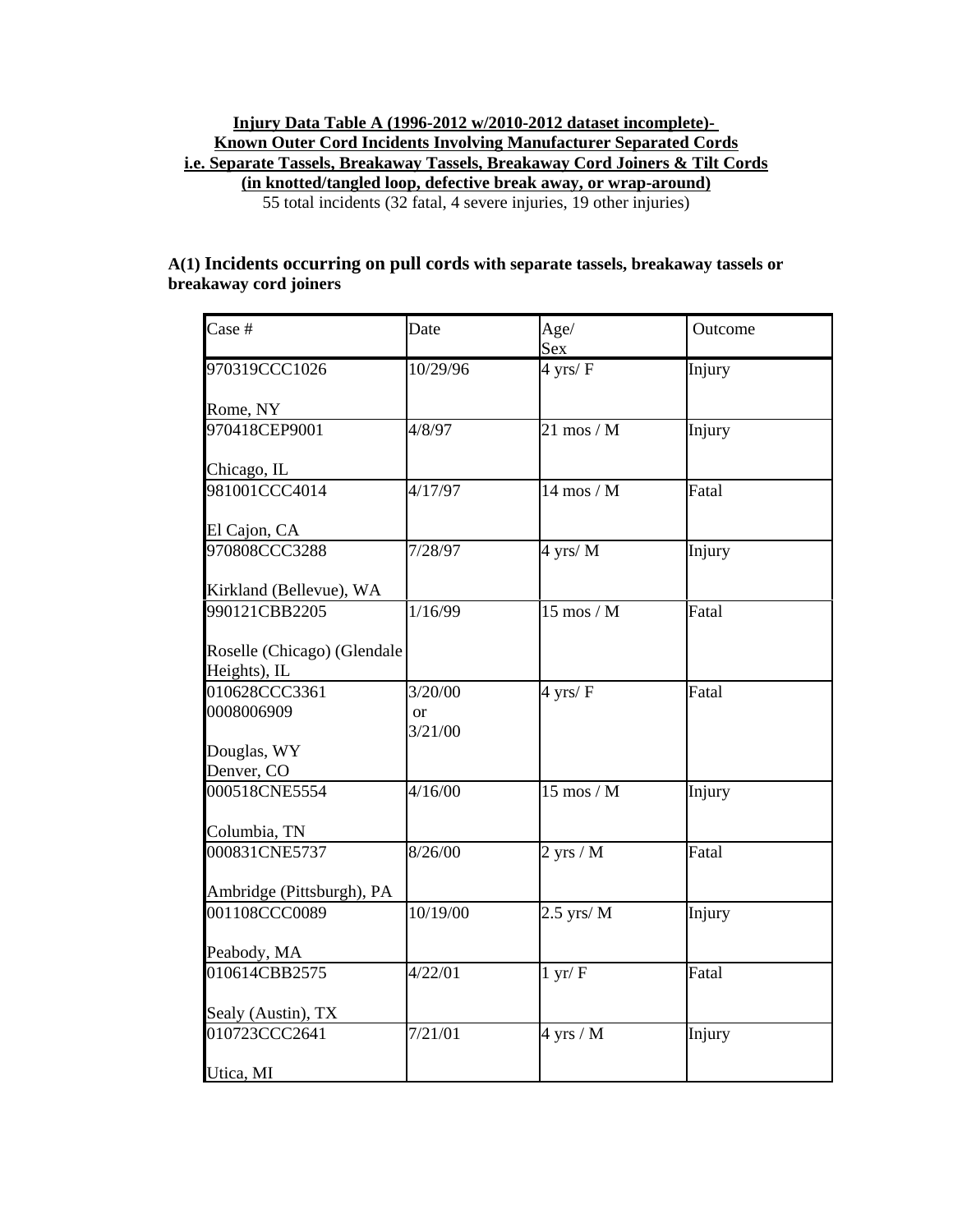| Case #                   | Date         | Age/<br>Sex                            | Outcome         |
|--------------------------|--------------|----------------------------------------|-----------------|
| 010815CNE6651            | 8/10/01      | $6$ yrs/ $F$                           | Fatal           |
| Newnan, GA               |              |                                        |                 |
| 020301CCC1368            | 10/27/01     | $20 \text{ mos} / M$                   | Fatal           |
| X0210720A                |              |                                        |                 |
| Old Bridge, NJ           |              |                                        |                 |
| 020107CCN0223            | 1/5/02       | $3$ yrs / M                            | Injury          |
| Lincoln, NE              |              |                                        |                 |
| 020610CCC1605            | 4/8/02       | $8 \text{ mos} / F$                    | Fatal           |
| Carriere (Picayune), MS  |              |                                        |                 |
| 020812CNE7432            | 8/8/02       | 18 mos / M                             | Injury - Severe |
| Bridgewater, MA          |              |                                        |                 |
| 020905CCN0794            | 9/3/02       | 4 yrs / $\overline{\rm M}$             | Fatal           |
|                          |              |                                        |                 |
| Corinth, TX              |              |                                        |                 |
| 030707CWE4337            | 1/7/03       | $17 \text{ mos} / \overline{\text{M}}$ | Fatal           |
| Phoenix, AZ              |              |                                        |                 |
| 030418CCN0479            | 4/16/03      | $14 \text{ mos} / M$                   | Fatal           |
| Sheboygan, WI            |              |                                        |                 |
| 030708CCC3335            | 6/16/03      | 4 yrs/M                                | Fatal           |
|                          |              |                                        |                 |
| San Francisco, CA        |              |                                        |                 |
| 030828CNE8057            | 8/26/03      | $16 \text{ mos} / \overline{\text{M}}$ | Fatal           |
| Charlotte, NC            |              |                                        |                 |
|                          | 08/31/03     |                                        | Fatal           |
| 030902CCN0848            |              | 4 yrs/M                                |                 |
| Middletown (Cincinnati)  |              |                                        |                 |
| (Butler County), OH      |              |                                        |                 |
| 040423CCC3268            | 9/30/03      | $17 \text{ mos} / M$                   | Fatal           |
| 0344194240-S             |              |                                        |                 |
| 0341024944               | (DC 10/1/03) |                                        |                 |
| Eugene (Portland), OR    |              |                                        |                 |
| 050303CCC1535            | 2/4/05       | $3.5$ yrs / F                          | Fatal           |
|                          |              |                                        |                 |
| Naples (Golden Gate), FL | 2/5/05       |                                        |                 |
| 050426CCC3334            | 4/21/05      | $3 \text{ yrs} / M$                    | Injury          |
| Pacifica, CA             |              |                                        |                 |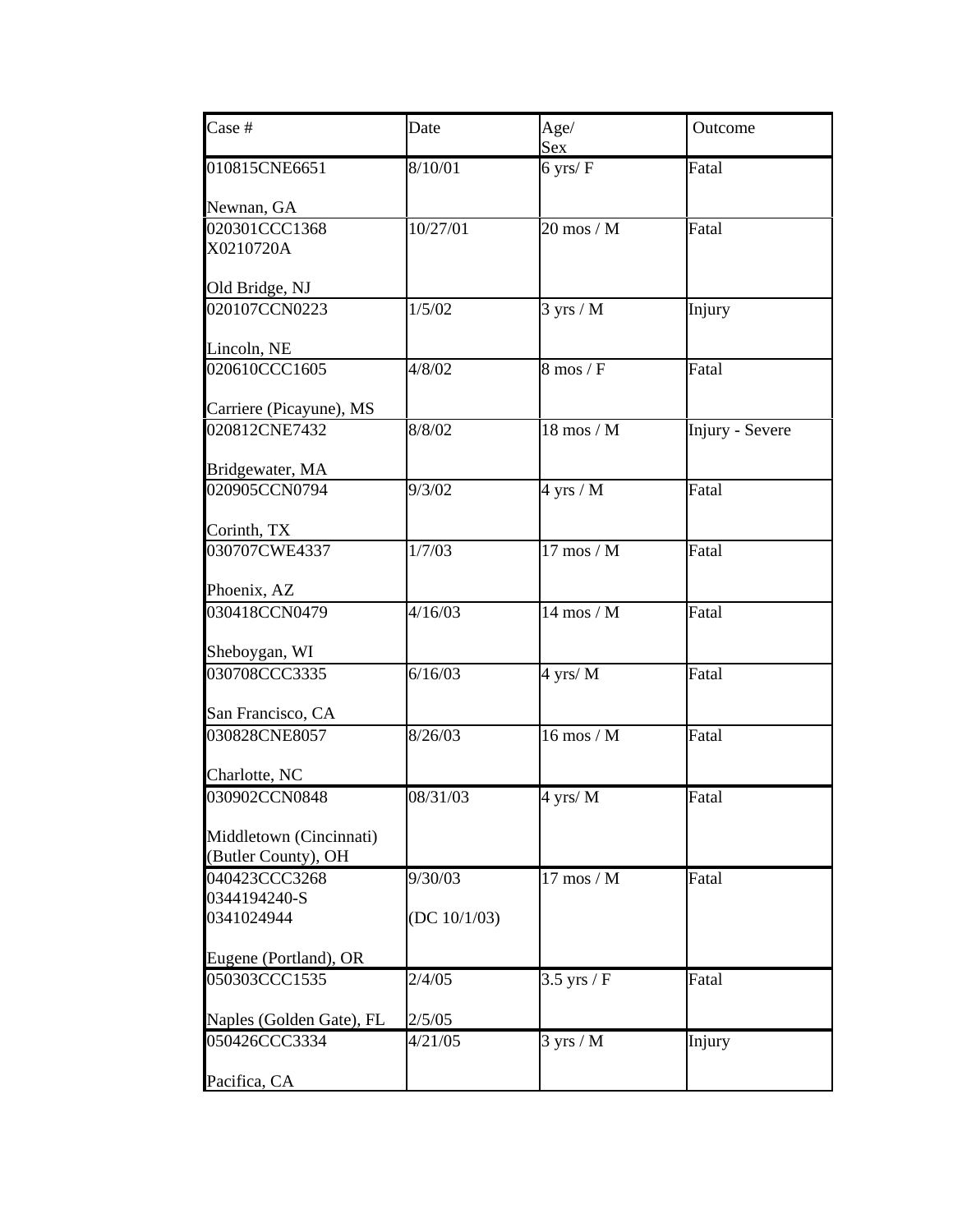| Case #                             | Date                             | Age/<br>Sex                           | Outcome |
|------------------------------------|----------------------------------|---------------------------------------|---------|
| X1050632A<br>Parent email to PWBS  | 11/18/05                         | $4 \text{ yrs} / \overline{\text{M}}$ | Injury  |
| El Cajon, CA                       |                                  |                                       |         |
| 060328CCC2466                      | 3/10/06                          | $2$ yrs / M                           | Injury  |
| Gulfport, MS                       | (IDI - typo, says<br>$3/10/04$ ) |                                       |         |
| 060502CCC3480                      | 4/11/06                          | $15 \text{ mos} / F$                  | Fatal   |
| Elk Grove, CA                      |                                  | $(14 \text{ mos})$                    |         |
| 100106CCC2286                      | 8/8/07                           | $2 \text{ yrs} / M$                   | Injury  |
| Minonk, IL                         |                                  |                                       |         |
| 070828CCC2757                      | 8/20/07                          | $14 \text{ mos} / F$                  | Fatal   |
| Helena, AL                         |                                  |                                       |         |
| 080122HNE3082                      | 1/17/08                          | $3$ yrs/ M                            | Fatal   |
| Crystal Lake, IL                   |                                  |                                       |         |
| 090204CCC1402                      | 7/5/08                           | 4 yrs/ $\overline{\rm M}$             | Fatal   |
| Essex, MD (Baltimore),<br>MD)      |                                  |                                       |         |
| 090602CCC3635                      | 3/1/09                           | $2.5$ yrs / M                         | Injury  |
| Phoenix, AZ                        |                                  |                                       |         |
| 090410CCC2531                      | 4/8/09                           | $5$ yrs / F                           | Injury  |
| Ft. Benning, GA                    |                                  |                                       |         |
| 090528CCC3624                      | 4/29/09                          | 3 yrs/M                               | Fatal   |
| Garland, TX                        |                                  |                                       |         |
| 090817CNE4677                      | 8/9/09                           | $2$ yrs / M                           | Fatal   |
| Gaithersburg, MD<br>Washington, DC | $(DC - 8/11/09)$                 |                                       |         |
| 100217CCC3328                      | $1/30/10$ or<br>1/31/10          | $2$ yrs / $F$                         | Injury  |
| Colorado Springs, CO               |                                  |                                       |         |
| 100219CCC2387<br>X1020251A         | 2/14/10                          | $3$ yrs / M                           | Injury  |
| Saltillo, MS                       |                                  |                                       |         |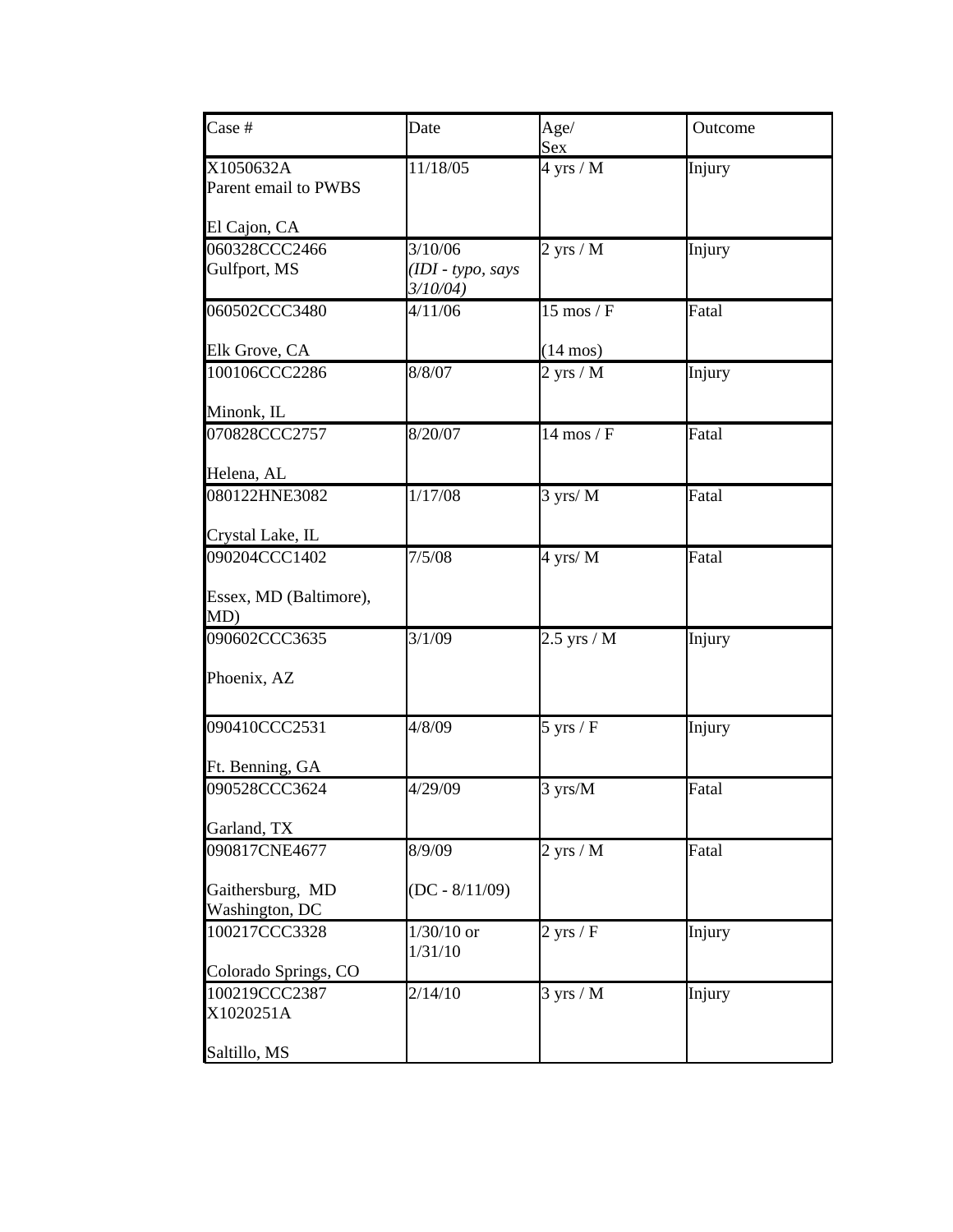| Case #                                           | Date           | Age/<br>Sex                 | Outcome         |
|--------------------------------------------------|----------------|-----------------------------|-----------------|
| 100519CWE2035<br>CPSC Release #11-036,           | 5/16/10        | $22 \text{ mos} / M$        | Fatal           |
| 11/10/2010                                       | (5/25/10)      |                             |                 |
| Cedar Falls (Iowa City),<br>ΙA                   |                |                             |                 |
| 100708CWE2246                                    | 6/9/10         | $3 \text{ yrs} / F$         | Fatal           |
| Great Falls, MT                                  |                |                             |                 |
| 100915CBB3131<br>X1090325A                       | 9/10/10        | $5$ yrs / M                 | Injury - Severe |
| League City (Dickinson),<br>TX                   |                |                             |                 |
| 101123CCC2136                                    | 10/30/10       | $21 \text{ mos} / F$        | Fatal           |
| Medway (New Carlisle)<br>(Dayton), OH            |                | $(DC - 18 \text{ mos}/F)$   |                 |
| 101104CCC1094                                    | 11/2/10        | $22 \text{ mos} / \text{F}$ | Injury - Severe |
| <b>Burlington</b> (Burlington<br>TWP), NJ        |                |                             |                 |
| 110103CCC3322                                    | 11/10/10       | $4 \text{ yrs} / M$         | Injury          |
| Albany, OR                                       |                |                             |                 |
| 110103CCC3319                                    | 12/31/10       | $12 \text{ mos} / F$        | Injury          |
| Spring, TX                                       |                |                             |                 |
| 110601CNE0001                                    | 3/3/11         | 2-½ yrs / F                 | Injury - Severe |
| Richlands (Camp Lejuene),<br>N <sub>C</sub>      |                |                             |                 |
| 110315CCC1402                                    | 3/5/11         | $11 \text{ mos} / F$        | Fatal           |
| Ellicott City (Columbia)<br>(Baltimore City), MD | $(DC-3/11/11)$ |                             |                 |
| 110404CCC2425                                    | 3/18/11        | $20 \text{ mos} / M$        | Fatal           |
| Delavan (Geneva), WI                             |                |                             |                 |
| 111206CCC3198                                    | 8/27/11        | $2 \text{ yrs} / M$         | Fatal           |
| Seattle, WA                                      |                |                             |                 |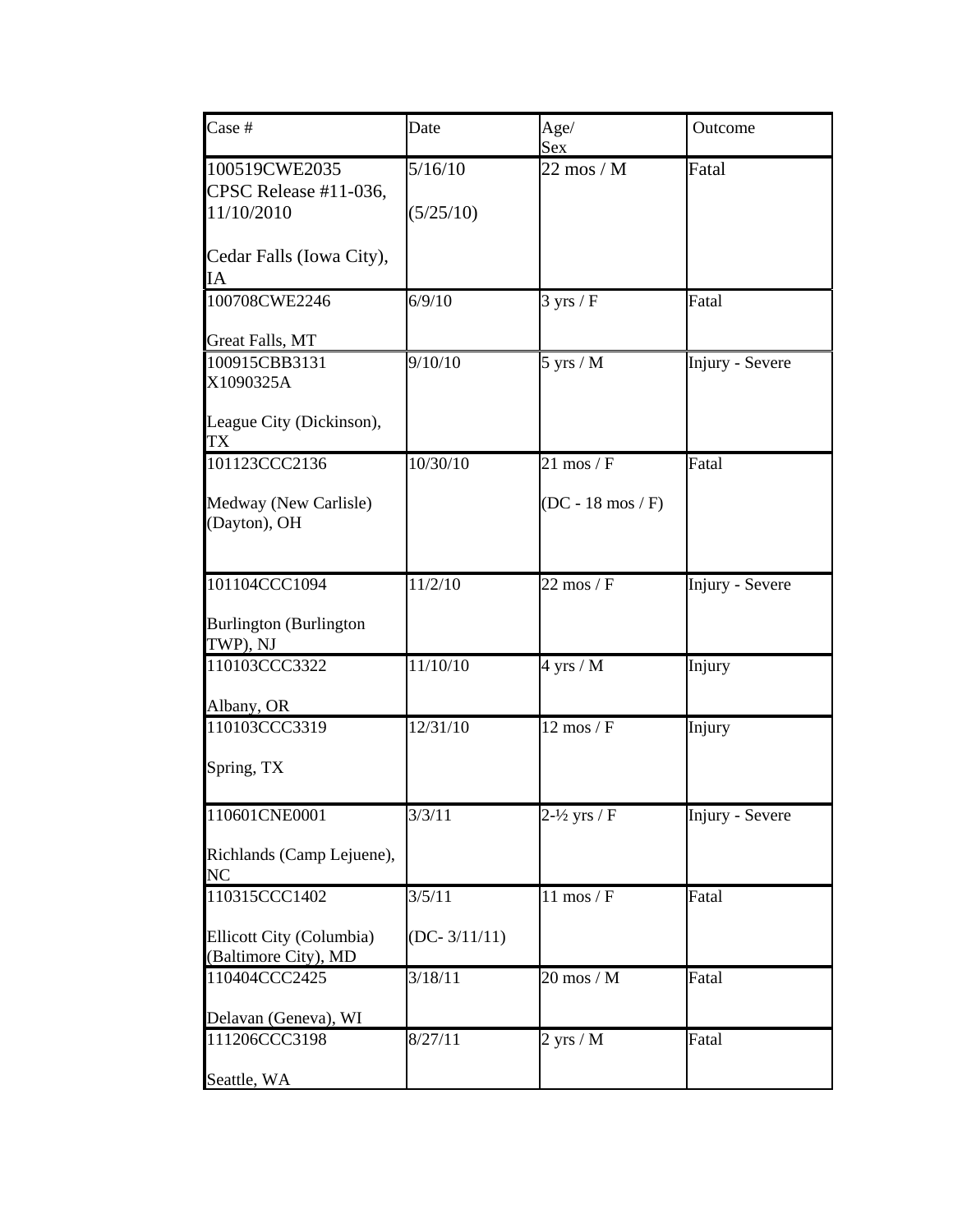| Case #        | Date    | Age/<br>Sex         | Outcome |
|---------------|---------|---------------------|---------|
| 111018CCC2027 | 10/4/11 | $3 \text{ yrs} / M$ | Fatal   |
| Bonaire, GA   |         |                     |         |
| 120918HWE3109 | 9/3/12  | $5 \text{ yrs} / M$ | Fatal   |
| Kenosha, WI   |         |                     |         |

# **A(2) Incidents occurring on the separate tilt cords (not pull cords) of horizontal blinds**

| Case #                           | Date    | Age/<br>Sex         | Outcome |
|----------------------------------|---------|---------------------|---------|
| 080915HNE3763                    | 9/13/08 | $3 \text{ yrs} / M$ | Fatal   |
| Miramar (Pembroke Pines),<br>FL) |         |                     |         |
| 090728CCC2797                    | 3/5/09  | $2 \text{ yrs} / M$ | Injury  |
| Rockford, IL                     |         |                     |         |
| 100308CCC2444<br>Elk River, MN   | 3/5/10  | $4 \text{ yrs} / M$ | Injury  |
| 120727CCC2904<br>Clarksville, TN | 7/10/12 | $3 \text{ yrs/F}$   | Fatal   |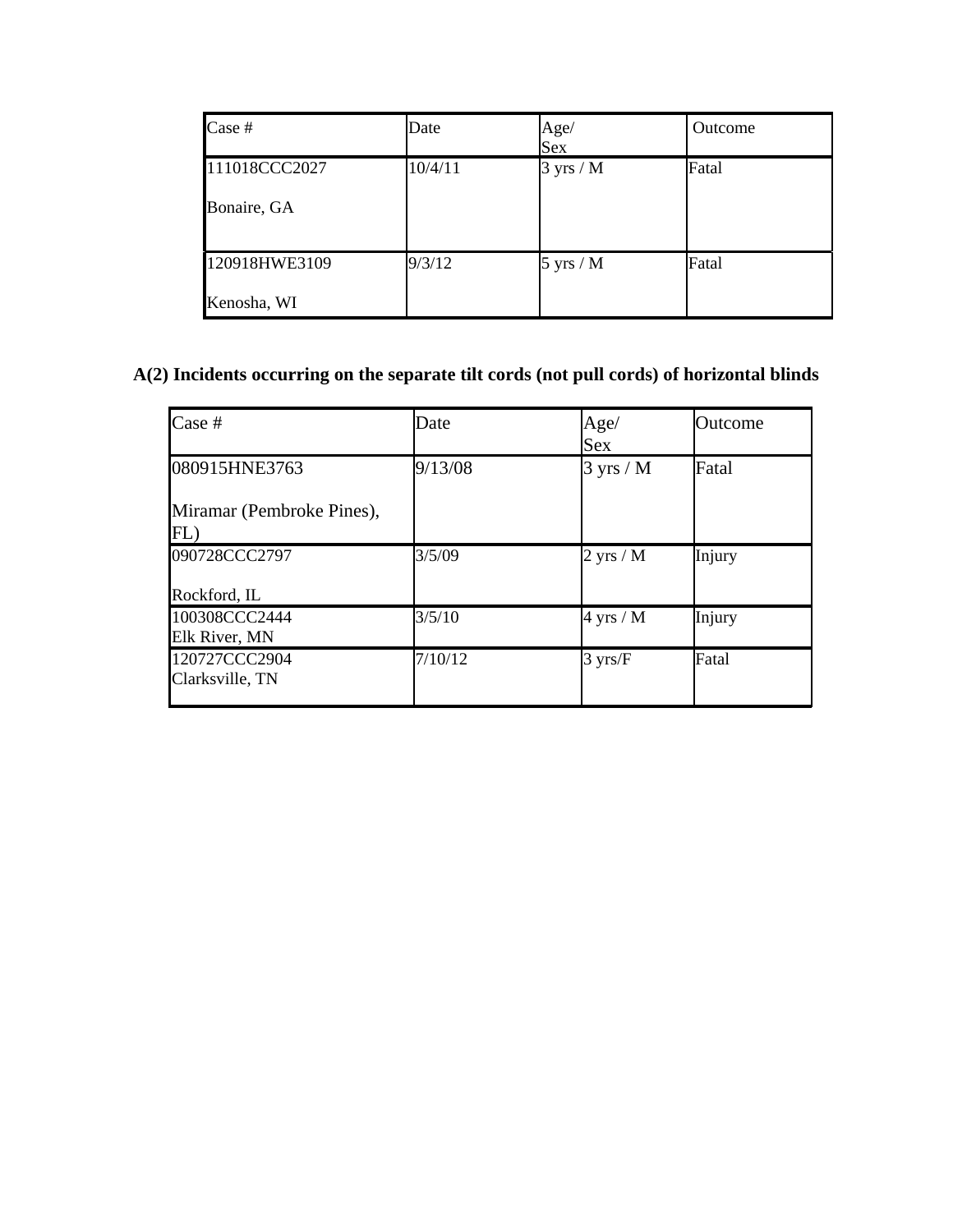## **Injury Data Table B (1996 -2012 w/2010 to 2012 incomplete): Window Coverings - Incidents on window coverings with looped pull cords but involving wrap-around or knot in loop cord 29 incidents total**

B(1) Wrap-Around Incidents includes one that may be a combination cord joiner/wrap around (16 total, 8 fatal, 1 severe injury, 6 other injuries, 1 no injury)

| Case #                                               | Date                                 | Age/<br>Sex                                      | Outcome            |
|------------------------------------------------------|--------------------------------------|--------------------------------------------------|--------------------|
| 960304HCN0685<br>Veedersburg (Crawfordsville),<br>IN | $2/6/96$ or<br>$2/5/96$ or<br>2/7/96 | 4.5 yrs/ $F$<br><b>or</b><br>$3 \text{ yrs} / F$ | Fatal              |
| 961107CCC5040<br>Hunt Valley (Baltimore), MD         | 9/16/96<br><b>or</b><br>9/1/96       | $2$ yrs/ $F$                                     | Fatal              |
| 980305CBB5364<br>Eddyville, IA                       | 2/4/98                               | $2.75$ yrs /M                                    | Fatal              |
| H0130329A<br>Ft. Leavenworth, KS                     | 2/1/01                               | $3 \text{ yrs} / M$                              | Injury             |
| 010625CCN0689<br>Michigan City, IN                   | 6/7/01                               | $4 \text{ yrs} / M$                              | No injury          |
| 020417CEP9003<br>Everett, WA                         | 3/28/02                              | $22 \text{ mos} / M$                             | Injury             |
| 030515CEP9003<br>Lake Stevens, WA                    | 3/13/03                              | $3 \text{ yrs} / M$                              | Injury             |
| 030723CCC1740<br>Philadelphia, PA                    | 3/29/03                              | $10 \text{ mos} / F$                             | Fatal              |
| 050407CCC3309<br>Broomfield, CO                      | 3/17/05                              | $4$ yrs/ M                                       | Injury             |
| 101210CCC1179<br>X10C0115A<br>La Plata, MD           | 10/11/05                             | $13 \text{ mos} / M$                             | Injury -<br>Severe |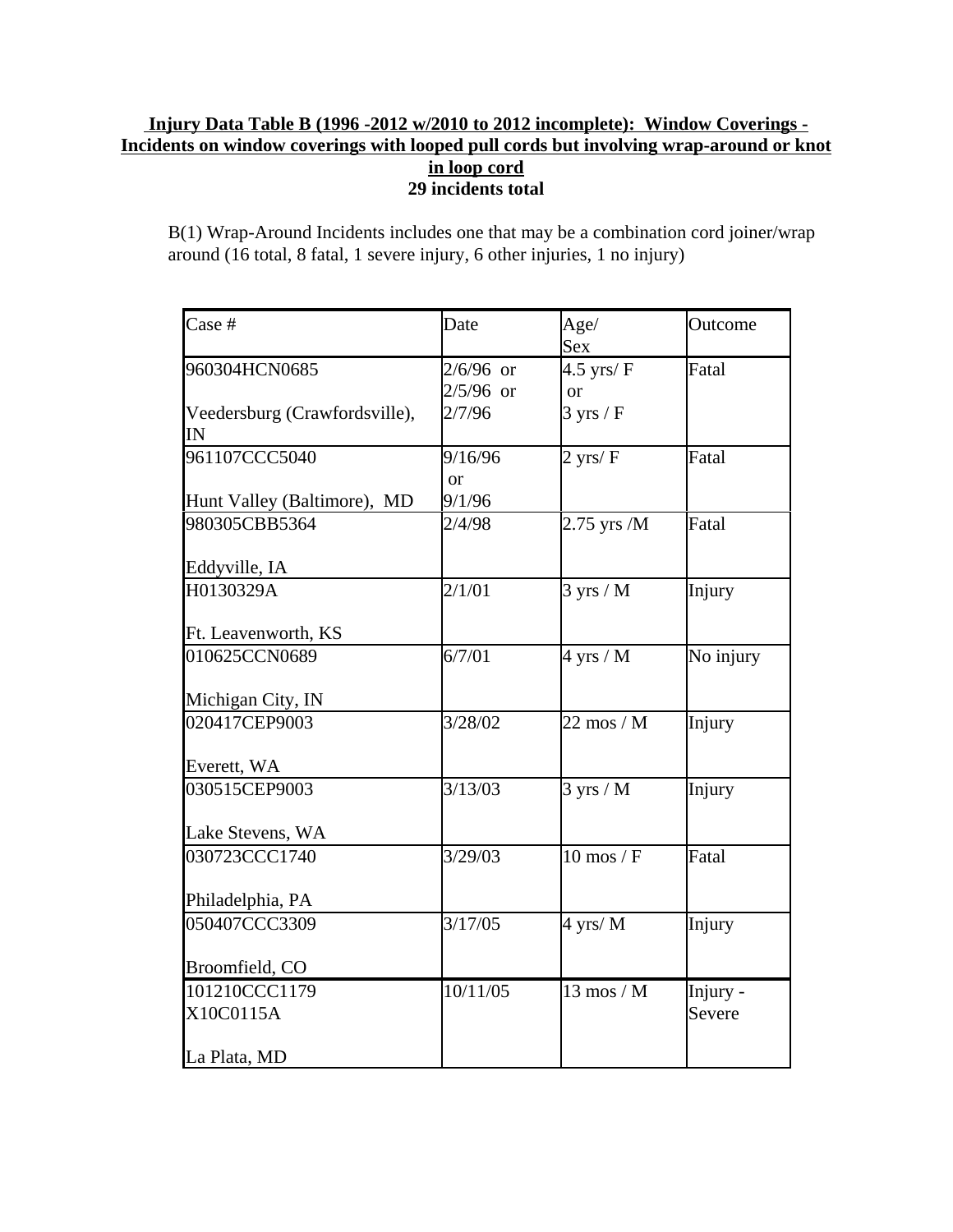| Case #                                              | Date    | Age/<br>Sex                | Outcome |
|-----------------------------------------------------|---------|----------------------------|---------|
| 051206CCC3182                                       | 12/1/05 | $18 \text{ mos} / F$       | Fatal   |
| Bothell (King County), WA                           |         | 12 mos                     |         |
| 080530CCC2699                                       | 5/17/08 | $14 \text{ mos} / M$       | Fatal   |
| Loganville (Snellville), GA                         |         |                            |         |
| 080625CCC3646                                       | 6/9/08  | $12 \text{ mo} / \text{M}$ | Fatal   |
| Mesa, AZ                                            |         | $(15 \text{ mo } M)$       |         |
| 090407CCC3500                                       | 3/29/09 | $8 \text{ mos} / M$        | Fatal   |
| Oklahoma City, OK                                   |         |                            |         |
| X09B0059A<br>11/4/09 email to PWBS                  | 11/4/09 | $3\frac{1}{2}$ yrs / M     | Injury  |
| Lynden, WA                                          |         |                            |         |
| 120501CCC1644<br>Jacksonville, NC (Camp<br>LeJeune) | 4/13/12 | $2 \text{ yrs} / M$        | Injury  |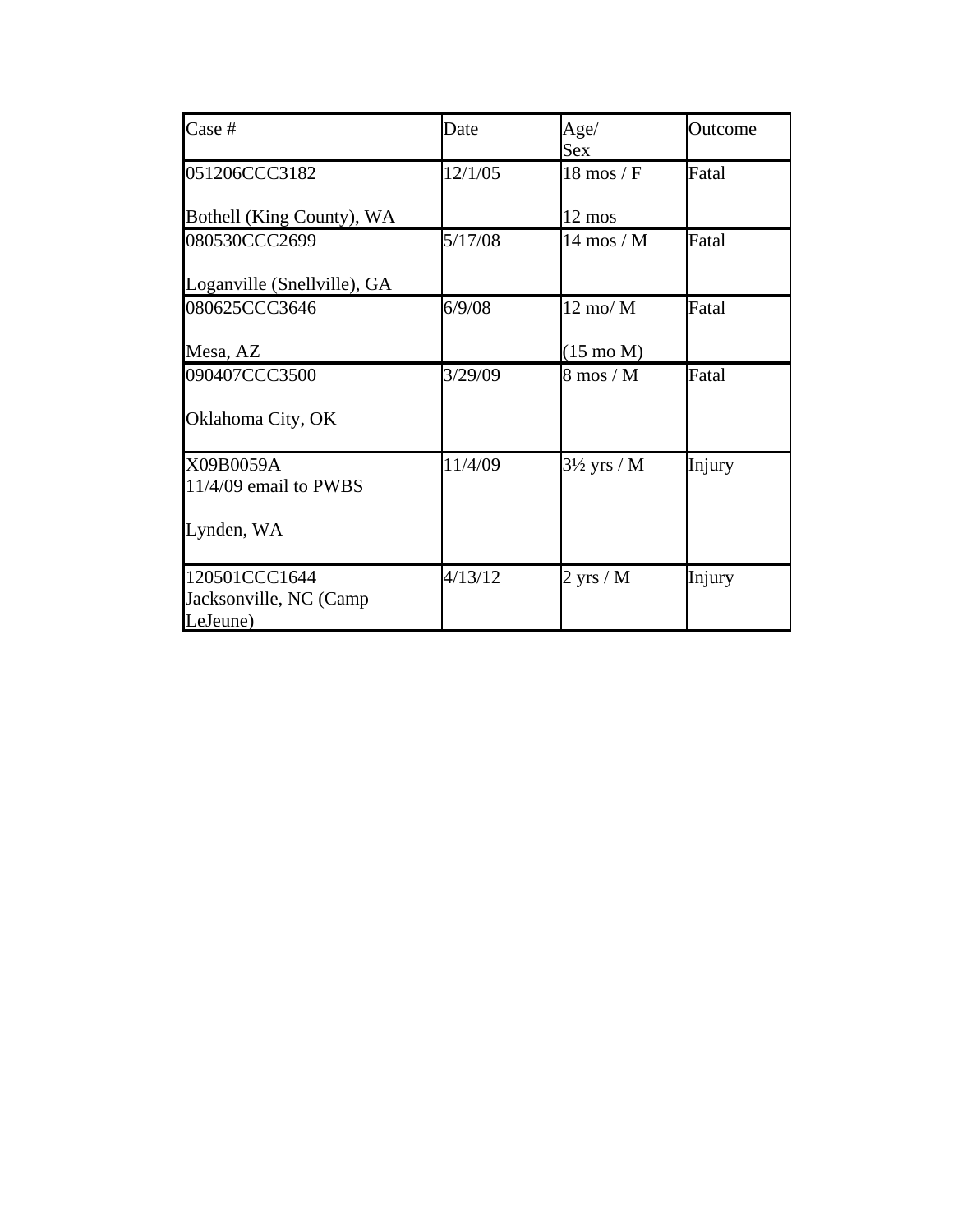# **B(2) Incidents involving a knotted or /tangled cord above manufacturer created loop - where child caught in loop above knots**

**(13 incidents** - 10 fatal, 1 severed injury, 2 other injuries)

| Case #                         | Date                       | Age/                              | Outcome |
|--------------------------------|----------------------------|-----------------------------------|---------|
|                                |                            | Sex                               |         |
| 980109CCC2177                  | 11/27/97                   | $20 \text{ mos} / F$              | Fatal   |
| Mendota Heights (St. Paul), MN | <b>or</b><br>12/01/96 (DC) |                                   |         |
| 980326CCC0231                  | 2/28/98                    | $20 \text{ mos} / F$              | Fatal   |
|                                |                            |                                   |         |
| Miami, FL                      |                            |                                   |         |
| 980528CCC6842                  | 05/14/98                   | $3 \text{ yrs} / M$               | Fatal   |
|                                |                            |                                   |         |
| Tacoma, WA                     |                            |                                   |         |
| 981222CCC2128                  | 9/1/98                     | $5$ yrs/ $F$                      | Fatal   |
|                                |                            |                                   |         |
| Roseville (Columbus), OH       |                            |                                   |         |
| 001013CBB0041                  | 10/26/98                   | $17 \text{ mos} / F$              | Fatal   |
|                                |                            | or                                |         |
| Antrim (Peterborough)          |                            | $16 \text{ mos} / F$              |         |
| (Manchester), NH               |                            |                                   |         |
| 001102CNE5849                  | 11/1/00                    | $13 \text{ mos} / M$              | Fatal   |
| Willingboro, NJ                |                            | <b>or</b>                         |         |
|                                |                            | $14 \text{ mos} / M$              |         |
| 010510CNE6334                  | 5/8/01                     | $3 \text{ yrs} / M$               | Fatal   |
|                                |                            |                                   |         |
| Fayetteville, NC               |                            |                                   |         |
| 010723CCC2641                  | 7/21/01                    | $4 \text{ yrs} / M$               | Injury  |
| I0170330A                      |                            |                                   |         |
|                                |                            |                                   |         |
| Utica, MI                      |                            |                                   |         |
| 020604CNE7347                  | 5/28/02                    | 17 mos / M                        | Fatal   |
|                                |                            | (or $19 \text{ mos} / \text{M}$ ) |         |
| Richmond, VA                   |                            |                                   |         |
| 030402CCC1421                  | 2/27/03                    | $3 \text{ yrs} / M$               | Fatal   |
| Union City (Union), TN         |                            | (2 days short of 3rd<br>b'day)    |         |
| 040722CCC2648                  | 7/6/04                     | $2.5$ yrs / M                     | Fatal   |
|                                |                            |                                   |         |
| Ennis (Waxahachie), TX         |                            |                                   |         |
| 041119CCC2143                  | 9/30/04                    | $2$ yrs / M                       | Injury  |
|                                |                            |                                   |         |
| Wildwood (Chicago), IL         |                            |                                   |         |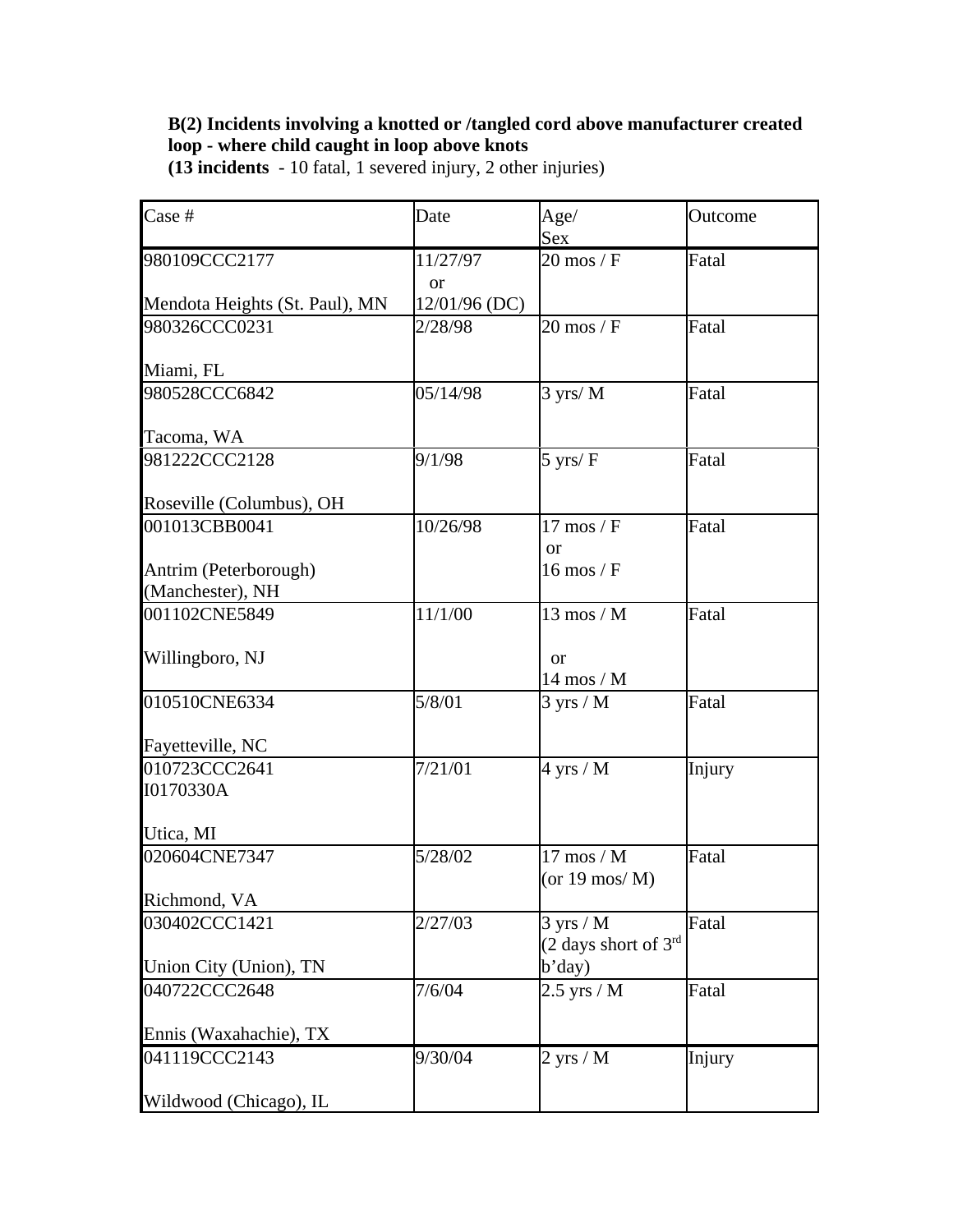| Case #                                           | Date     | Age/<br><b>Sex</b>         | Outcome         |
|--------------------------------------------------|----------|----------------------------|-----------------|
| Sheriff's Report, Photo & parents<br>depositions | 11/13/08 | $3 \text{ yrs} / \text{F}$ | Injury - severe |
| Shelton, WA                                      |          |                            |                 |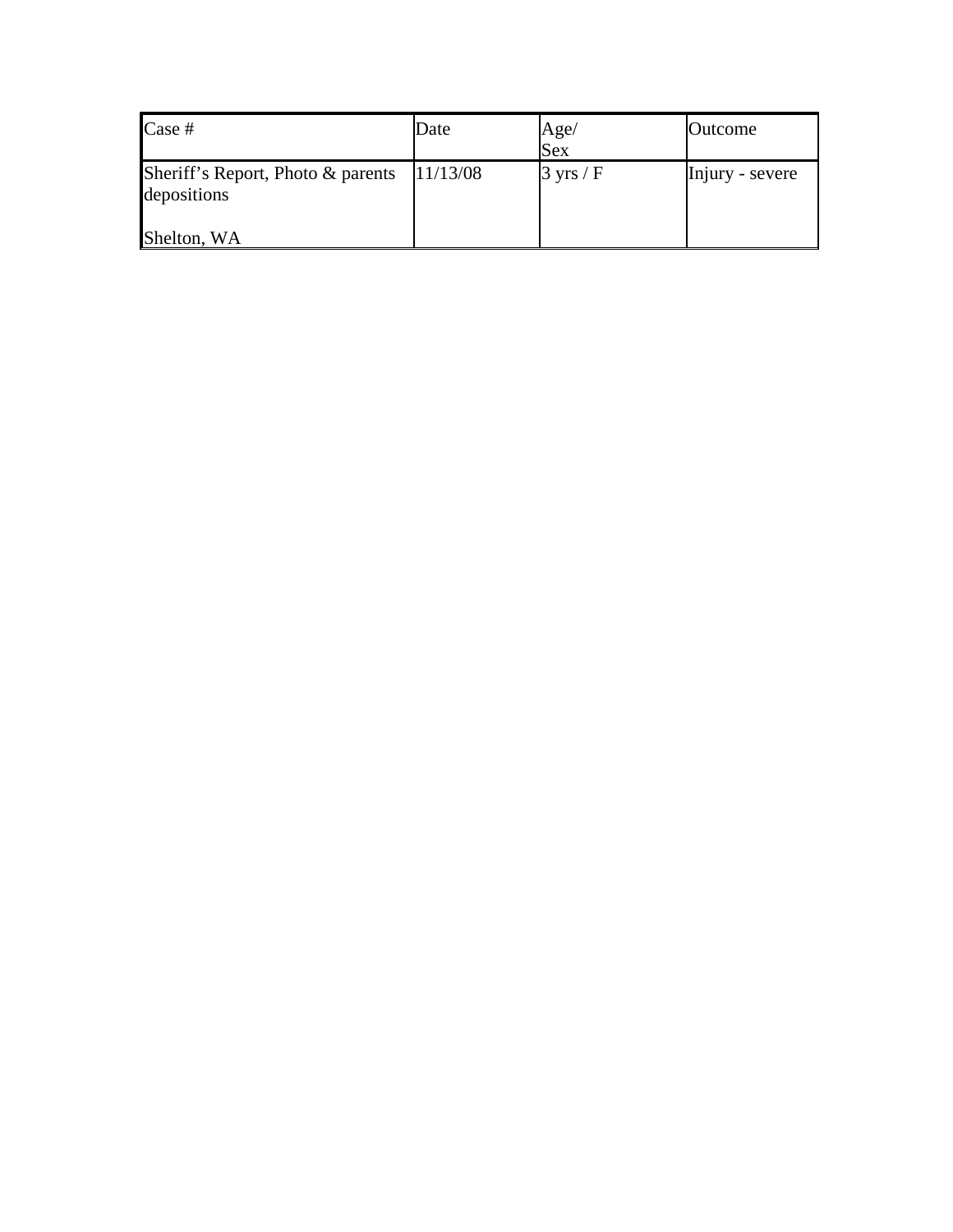# **Injury Data Table C (1996- 2012 w/20120 - 2012 data set incomplete) - Window Coverings Continuous loop incidents where there is a tension device present that**

 **was not installed/pulled out of wall or broken** (5 confirmed incidents followed by sub-table of listed but

not counted 1 possible unverified incident - all 6 incidents are fatal)

| Case #                                     | Date              | Age/<br>Sex                 | Outcome |
|--------------------------------------------|-------------------|-----------------------------|---------|
| 021016CCC3022                              | 1/7/02            | $3 \text{ yrs} / \text{ F}$ | Fatal   |
| Wheatland, WY                              |                   |                             |         |
| 050804CCC1029                              | 7/5/05<br>7/15/05 | $3 \text{ yrs} / M$         | Fatal   |
| Portsmouth (Yorktown) (Langley AFB),<br>VA | 7/17/05           |                             |         |
| 060811CCC3785                              | 7/30/06           | $18 \text{ mos} /$<br>М     | Fatal   |
| San Bernadino, CA                          | $(DC - 8/7/06)$   | $(17 \text{ mos})$          |         |
| 090921CCC1076                              | 9/11/09           | $3 \text{ yrs} / M$         | Fatal   |
| Norfolk, VA                                |                   |                             |         |
| 110516CCC3728                              | 4/8/11            | $5 \text{ yrs/M}$           | Fatal   |
| Mill Creek, WA                             |                   |                             |         |

**Possible but unverified incidents:**

| Case #                       | Date     | Age/<br>Sex               | <b>Outcome</b> |
|------------------------------|----------|---------------------------|----------------|
| 060830CCC1755                | 12/31/05 | $2 \text{ yrs} / M$ Fatal |                |
| Virginia Beach (Norfolk), VA |          |                           |                |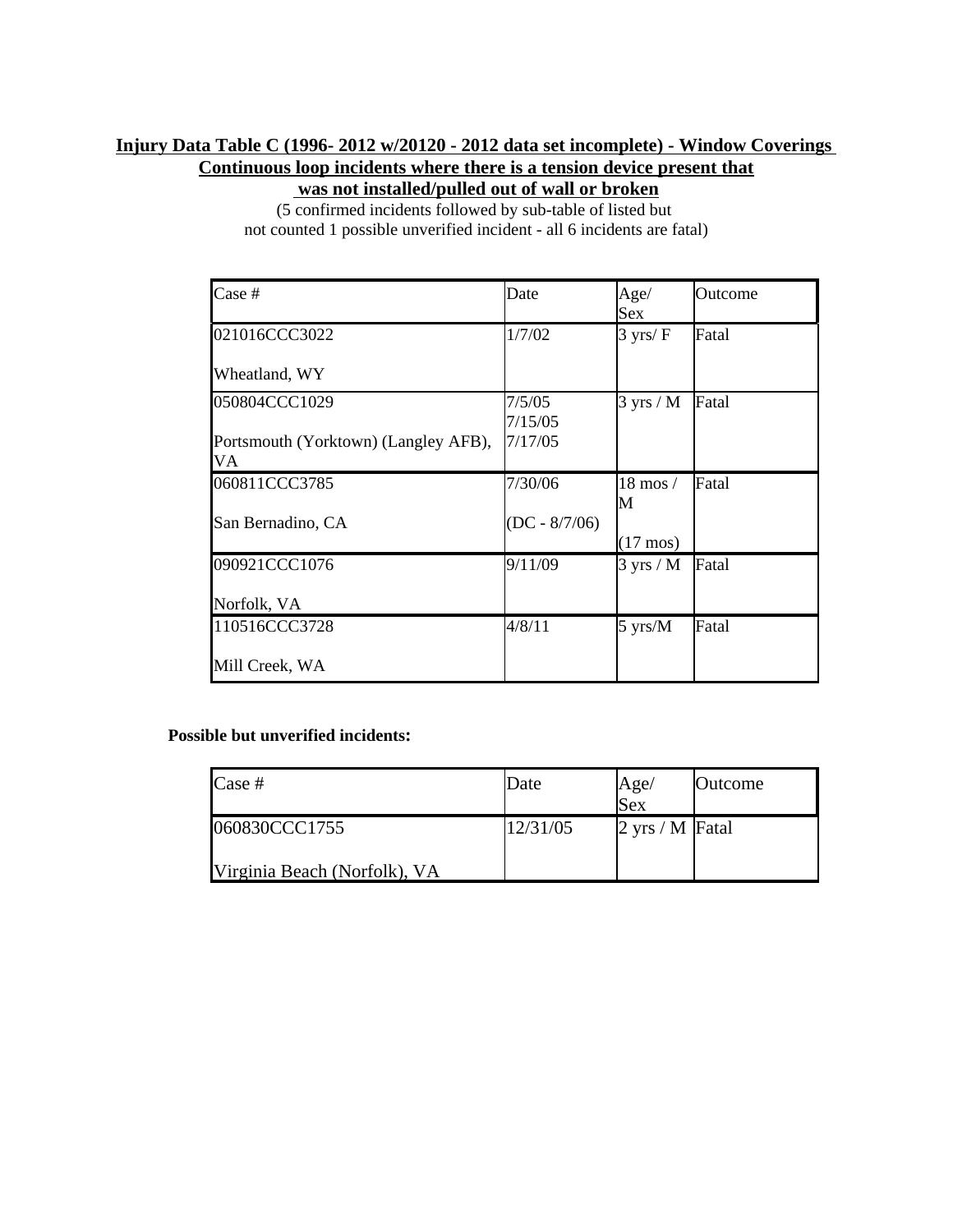# **Injury Data Table D (1996 -2012 w/2010 to 2012 data set incomplete): Window Coverings Other incidents caused by a cord that met the standard - such as reverse inner cord incidents, caught in cord joiner loop on multi-corded window coverings 6 incidents total (5 fatal, 1 injury)**

| Case #                       | Date                   | Age/<br>Sex                              | Outcome |  |
|------------------------------|------------------------|------------------------------------------|---------|--|
| 990325CCC0369                | 1/3/99                 | $1 \text{ yr}/\text{F}$                  | Fatal   |  |
| Whiteville, NC               |                        |                                          |         |  |
| 000714CNE5665                | 3/17/00<br>$\alpha$    | $2$ yrs/ M                               | Fatal   |  |
| Irvington, NY                | 3/18/00                |                                          |         |  |
| Mt. Pleasant, NY             |                        |                                          |         |  |
| 060124CCC1326                | 1/3/06                 | $2 \text{ yrs} / M$<br>$(3 \text{ yrs})$ | Injury  |  |
| Orlando, FL                  |                        |                                          |         |  |
| 081112HWE7844                | 4/8/08                 | $3 \text{ yrs} / M$                      | Fatal   |  |
| Wahiawa, HI                  |                        |                                          |         |  |
| Schofield Barrack, U.S. Army |                        |                                          |         |  |
| Military housing             |                        |                                          |         |  |
| 090121CCC2276                | 12/29/08<br>(12/30/08) | $2 \text{ yrs} / M$                      | Fatal   |  |
| Sartell, MN                  |                        |                                          |         |  |
| 090921CCC1076                | 9/11/09                | $3 \text{ yrs} / M$                      | Fatal   |  |
| Norfolk, VA                  |                        |                                          |         |  |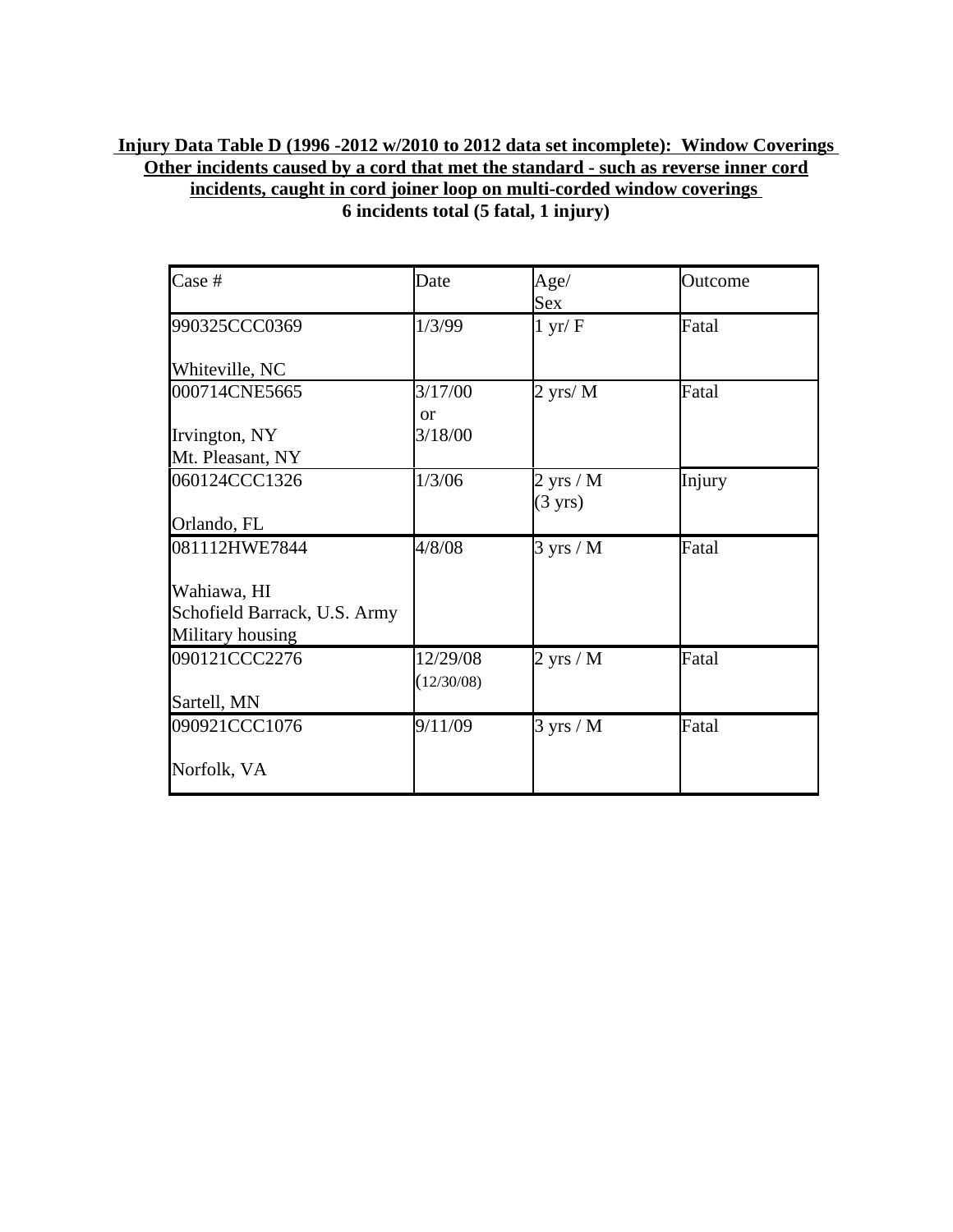# **Injury Data Table E (1996 - 2012 w/2010 to 2012 dataset incomplete): Window Coverings - Incidents caused or partially caused due to failure of manufacturer to comply with the voluntary standard**

| Case #                                             | Date                  | Age/<br><b>Sex</b>  | Outcome   |  |
|----------------------------------------------------|-----------------------|---------------------|-----------|--|
| 060602CCC1567<br>CPSC Release # 09-329             | 5/19/06               | $4 \text{ yrs} / F$ | Fatal     |  |
| Pensacola, FL                                      |                       |                     |           |  |
| 080702CCC1707<br>CPSC Release #09-051              | 6/26/08<br>$(RI - N)$ | $2$ yrs / $F$       | Injury    |  |
| Bristol, CT                                        | 10/21/08              |                     |           |  |
| 090921CCC1073<br>CPSC Release #09-325 (8/26/09)    | 1/1/09                | $2 \text{ yrs/M}$   | No Injury |  |
| Philadelphia, PA<br>090901CCC3939                  | 5/1/09                | $5$ yrs / M         | Injury    |  |
| CPSC Release #10-307                               |                       |                     |           |  |
| Tacoma, WA                                         |                       |                     |           |  |
| 090710CCC3731<br>police reports, photos, ME report | 5/21/09               | $2$ yrs 5 mos/ $F$  | Fatal     |  |
| Mesa, AZ                                           |                       |                     |           |  |
| 090629CNE4548<br>CPSC release 12-273               | 6/26/09               | $2$ yrs / $F$       | Fatal     |  |
| Commerce Township, MI                              |                       |                     |           |  |
| N1010309A; X1010430A<br>1008003099                 | 1/21/10               | $3$ yrs / M         | Fatal     |  |
| Firestone, CO                                      |                       |                     |           |  |

7 incidents (4 fatal, 3 non-fatal)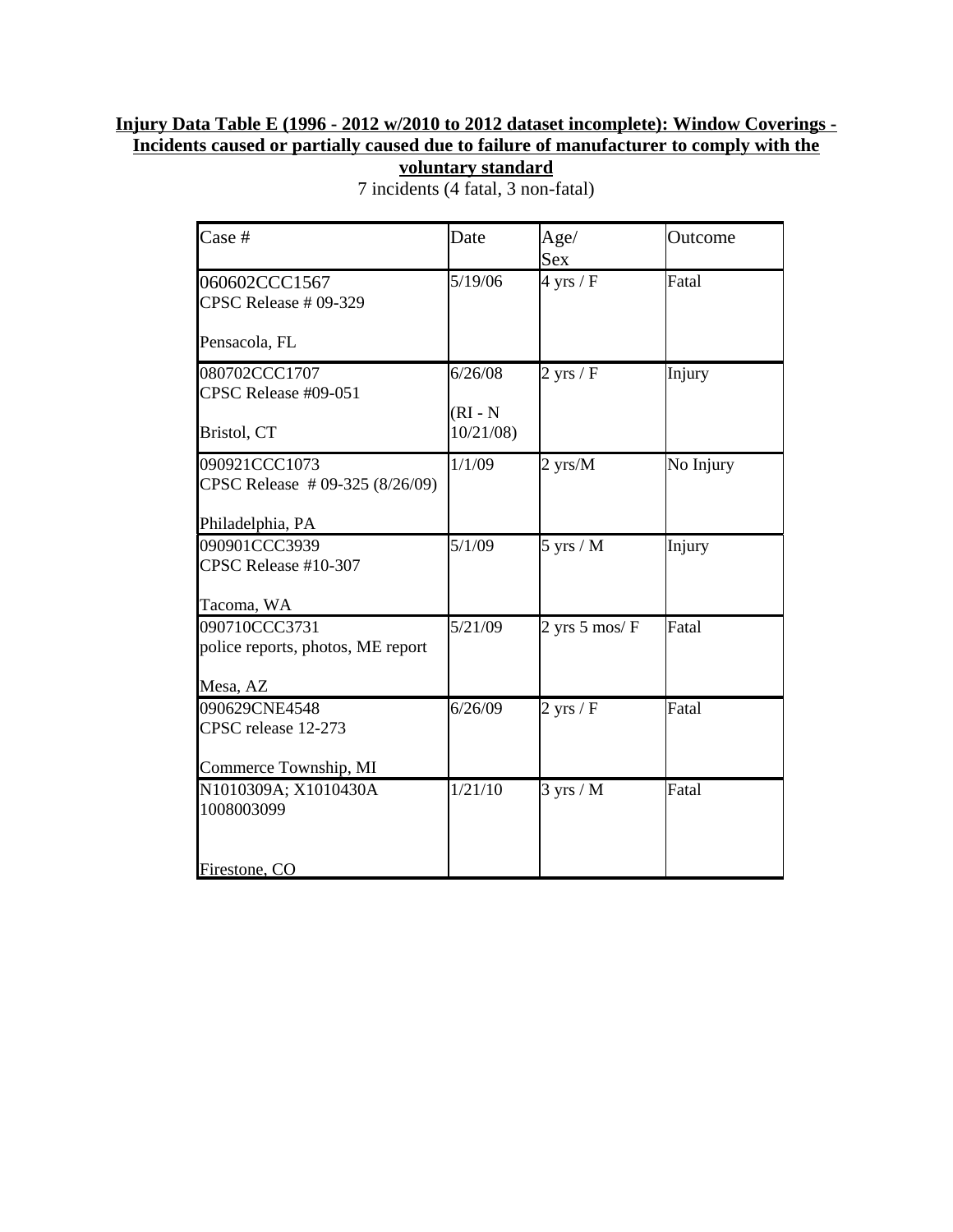# **Exhibit 2Standard is Not Adequate Because Manufacturers Are Ignoring The Voluntary Standard**

*Compiled by Safety Behavior Analysis, Inc. (4/26/13)*

There are numerous recalls (16) involving blinds that were not manufactured in compliance with the voluntary standard. Most of these non-compliances (13 of 16) appear to have been found as a by-product of CPSC's 2008-2010 focus on roman shade & roll-up shade inner cord/lifting loop issues. While checking on manufacturers products for roman shade back cord hazards, and roll-up shade lifting loop issues; CPSC caught other violations of the voluntary standard including looped pull cords, no inner cord stops, no tension devices provided with continuous loop products and/or failure to attach a tension device to a continuous loop cord. Almost all of these violations were for standard requirements that were passed with the first voluntary standard in 1996. Many of these violations went on for years and in one case 2 decades before they were caught and recalled.

| <b>CPSC</b><br>Release/<br><b>Recall</b> # | <b>Recall</b><br>Date: | <b>Violation of Voluntary Standard</b>                                                                                                                                                                                                                                          | <b>Year vol</b><br>standard<br>req.<br>passed | <b>Dates</b><br>manufactured<br>and/or sold                          | Length of<br>time<br>made/sold in<br>violation of<br>the Standard |
|--------------------------------------------|------------------------|---------------------------------------------------------------------------------------------------------------------------------------------------------------------------------------------------------------------------------------------------------------------------------|-----------------------------------------------|----------------------------------------------------------------------|-------------------------------------------------------------------|
| $#07 - 262$                                | 8/3/2007               | CPSC and Springs Window Fashions announce recall of<br>Basic Blinds ® Window Blinds sold exclusively at Lowes<br>which "have a pull cord that is looped, posing a<br>strangulation hazard to young children. CPSC File No.<br>RP070430, p. 75 et seq.                           | 1996                                          | Manufactured<br>November 2006<br>to July 2007.                       | 8 months                                                          |
| #09-051                                    | 11/20/2008             | "Near Strangulation of Child Prompts Recall to<br>Repair Window Blinds by Green Mountain<br>Vista"Roller Shades have a continuous looped bead<br>chain that was either sold without a tension device or<br>tension device not attached to the continuous looped<br><u>cord.</u> | 1996                                          | Sold<br>nationwide<br>from June 2005<br>through<br>September<br>2008 | over 3 years                                                      |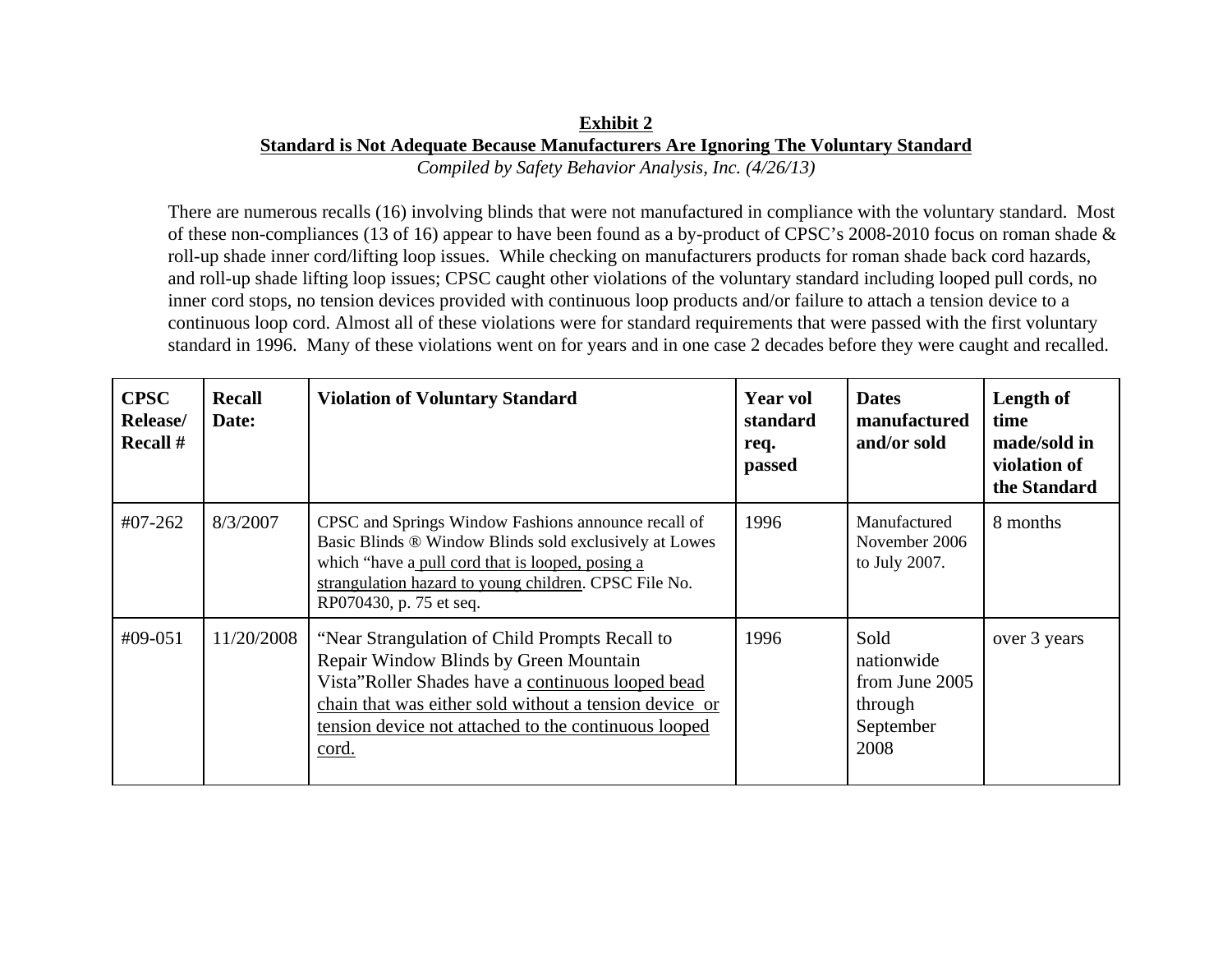| <b>CPSC</b><br>Release/<br><b>Recall #</b> | <b>Recall</b><br>Date: | <b>Violation of Voluntary Standard</b>                                                                                                                                                                                                               | <b>Year vol</b><br>standard<br>req.<br>passed | <b>Dates</b><br>manufactured<br>and/or sold                                                    | Length of<br>time<br>made/sold in<br>violation of<br>the Standard |
|--------------------------------------------|------------------------|------------------------------------------------------------------------------------------------------------------------------------------------------------------------------------------------------------------------------------------------------|-----------------------------------------------|------------------------------------------------------------------------------------------------|-------------------------------------------------------------------|
| #09-090                                    | 1/13/2009              | Risk of Strangulation Prompts Recall of Window Blinds<br>Sold at Cost Plus and World Market Stores<br>nationwide from February 2006 through August 2008.<br>Roman Shades and Roll-up blinds have a looped pull<br>cord                               | 1996                                          | sold<br>nationwide<br>from February<br>2006 through<br>August 2008.                            | $2\frac{1}{2}$ years                                              |
| #09-329                                    | 8/26/2009              | "Strangulation Death of a Child Prompts Recall To Repair<br>Window Blinds By Vertical Land" Hazard: Horizontal<br>Blinds: The blinds do not have inner cord stop devices to<br>prevent the accessible inner cords from being pulled out.             | 2002                                          | sold in Panama<br>City and<br>Pensacola, Fla.<br>from January<br>1992 through<br>December 2006 | 4 years                                                           |
| #09-325                                    | 8/26/2009              | "Near Strangulation Prompts Recall of Roman Blinds; Sold<br>Exclusively at IKEA" MELINA Roman Blinds have a<br>continuous looped pull cord that did not have the tension<br>device attached or was sold without a tension device.                    | 1996                                          | sold nationwide<br>from August<br>2006 through<br>June 2008.                                   | 1 yr, 10 mos.                                                     |
| #09-328                                    | 8/26/2009              | "Risk of Strangulation Prompts Recall to Repair Roller<br>Shades by Lutron Shading Solutions Roller shade<br>apparently sold without either without a tension device or<br>without a tension device attached to the continuous looped<br>bead chain. | 1996                                          | Sold January<br>2000 through<br>April 2009                                                     | $9 \text{ yrs}, 3 \text{ mos}$                                    |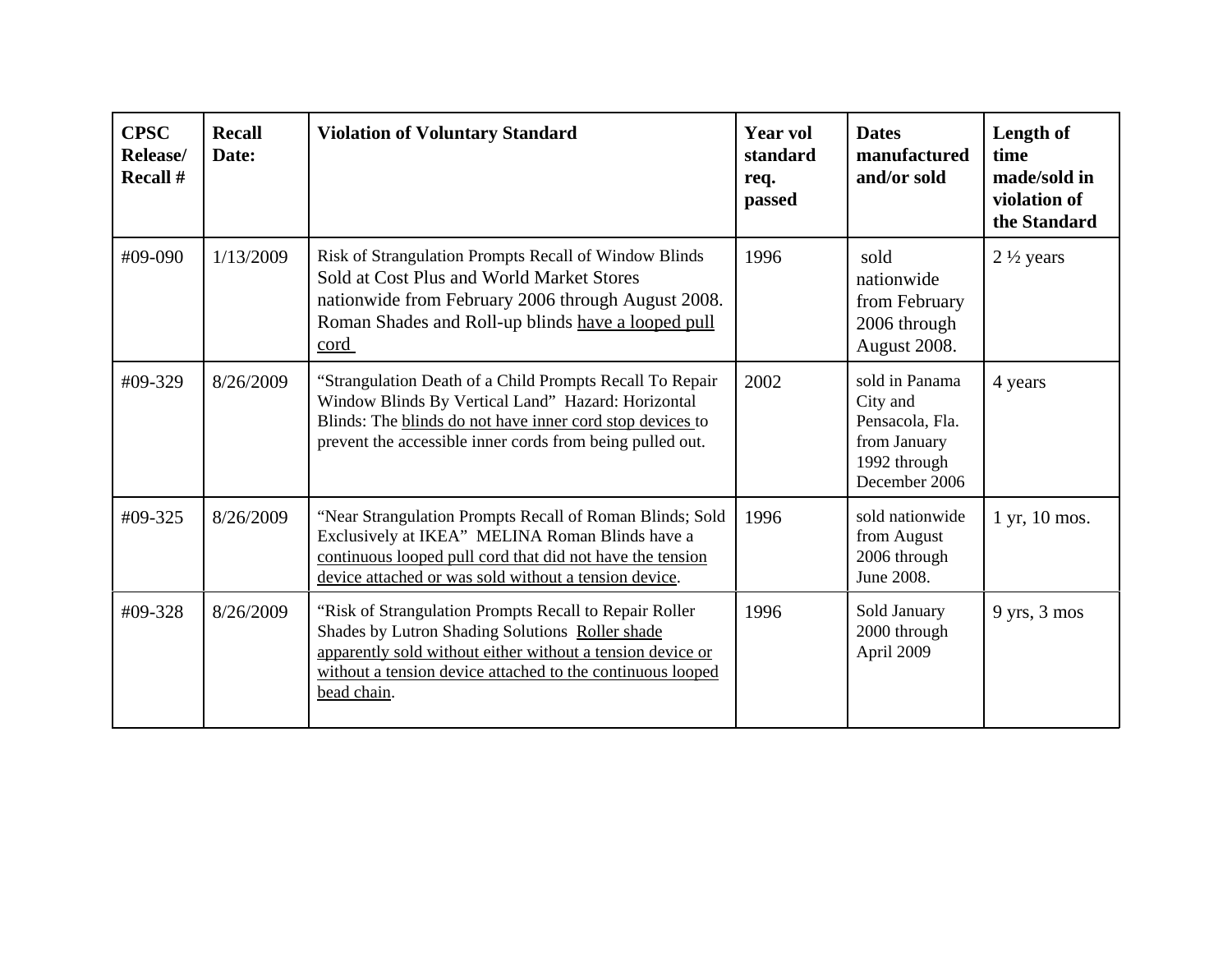| <b>CPSC</b><br>Release/<br><b>Recall #</b> | <b>Recall</b><br>Date: | <b>Violation of Voluntary Standard</b>                                                                                                                                                                                                                                     | <b>Year vol</b><br>standard<br>req.<br>passed | <b>Dates</b><br>manufactured<br>and/or sold                      | Length of<br>time<br>made/sold in<br>violation of<br>the Standard |
|--------------------------------------------|------------------------|----------------------------------------------------------------------------------------------------------------------------------------------------------------------------------------------------------------------------------------------------------------------------|-----------------------------------------------|------------------------------------------------------------------|-------------------------------------------------------------------|
| #10-074                                    | 12/15/2009             | Risk of Strangulation Prompts Recall of Roman Shades by<br>Draper Inc. Roman shade with continuous loop clutch<br>operation system. In addition to exposed inner cords, there<br>was either no tie-down provide and/or the tie-down was<br>not attached to the shade.      | 1996                                          | Sold nationwide<br>form March<br>2000 through<br>September 2009. | 9 yrs, 6 mos.                                                     |
| #10-071                                    | 12/15/2009             | "Near Strangulation Prompts Recall to Repair Roman and<br>Roller Shades Sold at Pottery Barn, Pottery Barn Kids, and<br>PB Teens" Roller shade without tension device attached.                                                                                            | 1996                                          | sold January<br>2003 through<br>October 2009.                    | 6 yrs, 10 mos.                                                    |
| #10-070                                    | 12/15/2009             | "Risk of Strangulation Prompts Recall to Repair<br>Matchstick Roll-up Shades by International Merchandise;<br>Sold Exclusively at Big Lots" Looped pull cords                                                                                                              | 1996                                          | from January<br>2009 through<br>June 2009.                       | 6 mos.                                                            |
| #10-711                                    | 12/17/2009             | "Risk of Strangulation Prompts Recall to Repair Faux<br>wood blinds by American Vintage Group." Hazard:<br>Strangulation can occur when a child places his/her neck<br>between the cords of the pull cord above the breakaway<br>device and the device fails to breakaway. | 1996                                          | Sold in Texas<br>from April 2009<br>through<br>September 2009.   | 6 mos                                                             |
| #10-149                                    | 3/2/2010               | "Risk of Strangulation Prompts Recall to Repair Roman<br>Shades by Lutron Electronics" Sold without tension device<br>attached to continuous looped cord.                                                                                                                  | 1996                                          | Sold nationwide<br>from January<br>2000 through<br>August 2009.  | $9$ yrs, $8$ mos                                                  |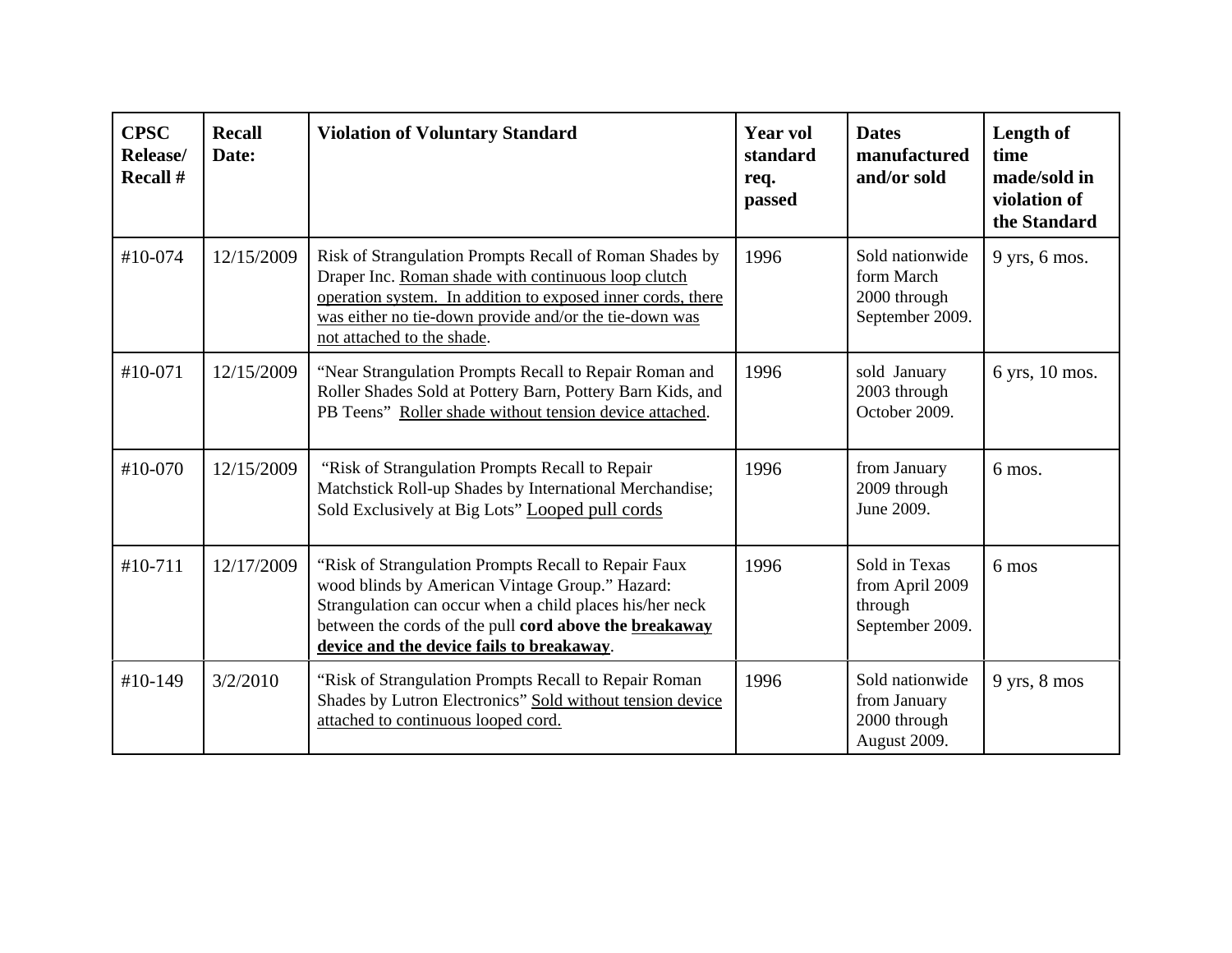| <b>CPSC</b><br>Release/<br><b>Recall #</b> | <b>Recall</b><br>Date: | <b>Violation of Voluntary Standard</b>                                                                                                                                                                                                                                                                                                           | <b>Year vol</b><br>standard<br>req.<br>passed                                 | <b>Dates</b><br>manufactured<br>and/or sold                                                | Length of<br>time<br>made/sold in<br>violation of<br>the Standard |
|--------------------------------------------|------------------------|--------------------------------------------------------------------------------------------------------------------------------------------------------------------------------------------------------------------------------------------------------------------------------------------------------------------------------------------------|-------------------------------------------------------------------------------|--------------------------------------------------------------------------------------------|-------------------------------------------------------------------|
| #10-261                                    | 6/10/2010              | "IKEA Recalls Roller Blinds, all Roman Blinds and all<br>Roll-up Blinds Due to Risk of Strangulation" This recall<br>involves roller blinds that do not have a tension device<br>attached to the bead chain, all Roman blinds and all roll-up<br>blinds.                                                                                         | 1996                                                                          | Sold nationwide<br>from January<br>1998 through<br>June 2009.                              | 11 yrs, $6 \text{ mos}$                                           |
| #10-307                                    | 7/22/2010              | "Near Strangulation Prompts Recall of Roman and Roller<br>Shades by Smith+Noble" This recall involves all roller<br>shades that do not have a tension device attached to the<br>continuous loop cord and all custom, made-to-order<br>Roman shades.                                                                                              | 1996                                                                          | Sold nationwide<br>from 1998<br>through April<br>2010.                                     | $12$ yrs                                                          |
| #11-306                                    | 11/10/2010             | "Strangulation Death of a Child Prompts Recall of Roman<br>Shade, Roll-up Blinds, and Roller Blinds by Hanover<br>Direct Domestications" This recall involves all styles of<br>Roman shades with inner cords, all styles of roll-up blinds,<br>and roller blinds that do not have a tension device.                                              | 1996                                                                          | Sold from<br>January 1996-<br>through October<br>2009.                                     | 13 yrs, 10 mos                                                    |
| $#12 - 273$                                | 9/6/2012               | "Death of Child Prompts Recall of Window Blinds by<br>Blind Xpress Two-year-old strangles in cord" This recall<br>involves all Blind Xpress custom-made vertical blinds that<br>do not have a cord-tensioning device that attaches to the<br>wall or floor, as well as all <b>horizontal</b> blinds that do not<br>have inner cord stop devices. | 1996<br>(attached)<br>cord tension<br>device)<br>$2002$ (inner<br>cord stops) | Sold in<br>Michigan, Ohio<br>and Indiana<br>from January<br>1995 through<br>December 2011. | <b>Vertical blinds</b><br>22 yrs<br>horizontal<br>blinds<br>9 yrs |